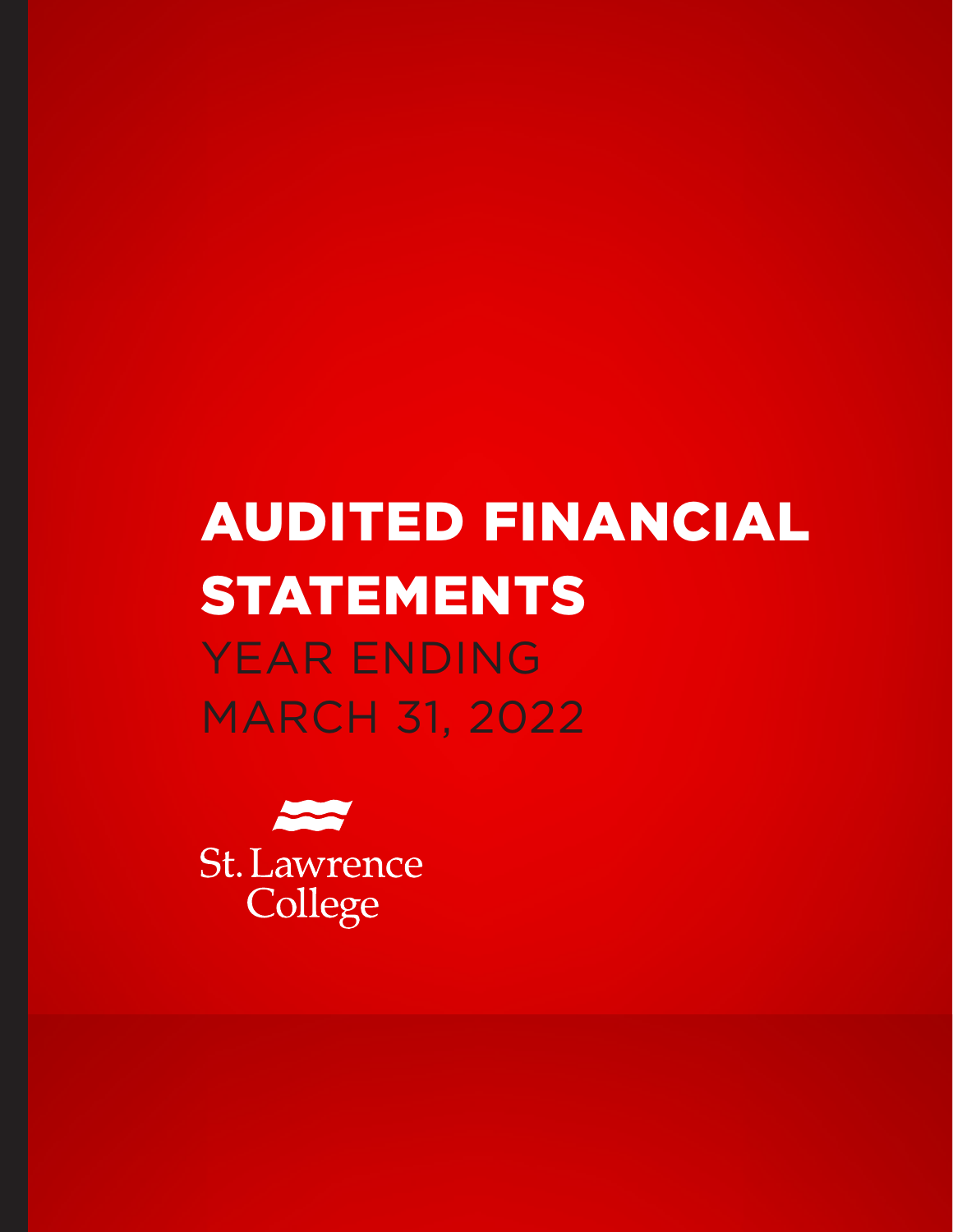Consolidated Financial Statements of

### **THE ST. LAWRENCE COLLEGE OF APPLIED ARTS AND TECHNOLOGY**

And Independent Auditors' Report Thereon

Year ended March 31, 2022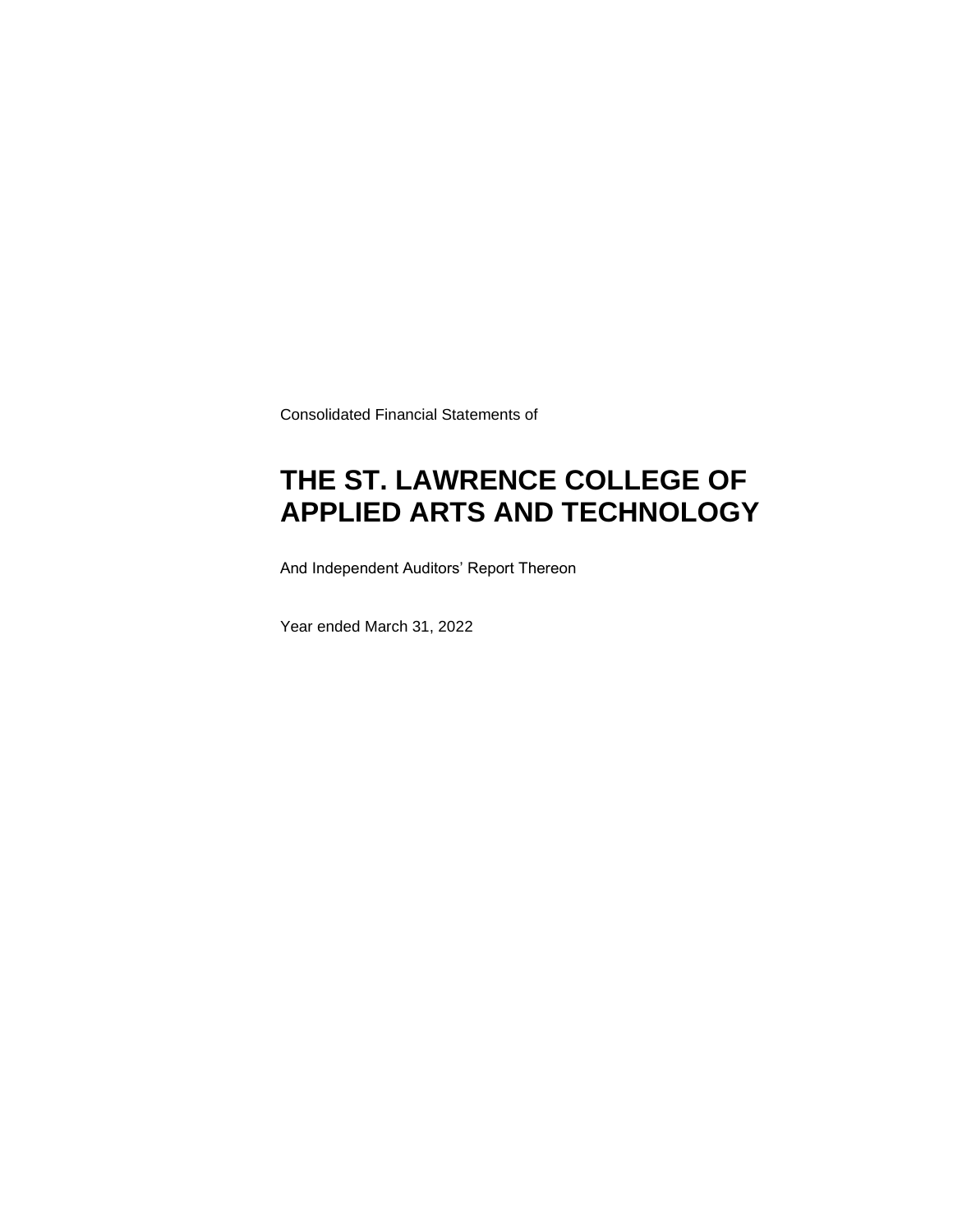Index of Consolidated Financial Statements and Supplementary Schedules Year ended March 31, 2022

#### **Statement/Schedule Number**

#### **Independent Auditors' Report**

#### **Consolidated Financial Statements**

#### **Notes to Consolidated Financial Statements**

#### **Supplementary Schedules**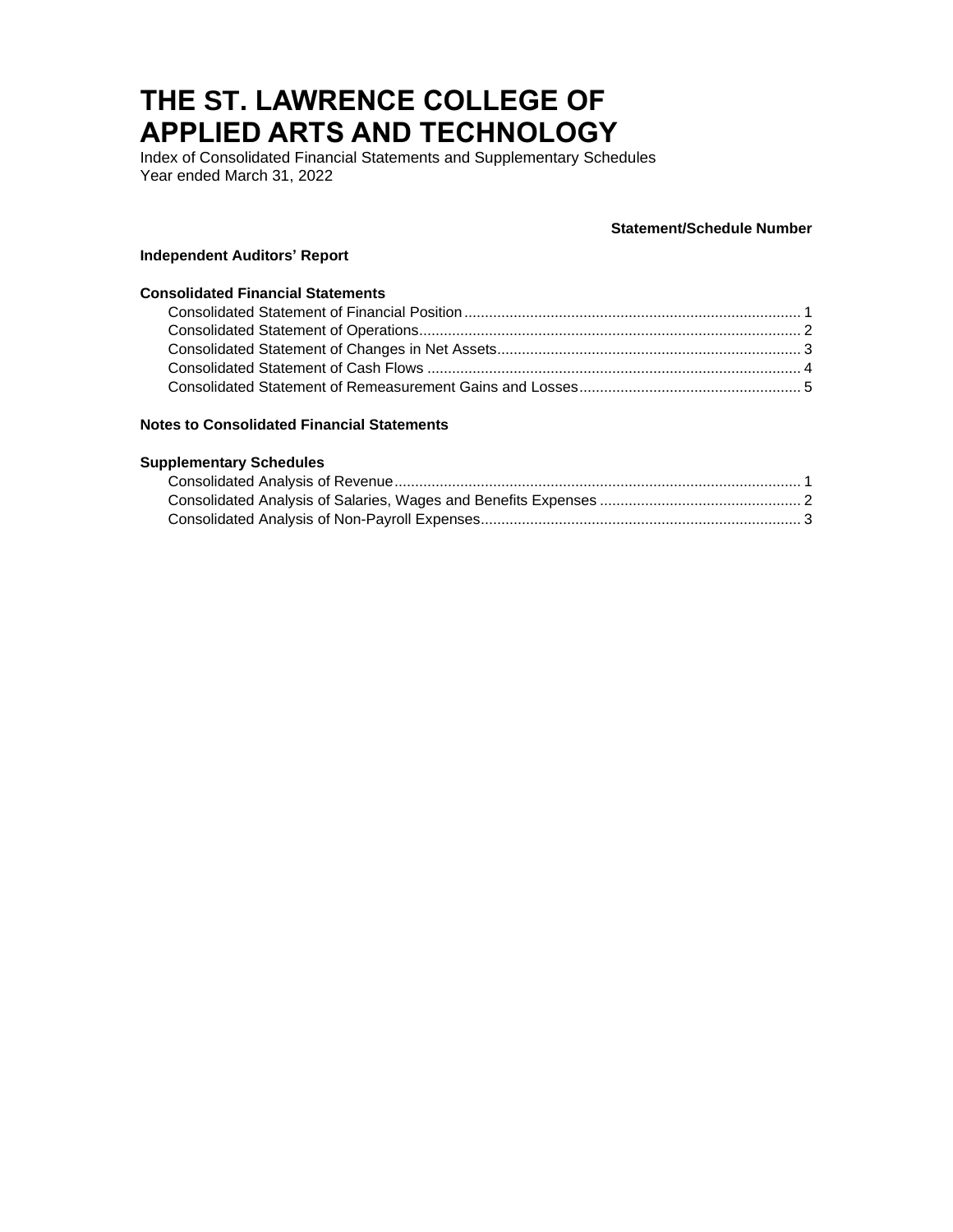### **MANAGEMENT'S RESPONSIBILITY FOR FINANCIAL REPORTING**

The consolidated financial statements of the St. Lawrence College of Applied Arts and Technology (the "College") are the responsibility of management and have been approved by the Board of Governors (the "Board").

The consolidated financial statements have been prepared by management in accordance with Canadian public sector accounting standards for government not-for-profit organizations, including the 4200 series of standards, as issued by the Public Sector Accounting Board. When alternative accounting methods exist, management has chosen those it deems most appropriate in the circumstances. Consolidated financial statements are not precise since they include certain amounts based on estimates and judgments. Management has determined such amounts on a reasonable basis in order to ensure that the consolidated financial statements are presented fairly, in all material respects.

The College maintains systems of internal accounting and administrative controls of high quality, consistent with reasonable cost. Such systems are designed to provide reasonable assurance that the financial information is relevant, reliable and accurate and that the College's assets are appropriately accounted for and adequately safeguarded.

The College's insurance liabilities have been reviewed by management in consultation with its broker. There are no material liabilities in either fact or contingency as at the date of this report.

The Board is responsible for ensuring that management fulfills its responsibilities for financial reporting and is ultimately responsible for reviewing and approving the consolidated financial statements. The Board carries out this responsibility principally through its Audit Committee.

The Audit Committee is appointed by the Board and meets regularly with management, as well as the external auditors, to discuss internal controls over the financial reporting process, auditing matters and financial reporting issues, to satisfy itself that each party is properly discharging its responsibilities, and to review the consolidated financial statements and the external auditor's report. The Audit Committee reports its findings to the Board for consideration when approving the consolidated financial statements. The Audit Committee also considers, for review and approval by the Board, the engagement or reappointment of the external auditors.

The consolidated financial statements have been audited by KPMG LLP, the external auditors, in accordance with Canadian generally accepted auditing standards, on behalf of the Board. KPMG LLP has full and free access to the Audit Committee.

 $\mathcal{L}$  volume  $\mathcal{L}$  . The contract of the contract of the contract of the contract of the contract of the contract of the contract of the contract of the contract of the contract of the contract of the contract of th

Glenn Vollebregt,  $\overline{ }$   $\overline{ }$   $\overline{ }$   $\overline{ }$   $\overline{ }$   $\overline{ }$   $\overline{ }$   $\overline{ }$   $\overline{ }$   $\overline{ }$   $\overline{ }$   $\overline{ }$   $\overline{ }$   $\overline{ }$   $\overline{ }$   $\overline{ }$   $\overline{ }$   $\overline{ }$   $\overline{ }$   $\overline{ }$   $\overline{ }$   $\overline{ }$   $\overline{ }$   $\overline{ }$   $\overline{ }$   $\overline$ 

2 Janell

President & CEO **Acting Sr. Vice-President, Corporate** Services & CFO

June 7, 2022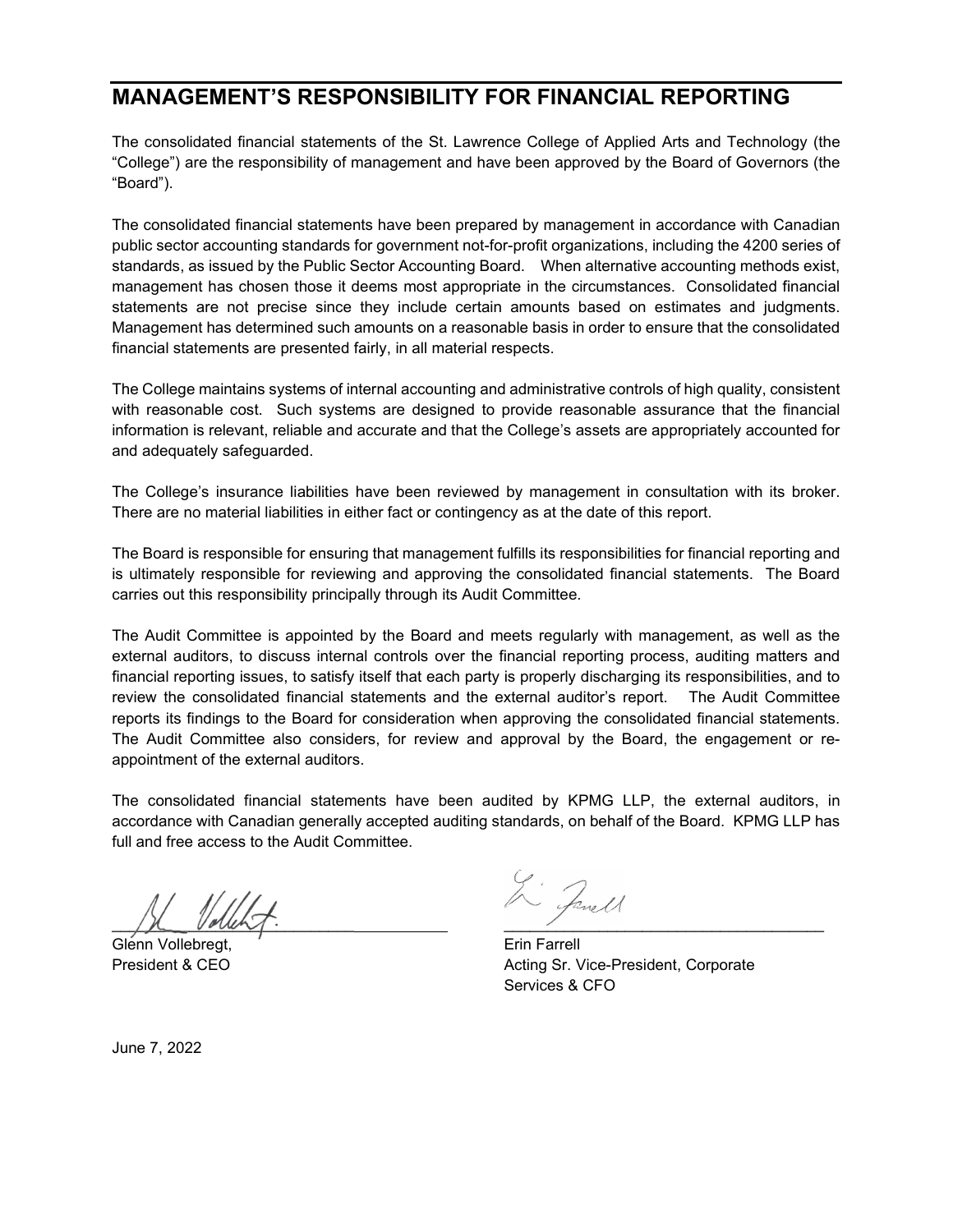

KPMG LLP 863 Princess Street, Suite 400 Kingston ON K7L 5N4 Canada Tel 613-549-1550 Fax 613-549-6349

### **INDEPENDENT AUDITORS' REPORT**

To the Board of Governors of St. Lawrence College of Applied Arts and Technology

#### *Opinion*

We have audited the consolidated financial statements of the St. Lawrence College of Applied Arts and Technology ("the College"), which comprise:

- the consolidated statement of financial position as at March 31, 2022
- the consolidated statement of operations for the year then ended
- the consolidated statement of changes in net assets for the year then ended
- the consolidated statement of cash flows for the year then ended
- the consolidated statement of remeasurement gains and losses for the year then ended
- and notes to the consolidated financial statements, including a summary of significant accounting policies (Hereinafter referred to as the "consolidated financial statements").

In our opinion, the accompanying consolidated financial statements present fairly, in all material respects, the financial position of the College as at March 31, 2022, its results of operations, its cash flows and remeasurement gains and losses for the year then ended in accordance with Canadian public sector accounting standards.

#### *Basis for Opinion*

We conducted our audit in accordance with Canadian generally accepted auditing standards. Our responsibilities under those standards are further described in the "*Auditors' Responsibilities for the Audit of the Consolidated Financial Statements"* section of our auditors' report.

We are independent of the College in accordance with the ethical requirements that are relevant to our audit of the consolidated financial statements in Canada and we have fulfilled our other responsibilities in accordance with these requirements.

We believe that the audit evidence we have obtained is sufficient and appropriate to provide a basis for our opinion.

#### *Other Information*

Management is responsible for the other information. Other information comprises:

 the information, other than the consolidated financial statements and the auditors' report thereon, included in the Annual Report document.

Our opinion on the consolidated financial statements does not cover the other information and we do not and will not express any form of assurance conclusion thereon.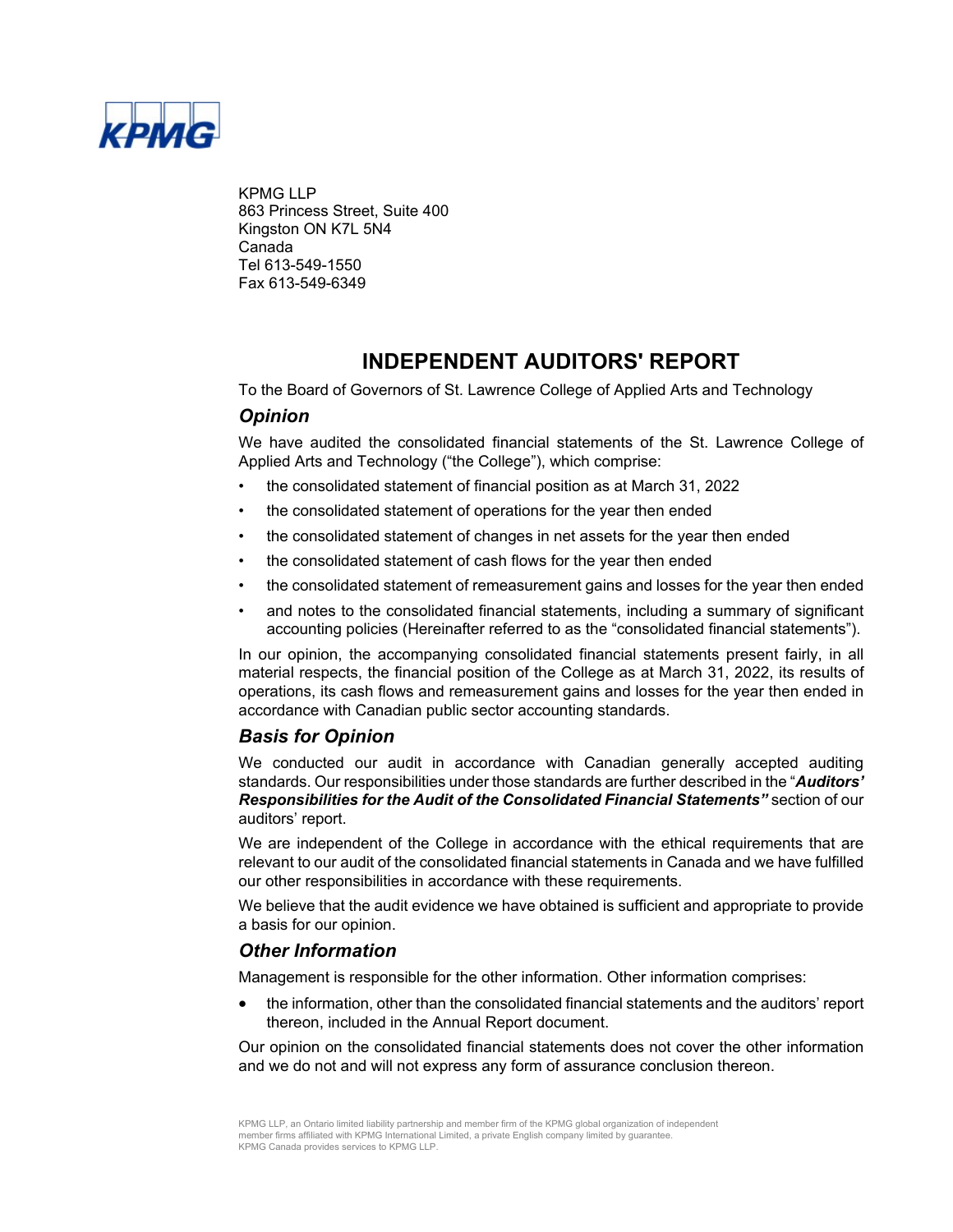

Page 2

In connection with our audit of the consolidated financial statements, our responsibility is to read the other information identified above and, in doing so, consider whether the other information is materially inconsistent with the consolidated financial statements or our knowledge obtained in the audit and remain alert for indications that the other information appears to be materially misstated.

We obtained the information, other than the consolidated financial statements and the auditors' report thereon, included in Annual Report document as at the date of this auditors' report.

If, based on the work we have performed on this other information, we conclude that there is a material misstatement of this other information, we are required to report that fact in the auditors' report.

We have nothing to report in this regard.

#### *Responsibilities of Management and Those Charged with Governance for the Consolidated Financial Statements*

Management is responsible for the preparation and fair presentation of the consolidated financial statements in accordance with Canadian public sector accounting standards, and for such internal control as management determines is necessary to enable the preparation of consolidated financial statements that are free from material misstatement, whether due to fraud or error.

In preparing the consolidated financial statements, management is responsible for assessing the College's ability to continue as a going concern, disclosing, as applicable, matters related to going concern and using the going concern basis of accounting unless management either intends to liquidate the College or to cease operations, or has no realistic alternative but to do so.

Those charged with governance are responsible for overseeing the College's financial reporting process.

#### *Auditors' Responsibilities for the Audit of the Consolidated Financial Statements*

Our objectives are to obtain reasonable assurance about whether the consolidated financial statements as a whole are free from material misstatement, whether due to fraud or error, and to issue an auditors' report that includes our opinion.

Reasonable assurance is a high level of assurance, but is not a guarantee that an audit conducted in accordance with Canadian generally accepted auditing standards will always detect a material misstatement when it exists.

Misstatements can arise from fraud or error and are considered material if, individually or in the aggregate, they could reasonably be expected to influence the economic decisions of users taken on the basis of these consolidated financial statements.

As part of an audit in accordance with Canadian generally accepted auditing standards, we exercise professional judgment and maintain professional skepticism throughout the audit.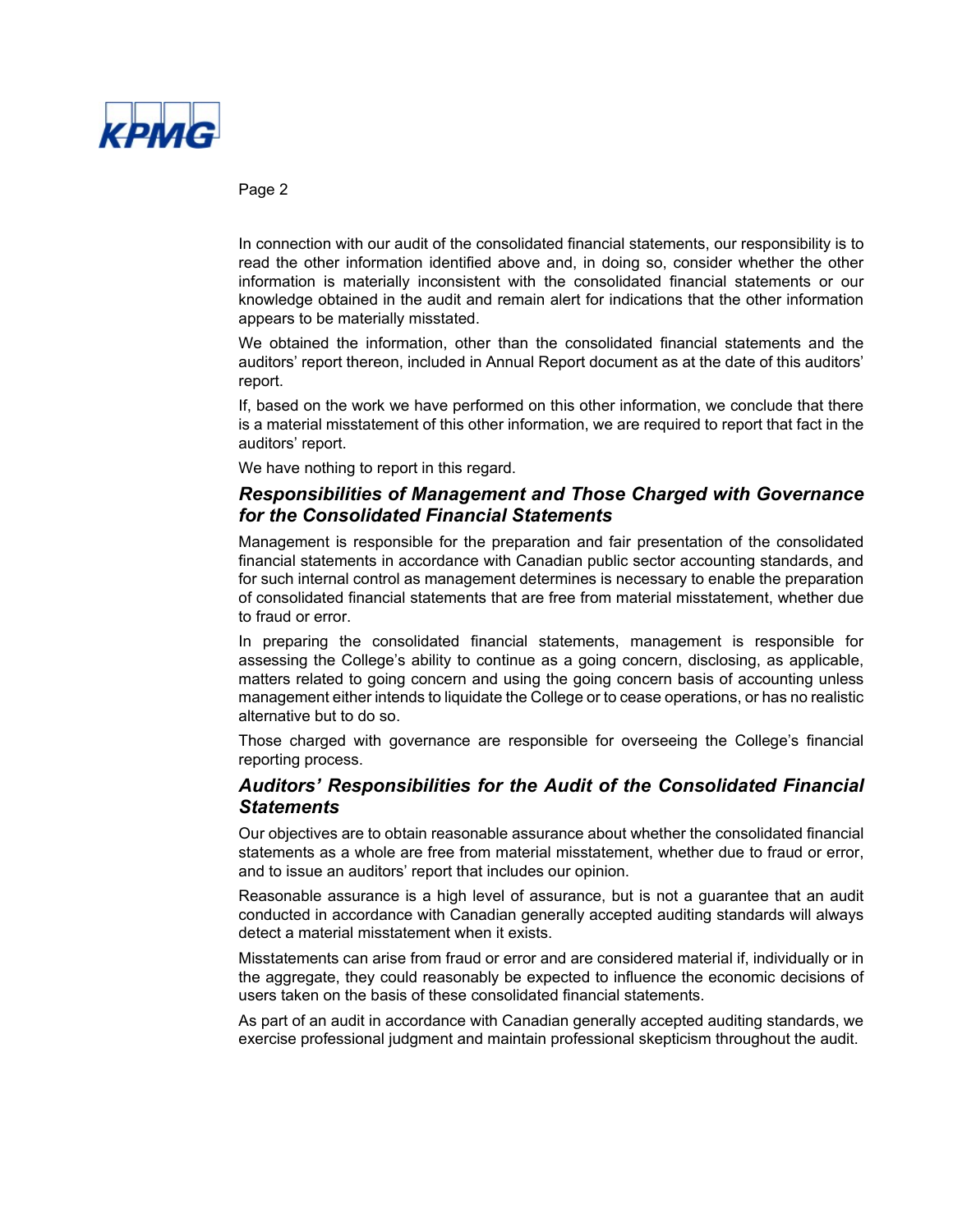

Page 3

We also:

• Identify and assess the risks of material misstatement of the consolidated financial statements, whether due to fraud or error, design and perform audit procedures responsive to those risks, and obtain audit evidence that is sufficient and appropriate to provide a basis for our opinion.

The risk of not detecting a material misstatement resulting from fraud is higher than for one resulting from error, as fraud may involve collusion, forgery, intentional omissions, misrepresentations, or the override of internal control.

- Obtain an understanding of internal control relevant to the audit in order to design audit procedures that are appropriate in the circumstances, but not for the purpose of expressing an opinion on the effectiveness of the College's internal control.
- Evaluate the appropriateness of accounting policies used and the reasonableness of accounting estimates and related disclosures made by management.
- Conclude on the appropriateness of management's use of the going concern basis of accounting and based on the audit evidence obtained, whether a material uncertainty exists related to events or conditions that may cast significant doubt on the College's ability to continue as a going concern. If we conclude that a material uncertainty exists, we are required to draw attention in our auditors' report to the related disclosures in the consolidated financial statements or, if such disclosures are inadequate, to modify our opinion. Our conclusions are based on the audit evidence obtained up to the date of our auditors' report. However, future events or conditions may cause the College to cease to continue as a going concern.
- Evaluate the overall presentation, structure and content of the consolidated financial statements, including the disclosures, and whether the consolidated financial statements represent the underlying transactions and events in a manner that achieves fair presentation.
- Communicate with those charged with governance regarding, among other matters, the planned scope and timing of the audit and significant audit findings, including any significant deficiencies in internal control that we identify during our audit.
- Obtain sufficient appropriate audit evidence regarding the financial information of the entities or business activities within the group of the College to express an opinion on the financial statements. We are responsible for the direction, supervision and performance of the group audit. We remain solely responsible for our audit opinion.

 $KPMG$  11P

Chartered Professional Accountants, Licensed Public Accountants Kingston, Canada June 7, 2022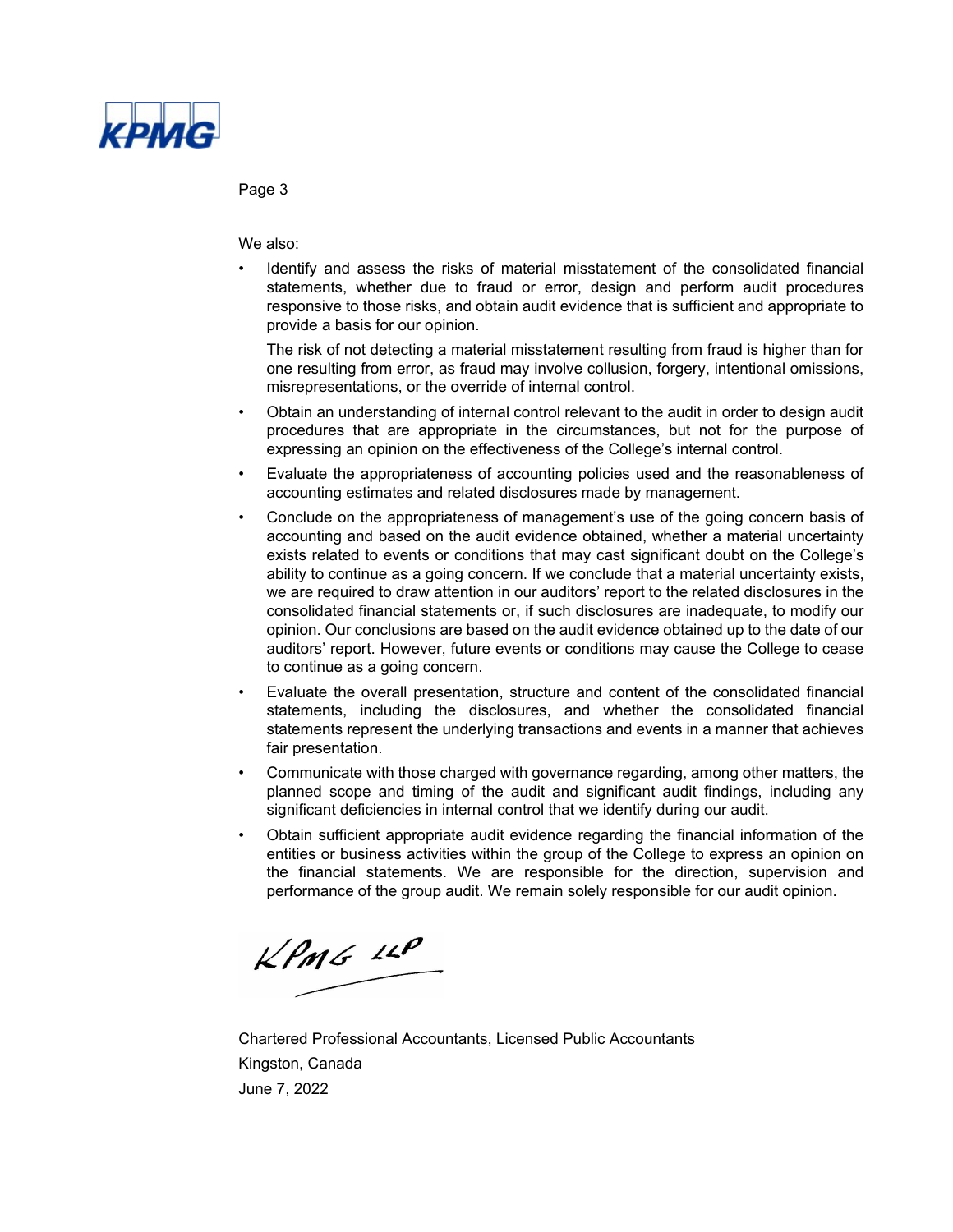Consolidated Statement of Financial Position Statement 1 Statement 1 As at March 31, 2022, with comparative figures for 2021

|                                                   | 2022              | 2021             |
|---------------------------------------------------|-------------------|------------------|
| <b>Assets</b>                                     |                   |                  |
| Current assets:                                   |                   |                  |
| Cash                                              | \$<br>102,838,937 | \$<br>43,274,400 |
| Investments (note 2)                              | 16,351,170        | 16,509,606       |
| Grants and accounts receivable (note 16(a))       | 8,813,160         | 15,417,592       |
| Prepaid expenses                                  | 2,085,696         | 1,848,479        |
|                                                   | 130,088,963       | 77,050,077       |
| Long-term receivables (note 3)                    | 4,254,552         | 5,015,139        |
| Long-term investments (note 2)                    | 14,621,799        | 13,915,116       |
| Capital assets (note 4)                           | 98,422,549        | 99,005,482       |
|                                                   | \$<br>247,387,863 | \$194,985,814    |
| <b>Liabilities and Net Assets</b>                 |                   |                  |
| <b>Current liabilities:</b>                       |                   |                  |
| Accounts payable and accrued liabilities          | \$<br>24,441,082  | \$<br>17,342,281 |
| Deferred revenue (note 5)                         | 63,350,427        | 23,074,372       |
| Trust funds for student enhancement fees (note 6) | 574,747           | 508,860          |
| Current portion of long-term debt (note 8)        | 1,654,514         | 1,849,614        |
|                                                   | 90,020,770        | 42,775,127       |
| Bankers' acceptance loans due on demand (note 8)  | 3,455,384         | 3,981,564        |
|                                                   | 93,476,154        | 46,756,691       |
| Employee future benefits (note 7(b))              | 673,000           | 715,000          |
| Sick leave benefit entitlement (note 7(c))        | 2,572,000         | 2,521,000        |
| Long-term debt (note 8)                           | 9,875,866         | 11,004,199       |
| Interest rate swaps (note 8(d))                   | 1,305,751         | 2,390,258        |
| Deferred capital contributions (note 9)           | 55,348,535        | 55,526,599       |
| <b>Total liabilities</b>                          | 163,251,306       | 118,913,747      |
| Net assets:                                       |                   |                  |
| Invested in capital assets (note 10)              | 28,676,917        | 29,525,581       |
| Restricted for endowments (note 11)               | 12,375,844        | 11,663,840       |
| Internally restricted (note 12)                   | 3,084,438         | 2,524,817        |
| Unrestricted (note 13)                            | 36,114,985        | 28,393,102       |
|                                                   | 80,252,184        | 72,107,340       |
| Accumulated remeasurement gains                   | 3,884,373         | 3,964,727        |
| Total net assets                                  | 84,136,557        | 76,072,067       |
| Commitments (note 14)                             |                   |                  |
| Contingent liabilities (note 15)                  |                   |                  |
|                                                   | \$<br>247,387,863 | \$194,985,814    |

See accompanying notes to these consolidated financial statements.

Approved by the Board of Governors:

Chair Albert Vollekt President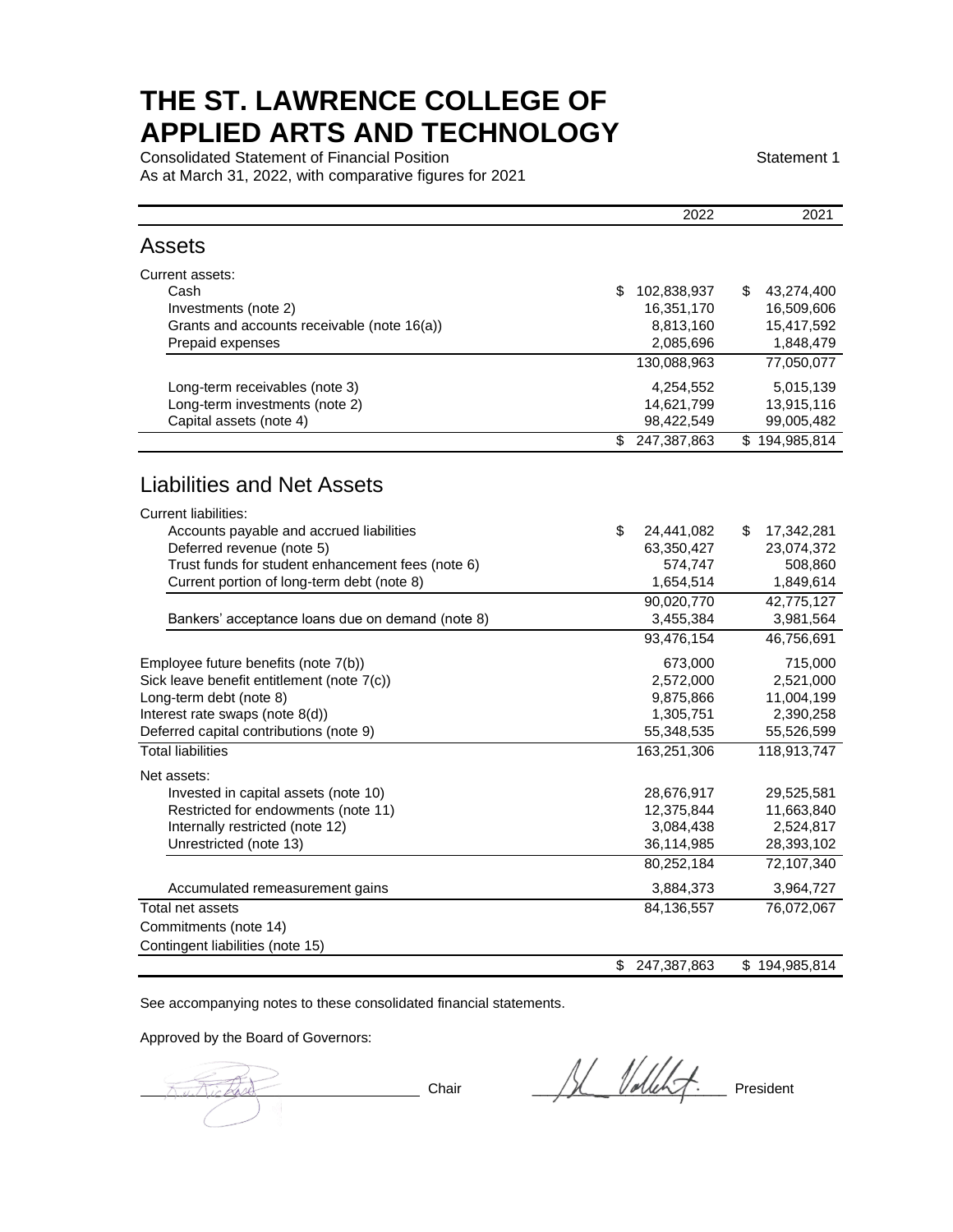Consolidated Statement of Operations Statement 2

Year ended March 31, 2022, with comparative figures for 2021

|                                                           |    | 2022        | 2021             |
|-----------------------------------------------------------|----|-------------|------------------|
| Revenue:                                                  |    |             |                  |
| Grants and reimbursements (schedule 1)                    | \$ | 59,676,555  | \$<br>52,744,039 |
| Tuition and related fees                                  |    | 68,596,143  | 63,469,588       |
| Ancillary (schedule 1)                                    |    | 5,120,485   | 2,148,821        |
| Contract educational services                             |    | 973,617     | 942,101          |
| Other                                                     |    | 2,607,965   | 1,709,723        |
| Amortization of deferred capital contributions (note 9)   |    | 4,537,238   | 4,172,714        |
| Realized gain on settlement of interest rate swap         |    | 775,448     |                  |
| Realized (loss) / gain on sale of investments             |    | (6,508)     | 5,041            |
| Donations                                                 |    | 602,163     | 476,858          |
| Interest                                                  |    | 1,363,436   | 1,032,406        |
| Total revenue                                             |    | 144,246,542 | 126,701,291      |
| Expenses:                                                 |    |             |                  |
| Salaries, wages and benefits (schedule 2)                 |    | 87,834,949  | 80,685,863       |
| Non-payroll (schedule 3)                                  |    | 39,710,209  | 30,041,335       |
| Amortization of capital assets                            |    | 9,110,374   | 8,928,938        |
| Employee future benefits (recovery) / expense (note 7(b)) |    | (42,000)    | 13,000           |
| Sick leave benefit expense (note 7(c))                    |    | 51,000      | 103,000          |
| Other non-pension benefits expense / (recovery)           |    | 149,170     | (194, 726)       |
| Total expenses                                            |    | 136,813,702 | 119,577,410      |
| Excess of revenue over expenses                           | S  | 7,432,840   | \$<br>7,123,881  |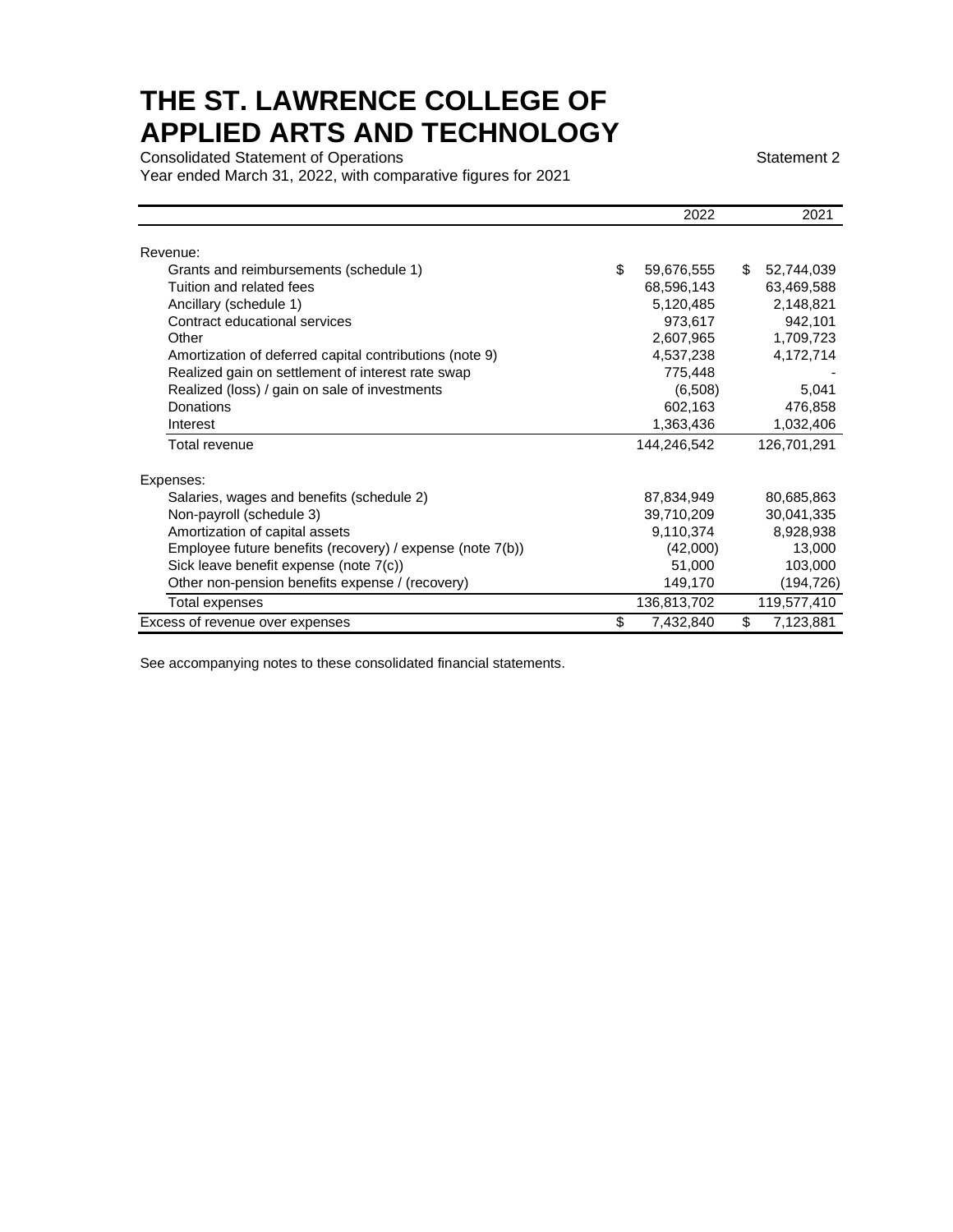Consolidated Statement of Changes in Net Assets Statement 3

Year ended March 31, 2022, with comparative figures for 2021

|                                                          | Invested in<br>capital assets | Restricted for<br>endowments | Internally<br>restricted | Unrestricted | Total        |
|----------------------------------------------------------|-------------------------------|------------------------------|--------------------------|--------------|--------------|
| Balance, April 1, 2021                                   | \$29,525,581                  | \$11,663,840                 | \$2,524,817              | \$28,393,102 | \$72,107,340 |
| Excess / (deficiency) of revenue over expenses (note 10) | (4,573,136)                   |                              | $\sim$                   | 12,005,976   | 7,432,840    |
| Net change in investment in capital assets (note 10)     | 3,724,472                     | $\overline{\phantom{0}}$     | $\sim$                   | (3,724,472)  |              |
| Transfer between funds (note 12)                         |                               | $\overline{\phantom{0}}$     | 559.621                  | (559, 621)   |              |
| Endowment contributions (note 5)                         | $\overline{\phantom{0}}$      | 712.004                      |                          | ۰.           | 712,004      |
| Balance, March 31, 2022                                  | \$28,676,917                  | \$12,375,844                 | 3.084.438<br>\$          | \$36,114,985 | \$80,252,184 |

|                                                          | Invested in<br>capital assets | Restricted for<br>endowments | Internally<br>restricted | Unrestricted | Total        |
|----------------------------------------------------------|-------------------------------|------------------------------|--------------------------|--------------|--------------|
| Balance, April 1, 2020                                   | \$31,013,954                  | \$11,206,741                 | \$4,375,365              | \$17,930,300 | \$64,526,360 |
| Excess / (deficiency) of revenue over expenses (note 10) | (4,756,224)                   |                              |                          | 11,880,105   | 7,123,881    |
| Net change in investment in capital assets (note 10)     | 3,267,851                     |                              | $\overline{\phantom{a}}$ | (3,267,851)  |              |
| Transfer between funds (note 12)                         |                               | $\overline{\phantom{a}}$     | (1,850,548)              | 1,850,548    |              |
| Endowment contributions                                  |                               | 457,099                      |                          |              | 457,099      |
| Balance, March 31, 2021                                  | \$29,525,581                  | \$11,663,840                 | \$2,524,817              | \$28,393,102 | \$72,107,340 |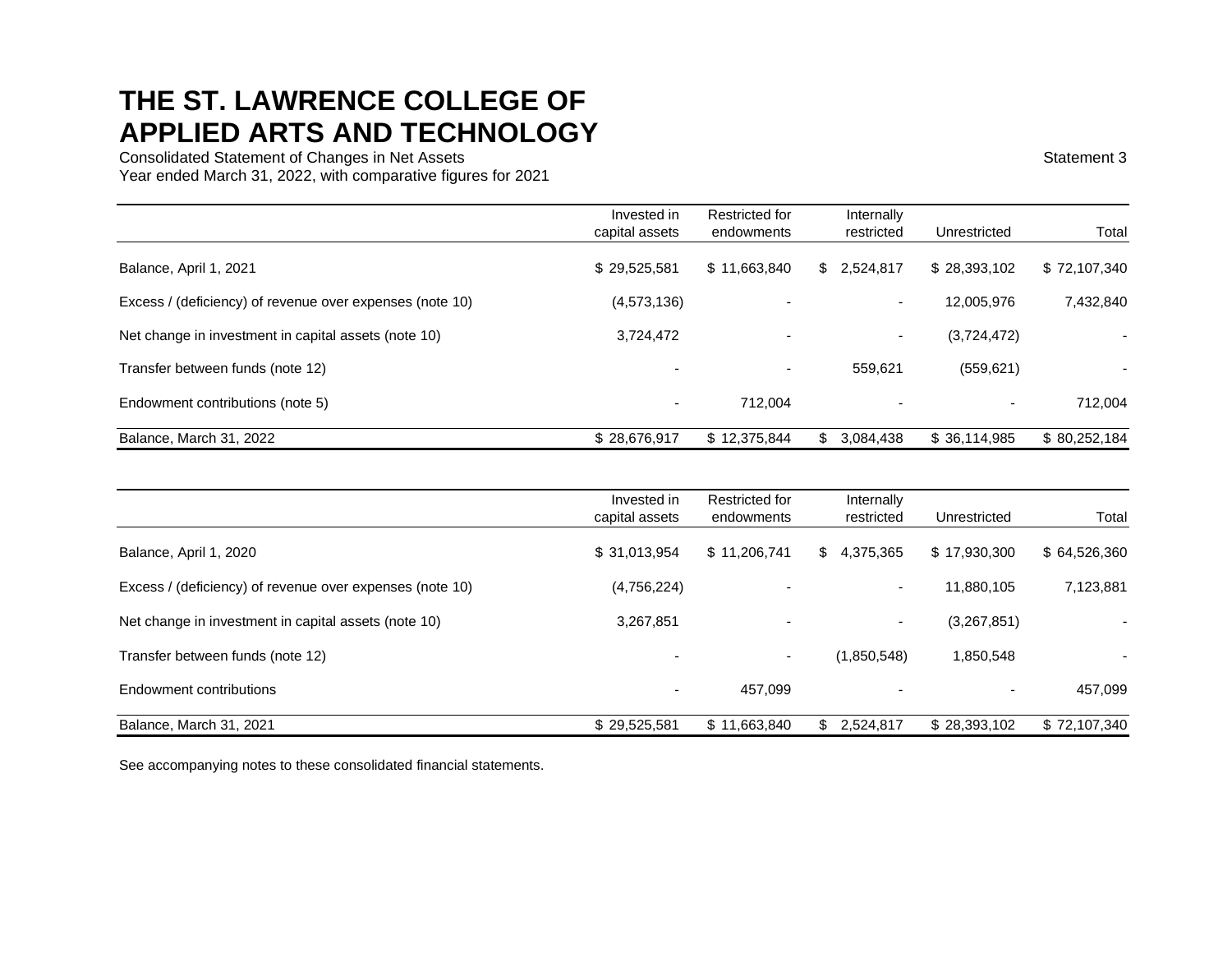Consolidated Statement of Cash Flows Statement 4

Year ended March 31, 2022, with comparative figures for 2021

|                                                                         |                          | 2022          | 2021                    |
|-------------------------------------------------------------------------|--------------------------|---------------|-------------------------|
| Cash provided by / (used in):                                           |                          |               |                         |
| Operating activities:                                                   |                          |               |                         |
| Excess of revenue over expenses                                         | \$                       | 7,432,840     | \$<br>7,123,881         |
| Adjustments for:                                                        |                          |               |                         |
| Amortization of deferred capital contributions                          |                          | (4,537,238)   | (4, 172, 714)           |
| Amortization of capital assets                                          |                          | 9,110,374     | 8,928,938               |
| Gain on settlement of interest rate swap                                |                          | (775, 448)    |                         |
| Loss / (gain) on sale of investments                                    |                          | 6,508         | (5,041)                 |
| Gain on disposal of capital assets                                      |                          | (50, 371)     | (11, 759)               |
| Changes in non-cash operating working capital:                          |                          |               |                         |
| Decrease / (increase) in grants and accounts receivable                 |                          | 6,604,432     | (8,065,858)             |
| (Increase) / decrease in prepaid expenses                               |                          | (237, 217)    | 245,080                 |
| Increase / (decrease) in accounts payable and accrued liabilities       |                          | 7,098,801     | (1,355,428)             |
| Increase in deferred revenue                                            |                          | 40,276,055    | 2,107,932               |
| Accrual for employee future benefits and sick leave benefit entitlement |                          | 9,000         | 116,000                 |
|                                                                         |                          | 64,937,736    | 4,911,031               |
| Capital activities:                                                     |                          |               |                         |
| Purchase of capital assets                                              |                          | (8,527,441)   | (3,844,661)             |
| Receipt of deferred capital contributions                               |                          | 6,652,582     | 2,598,750               |
| (Reduction) / receipt of unspent deferred capital contributions         |                          | (2, 293, 408) | 1,395,287               |
| Proceeds on sale of capital assets                                      |                          | 50,371        | 12,900                  |
|                                                                         |                          | (4, 117, 896) | 162,276                 |
| Financing activities:                                                   |                          |               |                         |
| <b>Endowment contributions</b>                                          |                          | 712,004       | 457,099                 |
| Increase in trust funds for student enhancement fees                    |                          | 65,887        | 27,009                  |
| Principal payments on long-term debt and bankers' acceptance loans      |                          | (1,849,613)   | (2,023,081)             |
|                                                                         |                          | (1,071,722)   | (1,538,973)             |
|                                                                         |                          |               |                         |
| Investing activities:                                                   |                          |               |                         |
| Decrease in long-term receivables                                       |                          | 760,587       | 725,757                 |
| Increase in investments, net of remeasurement gains                     |                          | (944, 168)    | (3,904,676)             |
|                                                                         |                          | (183, 581)    | (3, 178, 919)           |
| Increase in cash                                                        |                          | 59,564,537    | 355,415                 |
| Cash, beginning of year                                                 |                          | 43,274,400    | 42,918,985              |
| Cash, end of year                                                       | $\overline{\mathcal{S}}$ | 102,838,937   | $\overline{43,274,400}$ |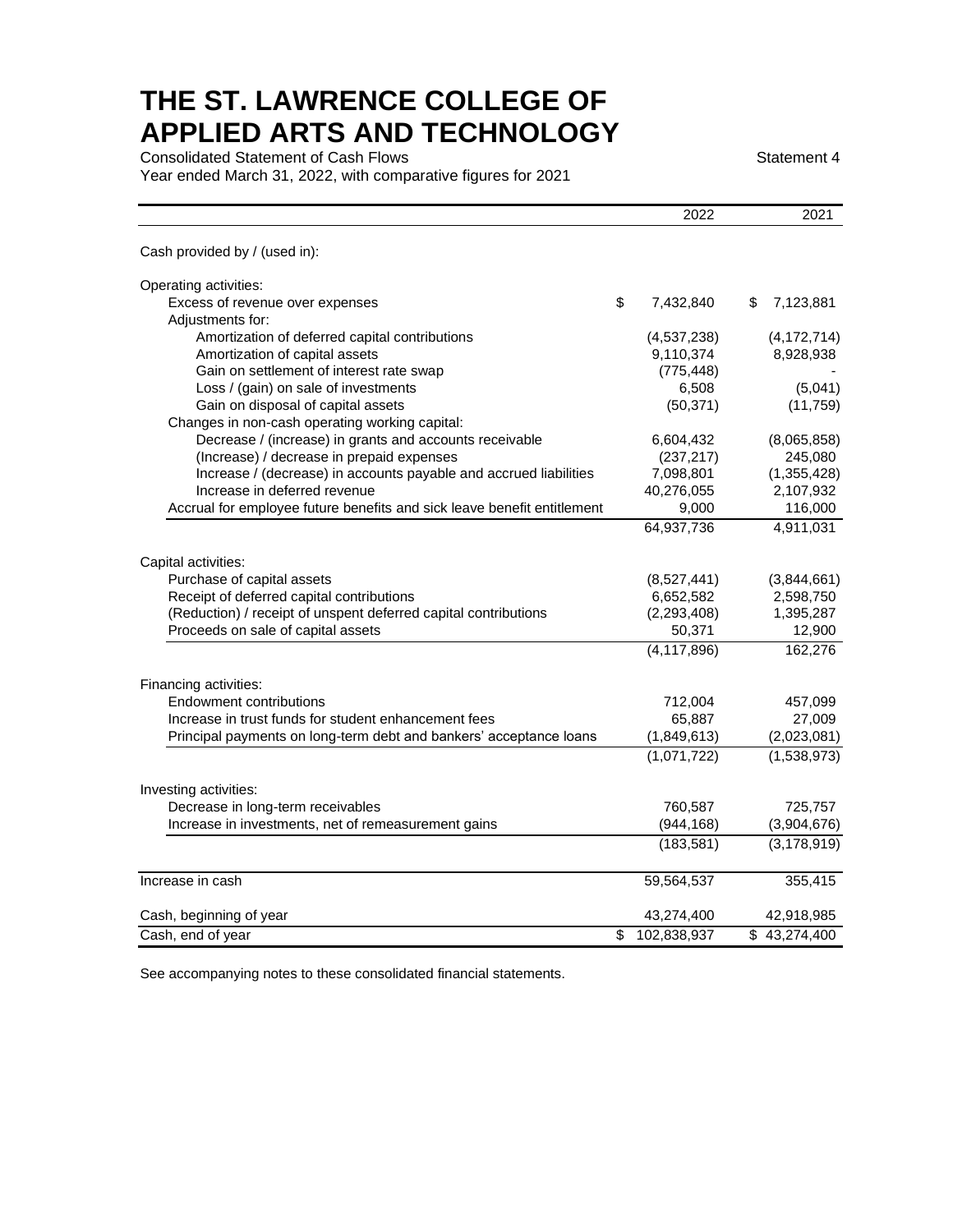Consolidated Statement of Remeasurement Gains and Losses Statement 5 Year ended March 31, 2022, with comparative figures for 2021

|                                                                        | 2022            |    | 2021      |
|------------------------------------------------------------------------|-----------------|----|-----------|
| Accumulated remeasurement gains, beginning of year                     | \$<br>3,964,727 | \$ | 3,027,057 |
| Unrealized gains / (losses) attributable to:                           |                 |    |           |
| Investments designated at fair value                                   | (395, 921)      |    | (31,093)  |
| Derivatives - interest rate swaps (note 8(d))                          | 1,084,507       |    | 973,804   |
|                                                                        | 688,586         |    | 942.711   |
| Realized (losses) / gains reclassified to the statement of operations: |                 |    |           |
| Settlement of interest rate swap                                       | (775, 448)      |    |           |
| Disposition of investments                                             | 6,508           |    | (5,041)   |
| Net remeasurement (losses) / gains for the year                        | (80, 354)       |    | 937.670   |
| Accumulated remeasurement gains, end of year                           | 3,884,373       | S  | 3,964,727 |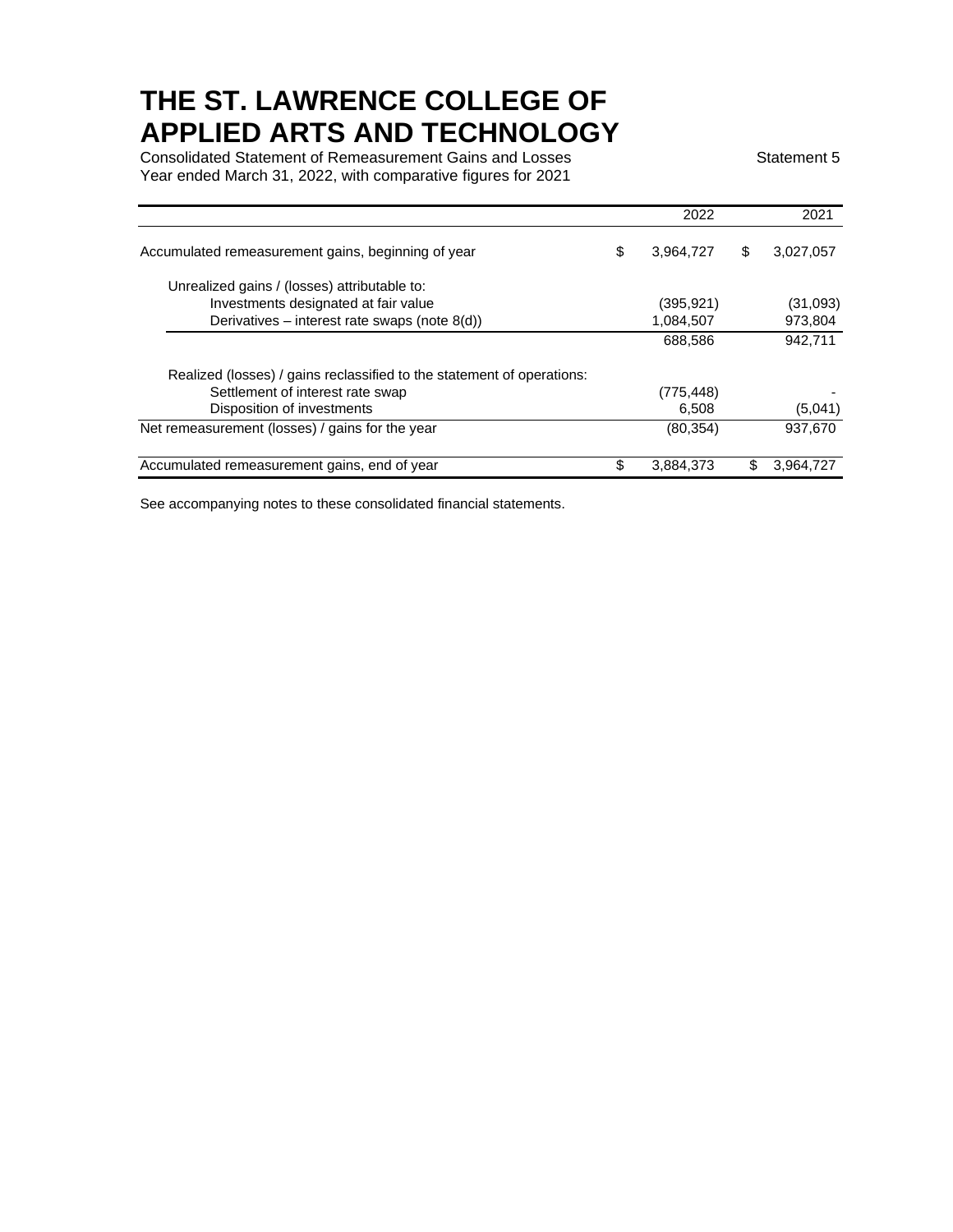Notes to Consolidated Financial Statements Year ended March 31, 2022

The St. Lawrence College of Applied Arts and Technology (the "College") was established as a community college in 1967 and operates under the authority of the Province of Ontario. The College offers full-time, post-secondary programs and part-time courses and certificate programs at campuses located in Kingston, Brockville and Cornwall. The College is a registered charity and is exempt from income taxes, provided certain requirements of the Income Tax Act are met.

The St. Lawrence College Foundation (the "Foundation") is incorporated without share capital under the Ontario Corporations Act. The Foundation operates under a memorandum of understanding with the College's Board of Governors. Accordingly, the results and operations of the Foundation are included in the College's consolidated financial statements. The objectives of the Foundation are to solicit, receive, manage and distribute money and other funds to support the educational services provided by the College and its affiliated institutions.

#### **1. Significant accounting policies:**

(a) Basis of presentation:

These consolidated financial statements have been prepared by management in accordance with Canadian Public Sector Accounting Standards, including the 4200 standards for government not-for-profit organizations. These consolidated financial statements reflect the assets, liabilities, revenues and expenses of the College and its controlled not-for-profit Foundation. All significant intercompany balances and transactions have been eliminated upon consolidation.

(b) Revenue recognition:

The College follows the deferral method of accounting for contributions, which includes government grants and reimbursements and donations.

Operating grants are recorded as revenue in the period to which they relate. Grants earned but not received by the end of the fiscal year are accrued. Where a portion of a grant received relates to a future year, that portion is deferred and recognized in the year to which it relates.

Tuition and related fees are recorded as revenue based on the academic period of the related courses. Fees are recognized as income based on the proportion of the academic period that occurs within the fiscal year of the College. Fees received for courses that commence after the end of the fiscal year of the College are recorded as deferred revenue.

Revenues from contract educational services, federal training and ancillary operations are recognized when the related products are delivered or services are provided by the College.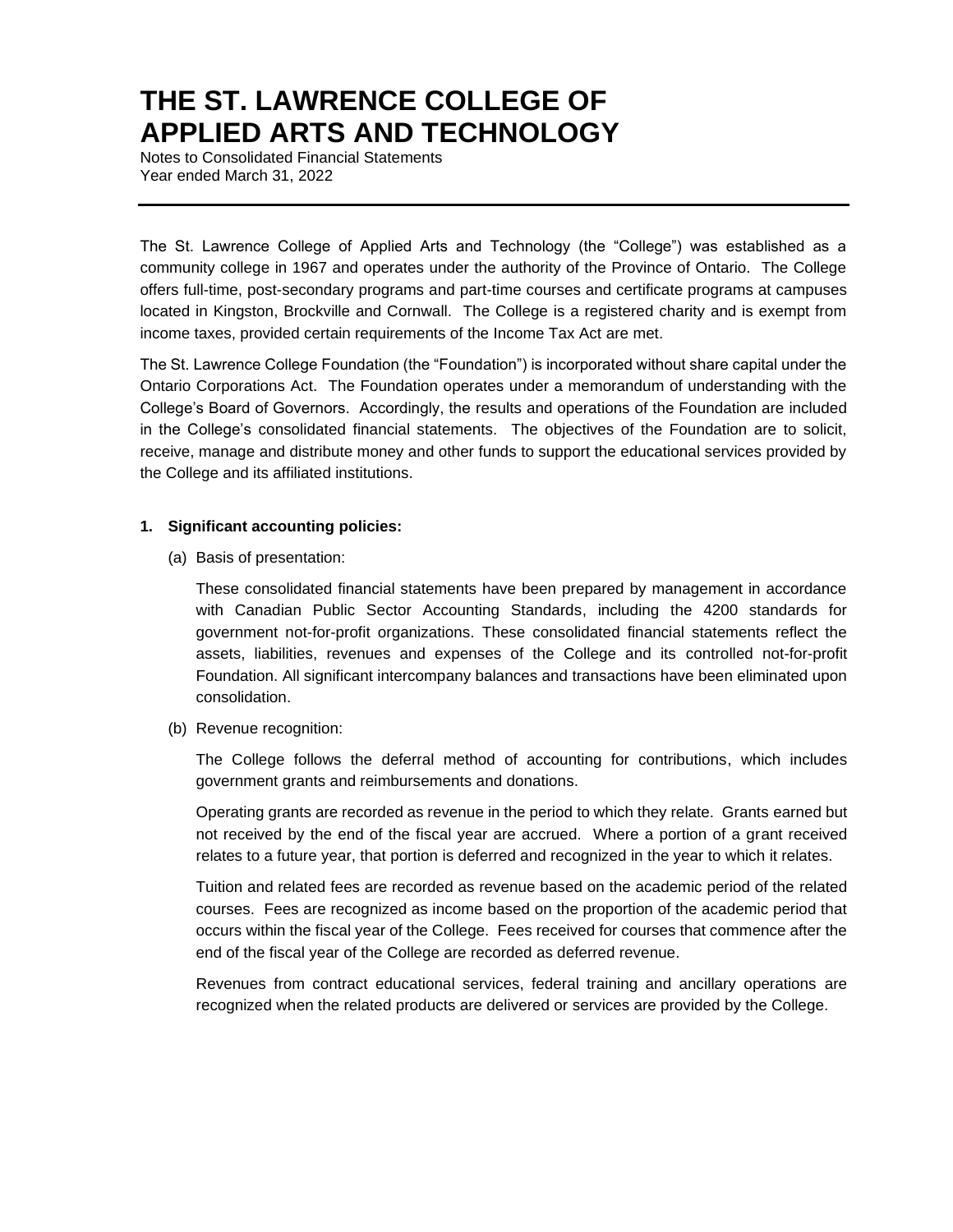Notes to Consolidated Financial Statements Year ended March 31, 2022

#### **1. Significant accounting policies (continued):**

(b) Revenue recognition (continued):

Unrestricted contributions are recognized as revenue when received or receivable, to the extent that the amount to be received can be reasonably estimated and collection is reasonably assured.

Externally restricted contributions other than endowment contributions are recognized as revenue in the year in which the related expenses are recognized. Contributions restricted for the purchase of capital assets are deferred and amortized as revenue on a straight-line basis over the useful life of the related capital assets.

Endowment contributions are recognized as direct increases in endowment net assets.

Restricted investment income is recognized as revenue in the year in which the related expenses are recognized. Unrestricted investment income is recognized as revenue when earned.

Donations of assets are recorded at fair value when a fair value can be reasonably estimated. Pledges receivable are not recorded as an asset in the accompanying consolidated financial statements.

(c) Capital assets:

Purchased capital assets are recorded at cost. Contributed capital assets are recorded at fair value at the date of contribution. Repairs and maintenance costs are charged to expense. Betterments that extend the estimated life of an asset are capitalized. When a capital asset no longer contributes to the College's ability to provide services or the value of future economic benefits associated with the capital asset is less than its net book value, the carrying value of the capital asset is reduced to reflect the decline in the asset's value. Any unamortized deferred capital contribution amount related to the capital asset is recognized in revenue in the Consolidated Statement of Operations, provided that all restrictions have been complied with.

Construction in progress costs are capitalized as incurred and represent the cost of capital assets currently under construction. Amortization is not recognized until construction is complete and the assets are ready for productive use.

Capital assets are amortized on a straight-line basis over their estimated useful lives as follows:

| <b>Buildings</b>              | 10, 20 and 40 years |
|-------------------------------|---------------------|
| Site improvements and parking | 10 vears            |
| Equipment                     | 2 to 10 years       |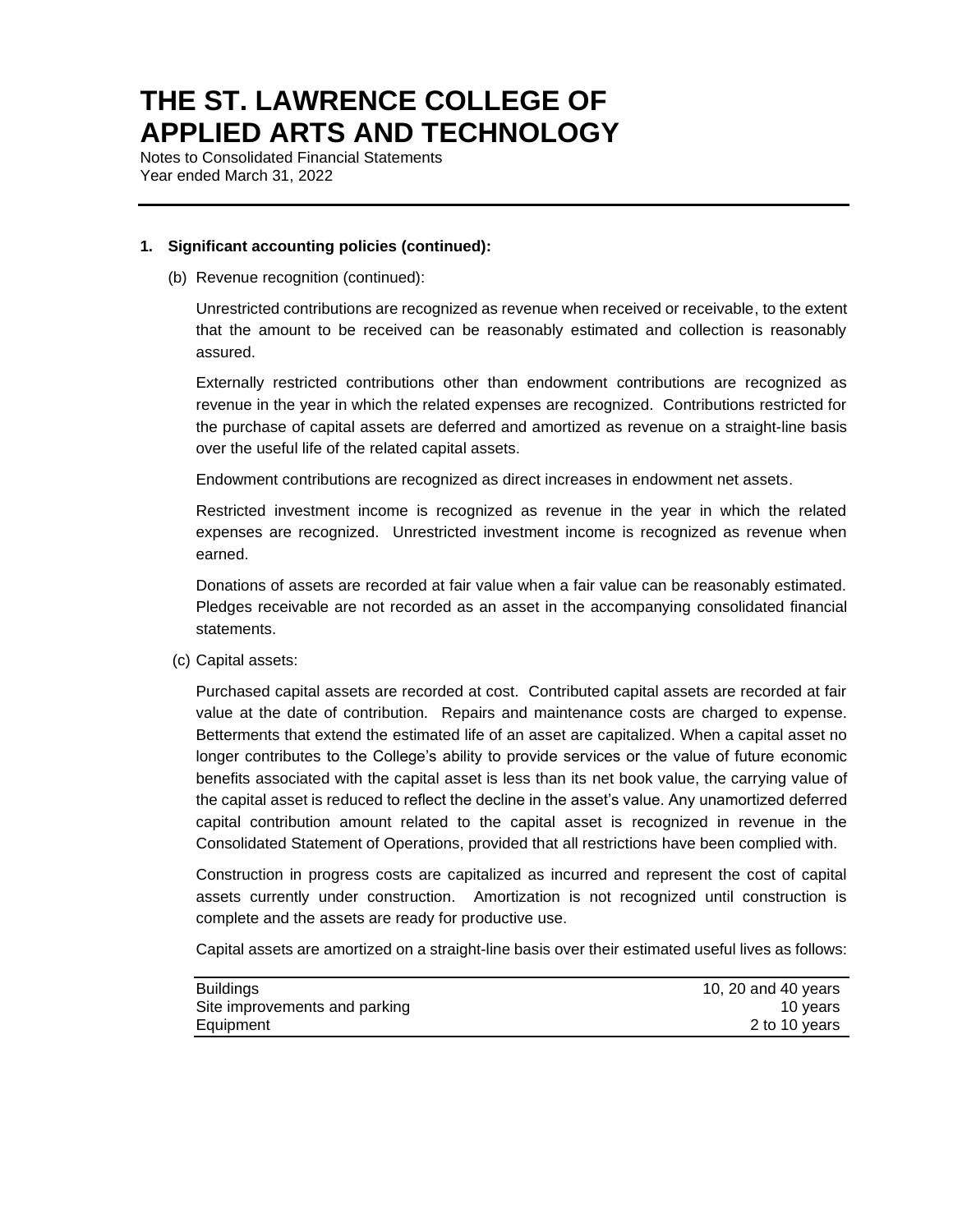Notes to Consolidated Financial Statements Year ended March 31, 2022

#### **1. Significant accounting policies (continued):**

(d) Employee future benefits and sick leave benefit entitlement:

The College is a member of the Colleges of Applied Arts and Technology ("CAAT") Pension Plan, which is a multi-employer, defined benefit plan. The College also provides defined retirement and post-employment benefits and compensated absences to certain employee groups. These benefits include pension, health and dental and non-vesting sick leave. The actuarial determination of the accrued benefit obligations for pensions and other retirement benefits uses the projected benefit method prorated on service. The most recent actuarial valuation of the pension plan for funding purposes was as of January 1, 2022, and the next required valuation will be as of January 1, 2025. The most recent actuarial valuation dates of the other employee future benefit plans are disclosed in note 7(b).

The College has adopted the following policies with respect to accounting for these employee benefits:

- (i) The costs of post-employment future benefits are actuarially determined using management's best estimate of health care costs, disability recovery rates and discount rates. Adjustments to these costs arising from changes in estimates and experience gains and losses are amortized to income over the estimated average remaining service life of the employee groups on a straight-line basis.
- (ii) The costs of the multi-employer defined benefit pension plan are the College's contributions due to the plan in the period.
- (iii) The cost of non-vesting sick leave benefits are actuarially determined using management's best estimate of salary escalation, employees' use of entitlement and discount rates. Adjustments to these costs arising from changes in actuarial assumption and/or experience are recognized over the estimated average remaining service life of the employees.
- (iv) The discount rate used in the determination of the above-mentioned liabilities is equal to the College's internal rate of borrowing.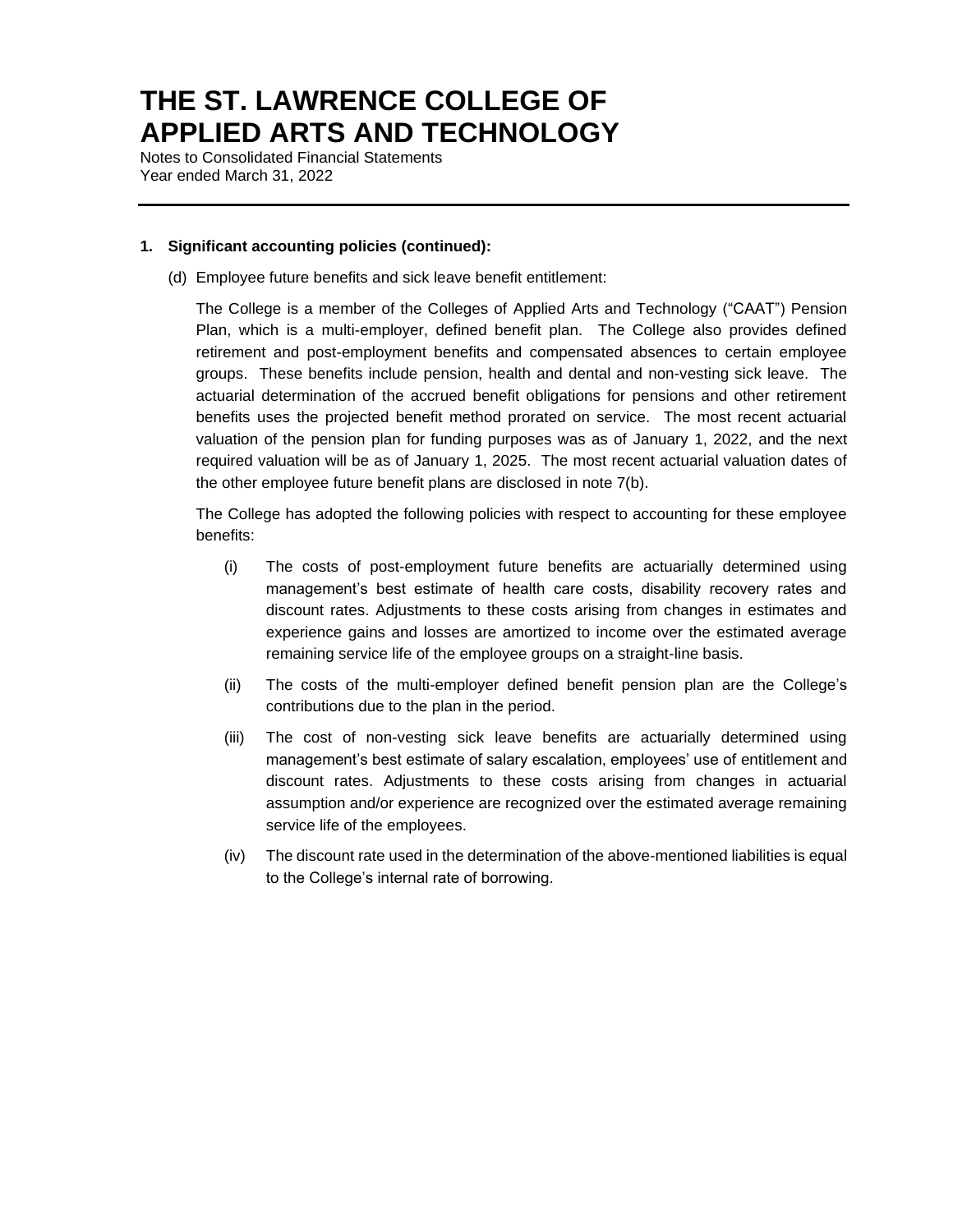Notes to Consolidated Financial Statements Year ended March 31, 2022

#### **1. Significant accounting policies (continued):**

(e) Financial instruments:

The College classifies its financial instruments as either fair value or amortized cost. The College's accounting policy for each category is as follows:

#### Fair Value

This category includes derivatives, equity instruments and mutual funds quoted in an active market. The College has designated its fixed income portfolio that would otherwise be classified into the amortized cost category as fair value as the College manages and reports performance of it on a fair value basis.

Financial instruments classified as fair value are initially recognized at cost and subsequently carried at fair value. Unrealized changes in fair value are recognized in the Consolidated Statement of Remeasurement Gains and Losses until they are realized, when they are transferred to the Consolidated Statement of Operations. Changes in fair value on restricted investments are recognized as deferred revenue until the restriction on its use is realized, at which time the balance is transferred to the Consolidated Statement of Operations.

Transaction costs related to financial instruments classified as fair value are expensed as incurred.

Where a decline in fair value is determined to be other than temporary, the amount of the loss is removed from accumulated remeasurement gains and losses and recognized in the Consolidated Statement of Operations. On sale, the amount held in accumulated remeasurement gains and losses associated with that instrument is removed and recognized in the Consolidated Statement of Operations.

#### Amortized cost

This category includes accounts receivable, long-term receivables, accounts payable and accrued liabilities, bankers' acceptance loans and long-term debt.

Financial instruments classified as amortized cost are initially recognized at cost and subsequently carried at amortized cost using the effective interest rate method, less any impairment losses on financial assets, except for contributions, which are initially recognized at fair value.

Transaction costs related to financial instruments classified as amortized cost are added to the carrying value of the instrument.

Write-downs on financial assets classified as amortized cost are recognized when the amount of a loss is known with sufficient precision, and there is no realistic prospect of recovery. Financial assets are then written down to net recoverable value with the write-down being recognized in the Consolidated Statement of Operations.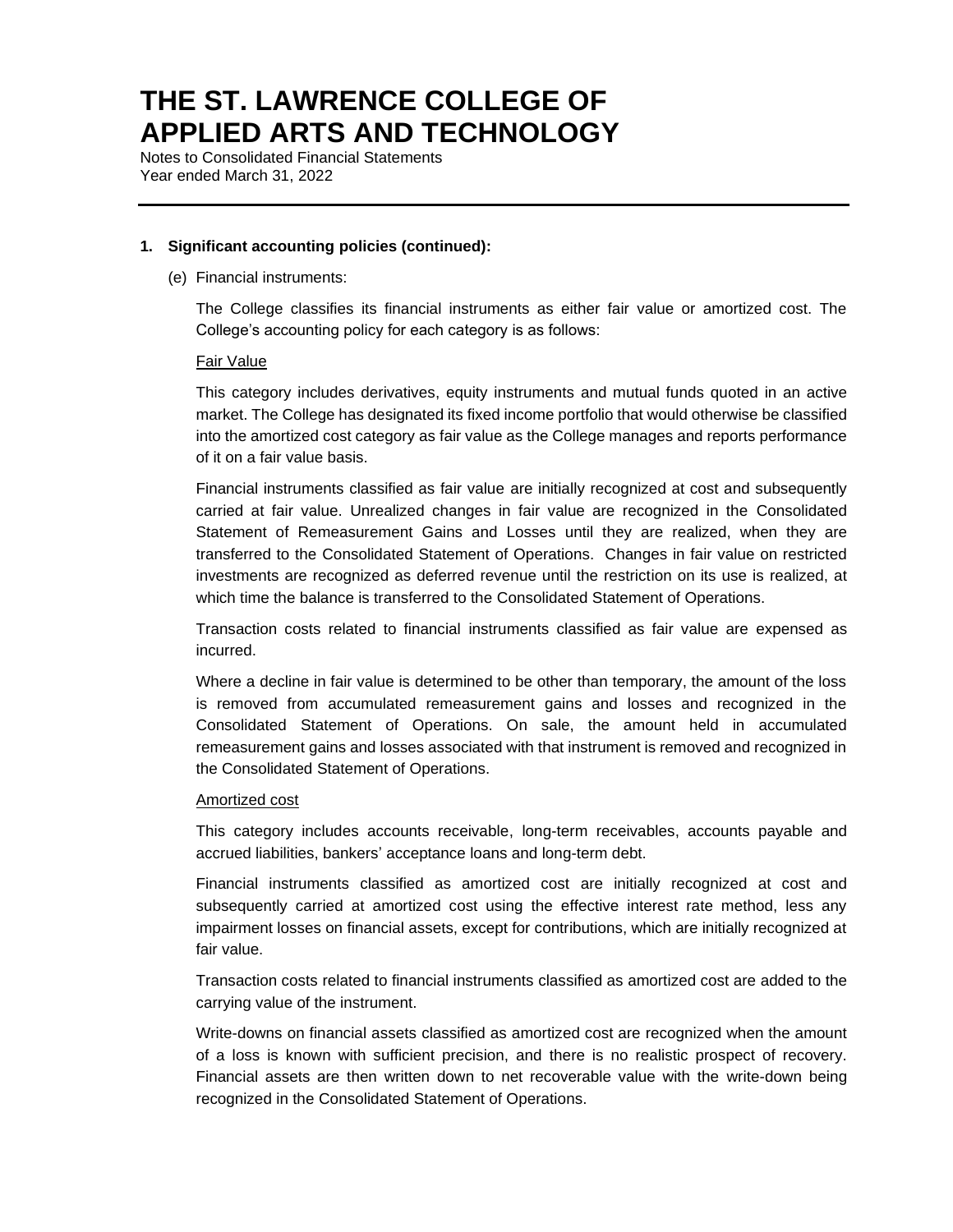Notes to Consolidated Financial Statements Year ended March 31, 2022

#### **1. Significant accounting policies (continued):**

(f) Management estimates:

The preparation of financial statements in conformity with Canadian Public Sector Accounting Standards, including the 4200 standards for government not-for-profit organizations, requires management to make estimates and assumptions that affect the reported amount of assets and liabilities, the disclosure of contingent assets and liabilities at the date of the financial statements, and the reported amounts of revenue and expenses during the period. Actual results could differ from these estimates. Areas of key estimation include determination of fair value for investments and interest rate swaps, allowance for doubtful accounts, amortization of capital assets and deferred capital contributions and actuarial estimation of employee future benefits and sick leave benefit entitlement liabilities.

Financial instruments are classified into value hierarchy levels 1, 2 or 3 for the purposes of describing the basis of inputs used to determine the fair market value of those amounts recorded at fair value as described below:

- Level 1 Fair value measurements are those derived from unadjusted quoted market prices in active markets for identical assets or liabilities;
- Level 2 Fair value measurements are those derived from observable or corroborated inputs, other than level 1, such as quoted prices for similar assets or liabilities in inactive markets or market data for substantially the full term of the assets or liabilities; and
- Level 3 Fair value measurements are those derived from unobservable inputs that are supported by little or no market activity and that are significant to the fair value of the assets and liabilities.
- (g) Foreign currency:

Foreign currency transactions are recorded at the exchange rate at the time of the transaction. Assets and liabilities denominated in foreign currencies are recorded at fair value using the exchange rate at the financial statement date. Realized foreign exchange gains and losses are recognized in the Consolidated Statement of Operations.

(h) Student organizations:

These consolidated financial statements do not reflect the assets, liabilities, revenues or expenses of the various student organizations at the College.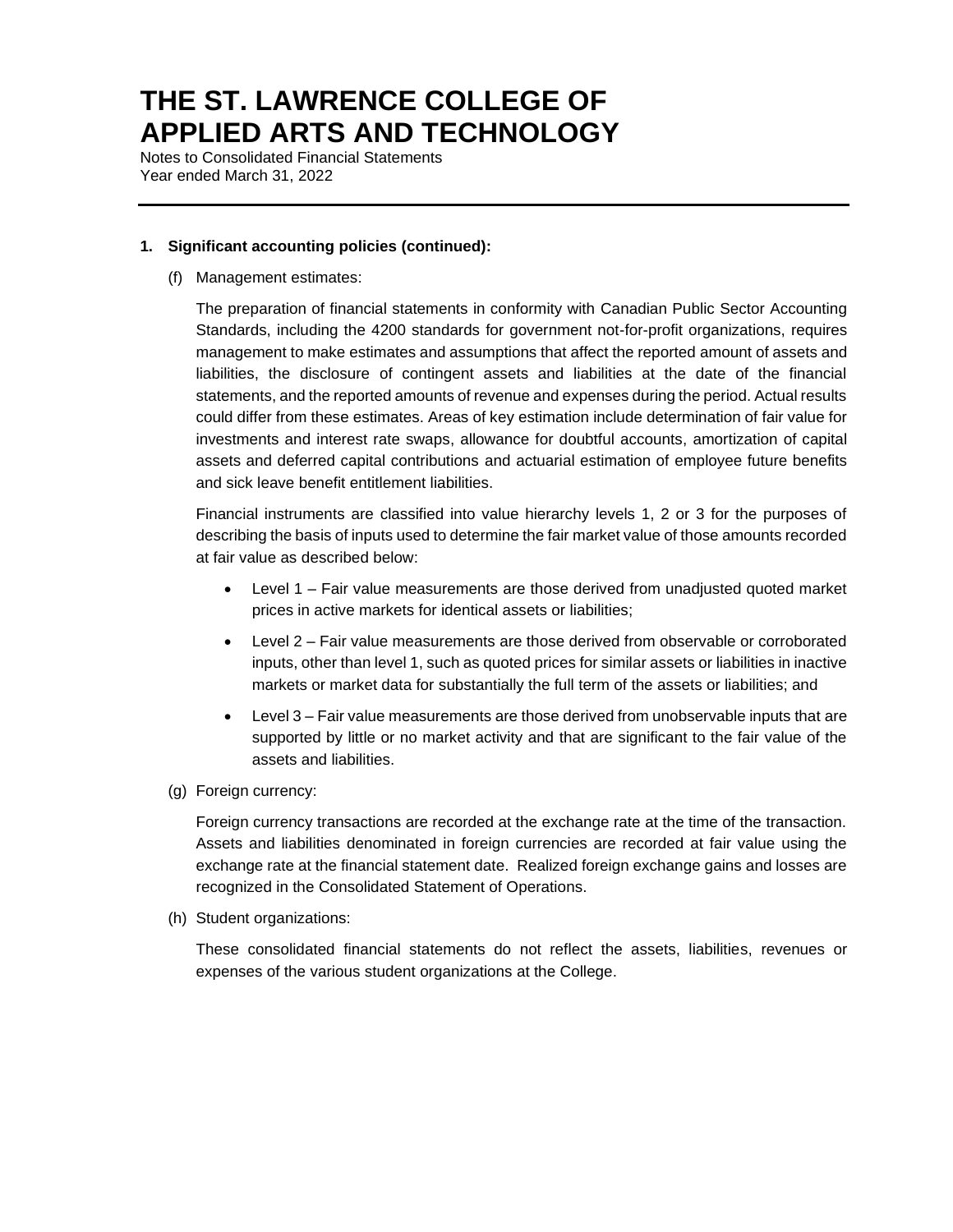Notes to Consolidated Financial Statements Year ended March 31, 2022

#### **2. Investments:**

Investments reported under current assets represent excess operating funds that are comprised of the following:

|              | Level | 2022         | 2021         |
|--------------|-------|--------------|--------------|
| Cash         |       | 28.668       | 11,555       |
| Fixed income |       | 16,322,502   | 16,498,051   |
|              |       | \$16,351,170 | \$16,509,606 |

Long-term investments include \$12,375,844 (2021 - \$11,503,418) of investments externally restricted for endowments as described in note 11 and \$2,245,955 of deferred restricted investment income (2021 - \$2,411,698) as described in note 5(c). Long term investments are comprised of the following:

|              | Level | 2022         | 2021         |
|--------------|-------|--------------|--------------|
|              |       |              |              |
| Cash         |       | \$<br>۰.     | 5,256        |
| Mutual funds |       | 14,621,799   | 13,148,747   |
| Fixed income |       | ۰            | 761,113      |
|              |       | \$14,621,799 | \$13,915,116 |

During the year, there were \$767,959 in transfers from Level 2 to Level 1 (2021 - \$285,115). There were no transfers into or out of Level 3 during the year.

Fixed income investments have interest rates from 0.21% to 3.50% (2021 – 0.05% to 4.10%) and mature between 2022 and 2026 (2021 – 2022 and 2025). The fixed income investments are fixed rate with a weighted average effective interest rate of 2.01% (2021 – 1.73%).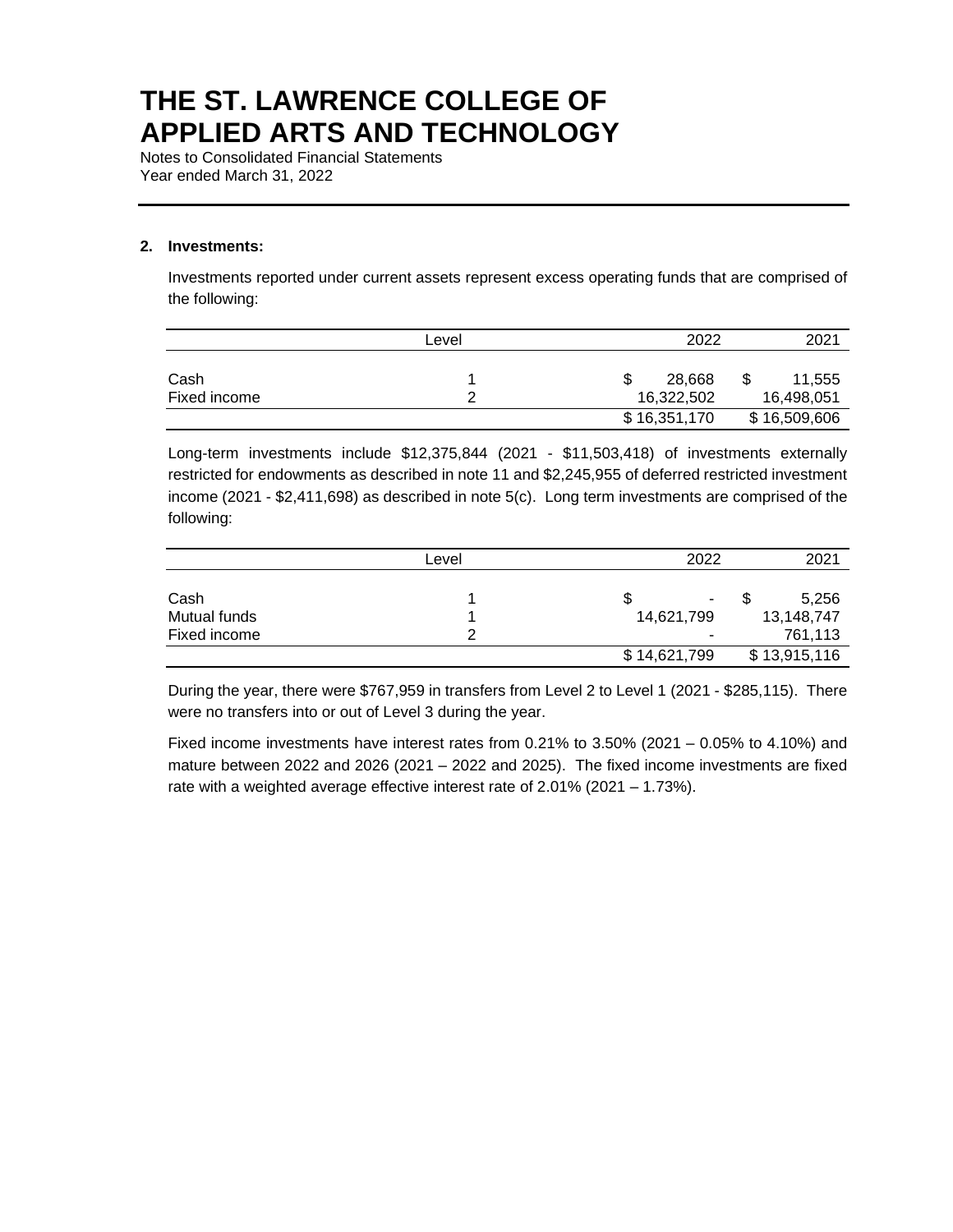Notes to Consolidated Financial Statements Year ended March 31, 2022

#### **2. Investments (continued):**

The maturity profile of fixed income investments held is as follows:

|                      | Within         | $1 - 5$          | $6 - 10$ |              |
|----------------------|----------------|------------------|----------|--------------|
| As at March 31, 2022 | 1 year         | vears            | years    | Total        |
|                      |                |                  |          |              |
| Carrying value       | 9,862,920<br>S | 6,459,582<br>S.  | \$       | \$16,322,502 |
| Percentage of total  | 60.4%          | 39.6%            | $0.0\%$  | 100.0%       |
|                      |                |                  |          |              |
|                      | Within         | $1 - 5$          | $6 - 10$ |              |
| As at March 31, 2021 | 1 year         | vears            | years    | Total        |
|                      |                |                  |          |              |
| Carrying value       | \$12,829,937   | 4,429,227<br>\$. | \$       | \$17,259,164 |
| Percentage of total  | 74.3%          | 25.7%            | $0.0\%$  | 100.0%       |

#### **3. Long-term receivables:**

Long-term receivables are comprised of the following:

(a) Student levies for Student Life & Innovation Centre:

The student levies receivable represent the students' contribution towards the construction of the Student Life & Innovation Centre on the Kingston campus. The student levies will be charged to full-time students of the Kingston campus until April 2032 in accordance with the fee protocol agreements jointly agreed to by the College and its student governments.

|                                                                           | 2022        | 2021        |
|---------------------------------------------------------------------------|-------------|-------------|
| Long-term accounts receivable<br>Less: Current portion included in grants | \$4.484.750 | \$5,202,564 |
| and accounts receivable                                                   | (724, 860)  | (775,960)   |
|                                                                           | \$3,759,890 | 4.426.604   |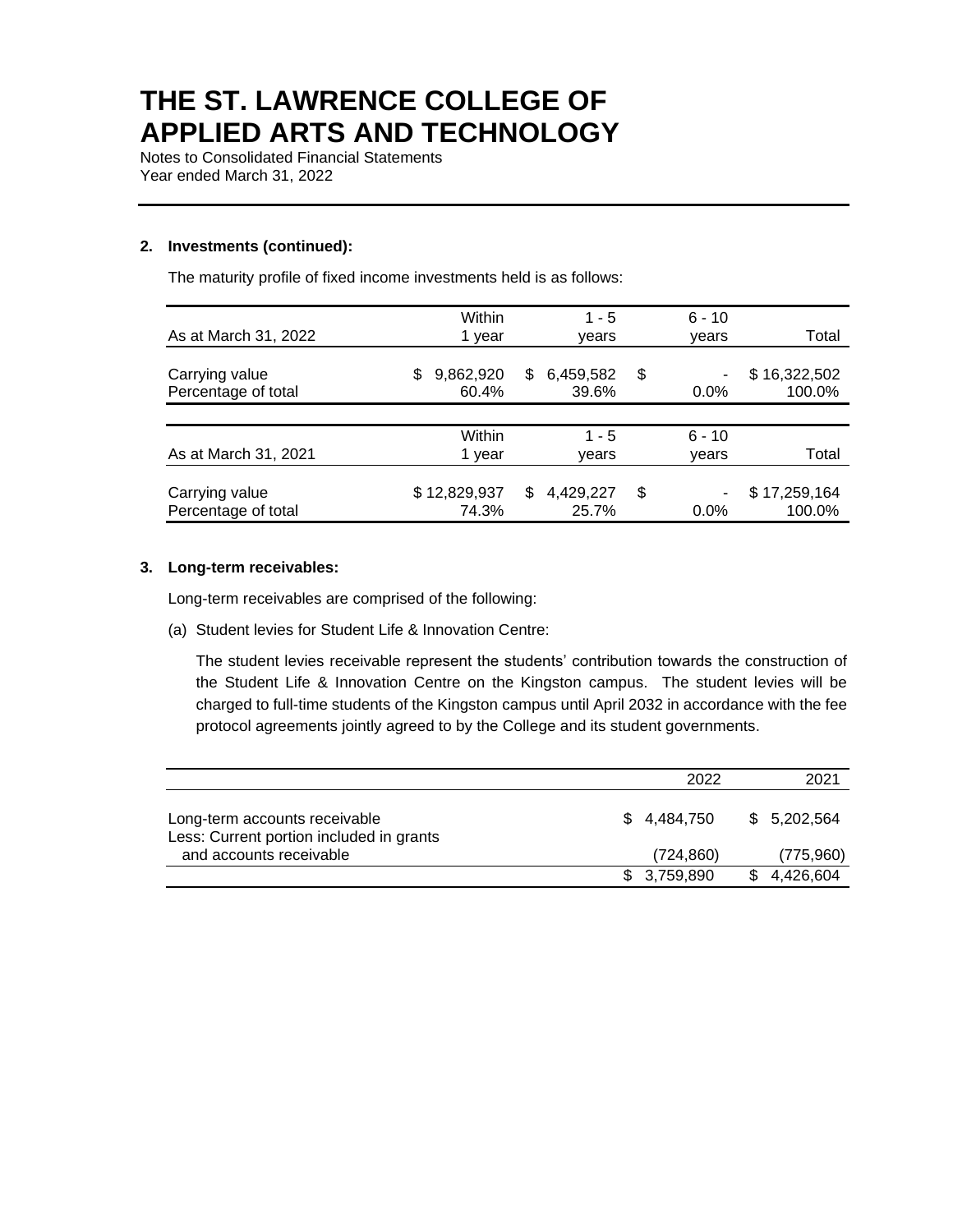Notes to Consolidated Financial Statements Year ended March 31, 2022

#### **3. Long-term receivables (continued):**

(b) Receivable from Kingston Student Association for Student Life & Innovation Centre:

The receivable from the Kingston Student Association represents the outstanding balance of the Kingston Student Association's pledge to contribute approximately \$1,300,000 to partially fund the construction of the Student Life & Innovation Centre on the Kingston campus. The balance of the pledge is an unsecured, interest-free receivable, due in annual instalments of approximately \$60,000 until March 2032.

|                                                                           |   | 2022     |  |          |
|---------------------------------------------------------------------------|---|----------|--|----------|
| Long-term accounts receivable<br>Less: Current portion included in grants | S | 550.662  |  | 644.535  |
| and accounts receivable                                                   |   | (56,000) |  | (56,000) |
|                                                                           |   | 494.662  |  | 588,535  |

#### **4. Capital assets:**

|                               |               |               | 2022             | 2021          |
|-------------------------------|---------------|---------------|------------------|---------------|
|                               |               | Accumulated   | Net book         | Net book      |
|                               | Cost          | amortization  | value            | value         |
|                               |               |               |                  |               |
| Land                          | 745,393<br>S  | \$            | - \$<br>745,393  | \$<br>745,393 |
| <b>Buildings</b>              | 194,685,939   | 111,690,528   | 82,995,411       | 85,987,514    |
| Construction in progress      | 2,454,109     |               | 2,454,109        | 894,724       |
| Site improvements and parking | 9,093,603     | 6,301,983     | 2,791,620        | 2,220,022     |
| Equipment                     | 66,843,334    | 57,407,318    | 9,436,016        | 9,157,829     |
|                               | \$273,822,378 | \$175,399,829 | 98,422,549<br>\$ | \$99,005,482  |

Cost and accumulated amortization at March 31, 2021 amounted to \$265,809,494 and \$166,804,012 respectively.

#### **5. Deferred revenue:**

|                                 | 2022         | 2021         |
|---------------------------------|--------------|--------------|
|                                 |              |              |
| Tuition and related fees        | \$46,838,363 | \$14,395,589 |
| Externally restricted donations | 1.951.684    | 1,758,673    |
| Expenses of future periods      | 14.560.380   | 6,920,110    |
|                                 | \$63,350,427 | \$23,074,372 |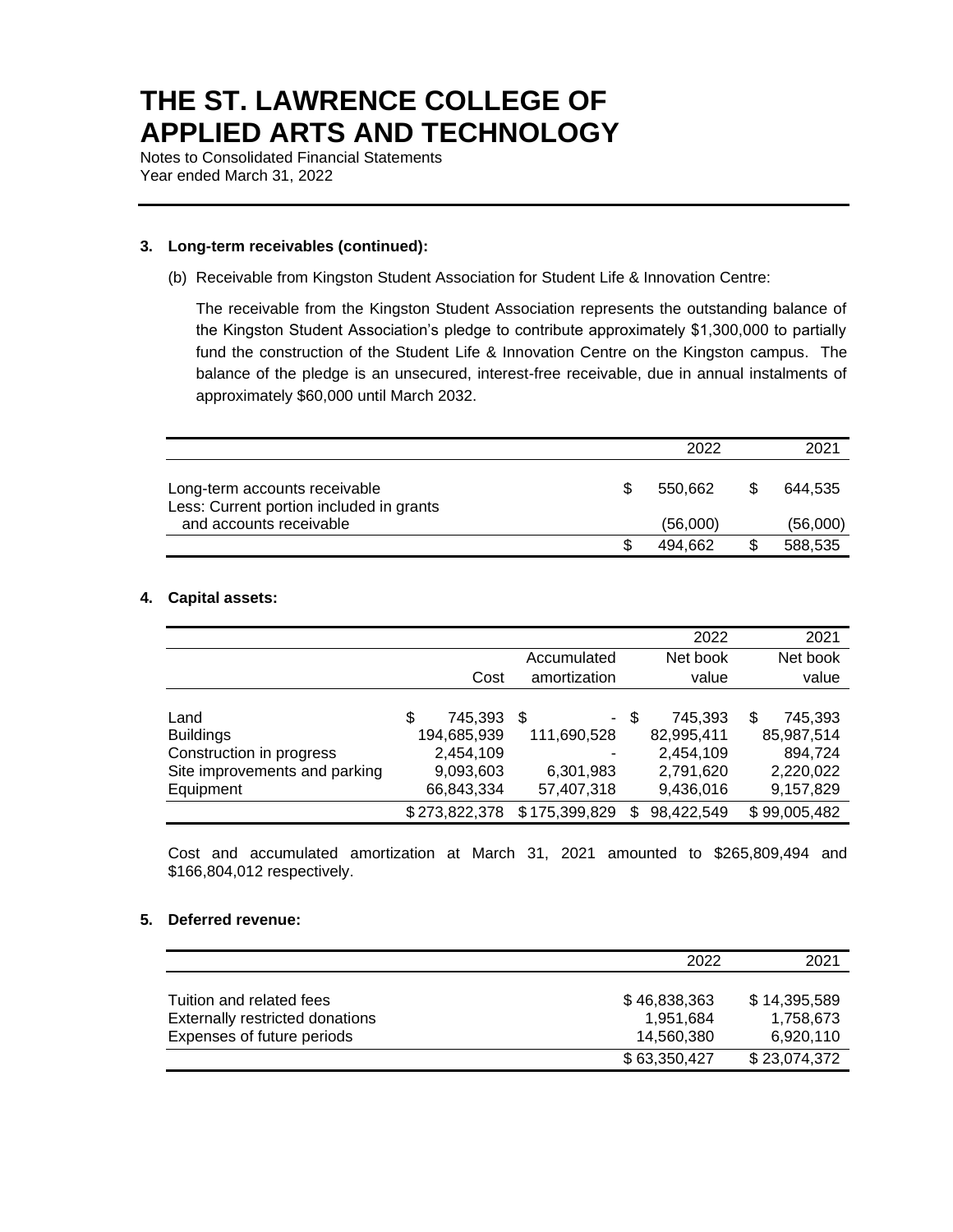Notes to Consolidated Financial Statements Year ended March 31, 2022

#### **5. Deferred revenue (continued):**

(a) Tuition and related fees:

Deferred revenue related to student tuition fees represent fees collected by the College for which the term of the program or course extends beyond the fiscal year of the College.

(b) Externally restricted donations:

Deferred contributions related to externally restricted donations represent unspent donations restricted by the donors for special projects, student bursaries and other financial assistance.

|                                                    | 2022           | 2021          |
|----------------------------------------------------|----------------|---------------|
|                                                    |                |               |
| Donations                                          | \$<br>849,848  | \$<br>505,006 |
| Restricted investment income, net of fees          | 21,111         | 28,948        |
|                                                    | 870,959        | 533,954       |
| Amount recognized as revenue in the year           | (618,052)      | (401, 562)    |
|                                                    | 252,907        | 132,392       |
| Donations utilized for additions to capital assets | (59,896)       | (45, 276)     |
| Net increase                                       | 193,011        | 87,116        |
| Balance, beginning of year                         | 1,758,673      | 1,671,557     |
| Balance, end of year                               | \$1,951,684    | \$1,758,673   |
| Represented by:                                    |                |               |
| Foundation fund for bursaries and special projects | \$.<br>656,732 | 718,017<br>\$ |
| <b>Funds for bursaries</b>                         | 1,294,952      | 1,040,656     |
|                                                    | \$1,951,684    | \$1,758,673   |

#### (c) Expenses of future periods:

Deferred revenues related to expenses of future periods represent amounts collected by the College where the related products or services have not yet been provided by the College, or where related expenses have not yet been incurred.

|                                                      | 2022         | 2021          |
|------------------------------------------------------|--------------|---------------|
|                                                      |              |               |
| Balance, beginning of year                           | \$6,920,110  | \$1,764,985   |
| Amount recognized as revenue in the year             | (3,623,139)  | (1, 122, 926) |
| Amount received related to future years              | 11,418,550   | 3,293,718     |
| Restricted investment income (note 11)               | 782,828      | 481,443       |
| Unrealized (losses) / gains on long-term investments | (6,734)      | 2,847,679     |
| Amount permanently endowed and moved to net assets   | (477, 870)   |               |
| Investment income used to pay bursaries (note 11)    | (453, 365)   | (344, 789)    |
| Balance, end of year                                 | \$14,560,380 | \$6,920,110   |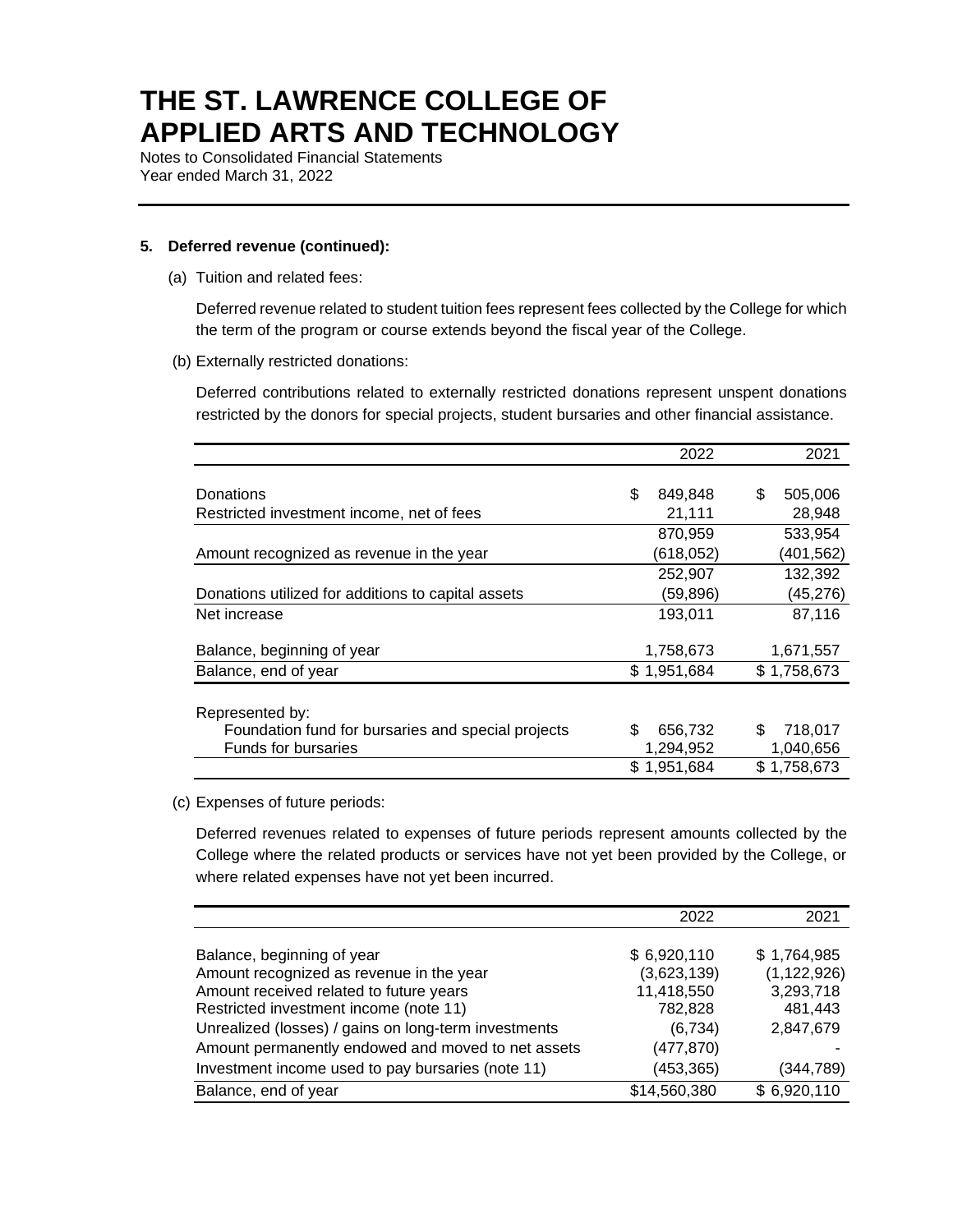Notes to Consolidated Financial Statements Year ended March 31, 2022

#### **5. Deferred revenue (continued):**

(c) Expenses of future periods (continued):

|                                           | 2022         | 2021            |
|-------------------------------------------|--------------|-----------------|
| Represented by:                           |              |                 |
| Tuition and related fees                  | \$3,192,286  | \$3,175,159     |
| Grants and reimbursements                 | 8,182,642    | 719,360         |
| Ancillary revenue                         | 496,206      | 262,486         |
| Contract educational services             | 96,474       | 75.615          |
| Employment stability funds                | 246,250      | 232,482         |
| Restricted investment income (note 11)    | 1,195,212    | 1,343,618       |
| Unrealized gains on long-term investments | 1,036,913    | 1,051,426       |
| Other                                     | 114,397      | 59,964          |
|                                           | \$14,560,380 | 6,920,110<br>S. |

#### **6. Trust funds for student enhancement fees:**

The College holds student enhancement fees on behalf of student associations. Representatives of the student associations determine the disbursement of the funds.

|                                                                                                 | 2022        | 2021          |
|-------------------------------------------------------------------------------------------------|-------------|---------------|
| Student enhancement fees collected                                                              | \$1,310,888 | \$1,168,630   |
| Enhancement fees paid to student associations<br>Enhancement fees utilized for student approved | (1,240,802) | (1, 141, 621) |
| activities and recognized as revenue                                                            | (4, 199)    |               |
| Net increase                                                                                    | 65,887      | 27,009        |
| Balance, beginning of year                                                                      | 508,860     | 481,851       |
| Balance, end of year                                                                            | 574,747     | 508,860       |

#### **7. Employee future benefits and sick leave benefit entitlement:**

(a) Pension plan:

All full-time employees of the College, and any part-time employees who opt to participate, are members of the Colleges of Applied Arts and Technology ("CAAT") Pension Plan (the "Plan"), which is a multi-employer jointly-sponsored defined benefit pension plan for public Colleges in Ontario and select other employers across Canada. Plan members will receive benefits based on the length of service and on the average of annualized earnings during the highest five consecutive years prior to retirement, termination or death.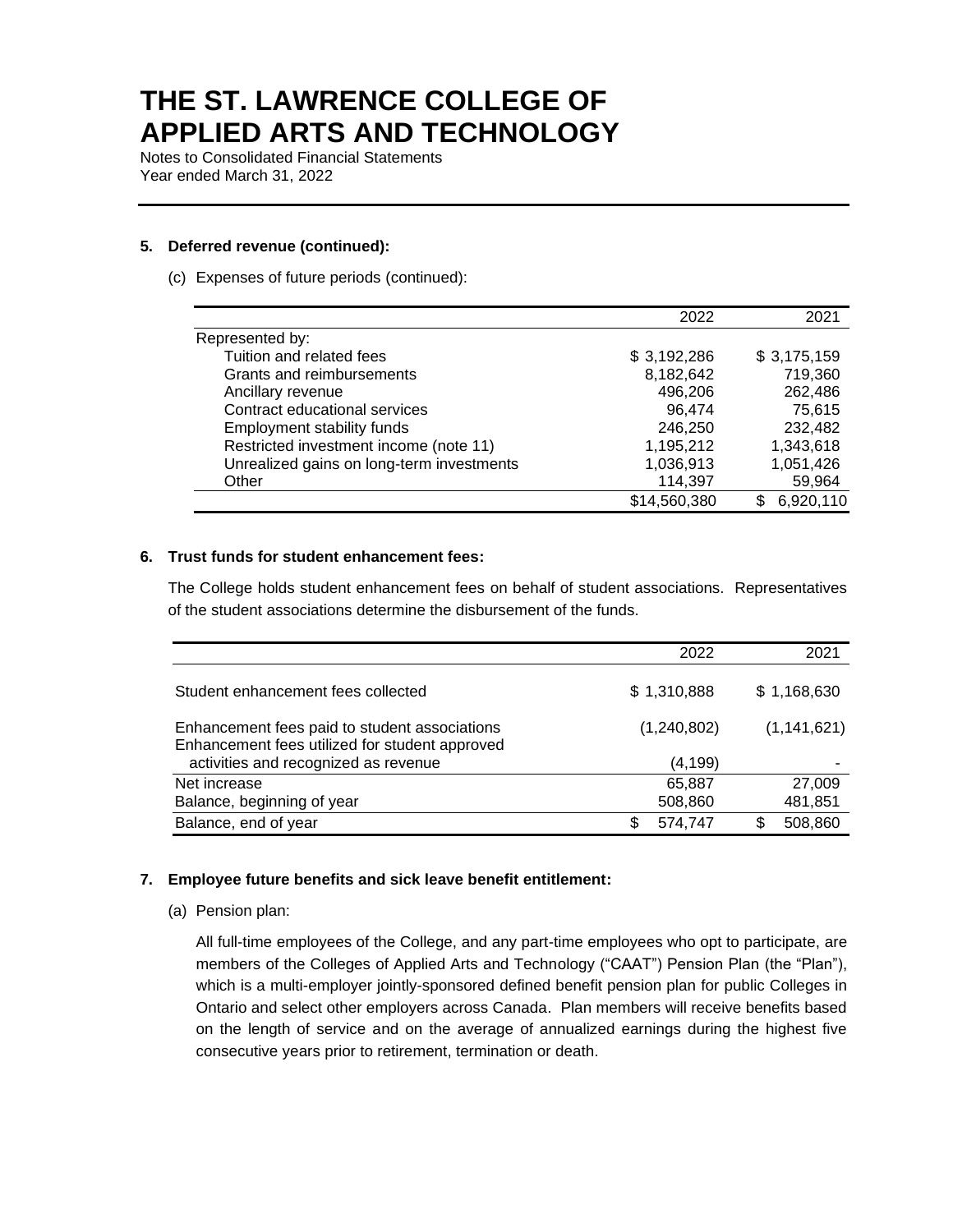Notes to Consolidated Financial Statements Year ended March 31, 2022

#### **7. Employee future benefits and sick leave benefit entitlement (continued):**

(a) Pension plan (continued):

Pension assets consist of investment grade securities. Market and credit risk on these securities are managed by the Plan and by placing Plan assets in trust and through the Plan investment policy.

The College makes contributions to the Plan equal to those of its employees. Contribution rates are set by the Plan's governors to ensure the long-term viability of the Plan. Since the Plan is a multi-employer plan, the College's contributions are accounted for as if the plan were a defined contribution plan, with the College's contributions being expensed in the period they come due.

Any pension surplus or deficit is a joint responsibility of the members and employers and may affect future contribution rates related to full-time members. The College does not recognize any share of the Plan's pension surplus or deficit as insufficient information is available to identify the College's share of the underlying pension assets and liabilities. The most recent actuarial valuation filed with pension regulators as at January 1, 2022 indicated an actuarial surplus on a going concern basis of \$4.4 billion (January 1, 2021 - \$3.3 billion). Contributions to the Plan and its associated retirement compensation arrangements made during the year by the College amounted to \$6,765,785 (2021 - \$6,414,998) and are included as an expense in the Consolidated Statement of Operations.

(b) Employee future benefits:

The College provides extended health care, dental insurance and life insurance benefits to certain of its employees under a multi-employer plan under CAAT. This coverage may be extended to the post-employment period. The most recent actuarial valuation of these employee future benefits was completed February 5, 2020 for the non-pension post-retirement plan and February 8, 2022 for the continuation of medical and dental benefits and the life waiver of premium benefit for employees currently on long-term disability. The results of these valuations have been extrapolated to March 31, 2022. The related benefit liability was determined by independent actuaries on behalf of the college system as a whole.

Variances between actuarial funding estimates and actual experience may be material and any differences are generally to be funded by the participating members. The College recognizes as expense for current services the amount of its required contribution in a given year and the change in the accrued benefit liability in the year.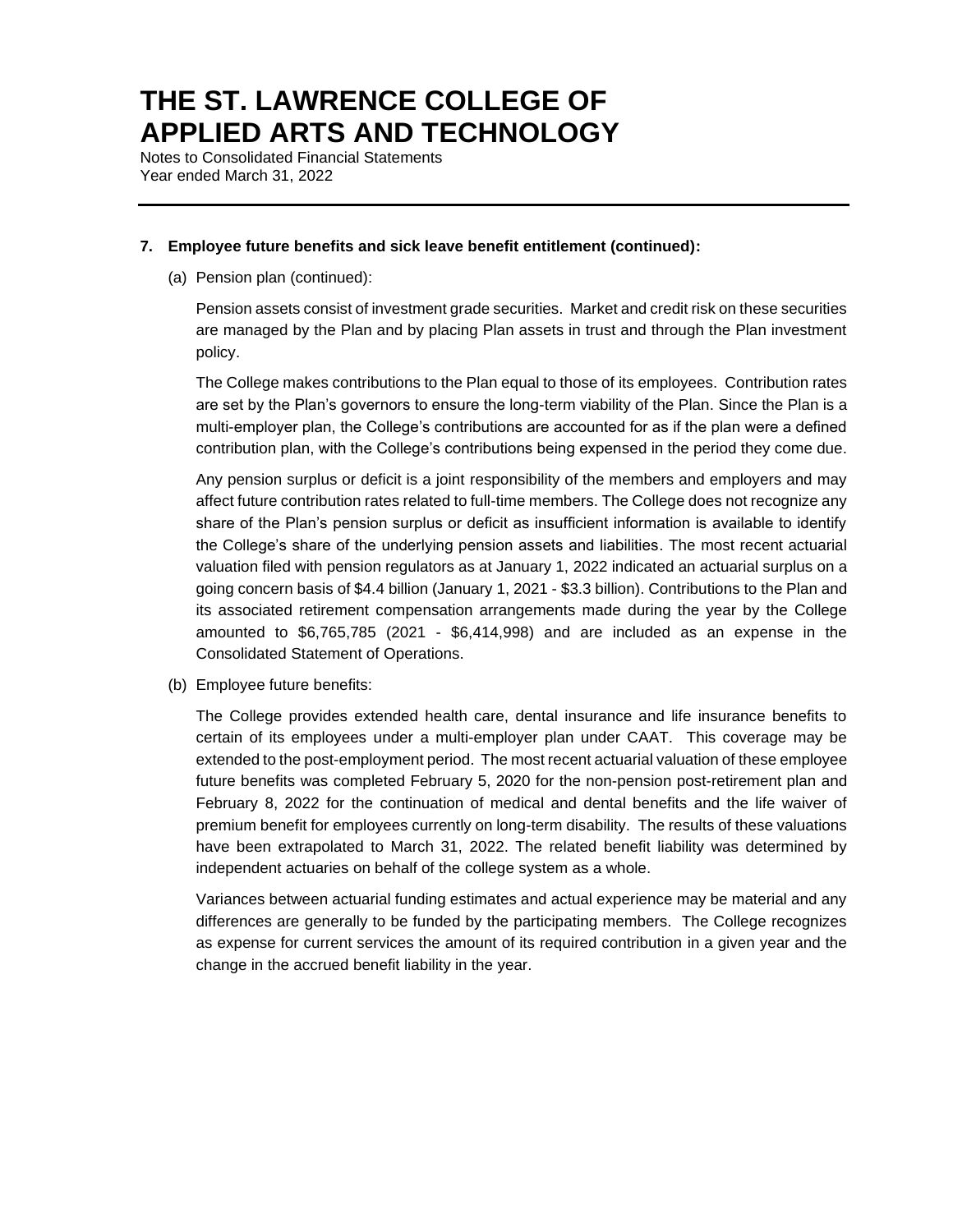Notes to Consolidated Financial Statements Year ended March 31, 2022

#### **7. Employee future benefits and sick leave benefit entitlement (continued):**

(b) Employee future benefits (continued):

The following tables outline the components of the College's employee future benefits liability and the related expense (recovery):

|                                                                                                                                                  | 2022                                                   |     | 2021                                           |
|--------------------------------------------------------------------------------------------------------------------------------------------------|--------------------------------------------------------|-----|------------------------------------------------|
| Accrued benefit obligations<br>Fair value of plan assets                                                                                         | \$<br>751,000<br>(202,000)                             | \$. | 767,000<br>(179,000)                           |
| Funded status - plan deficit<br>Unamortized actuarial gains                                                                                      | 549,000<br>124,000                                     |     | 588,000<br>127,000                             |
| Employee future benefits liability                                                                                                               | \$<br>673,000                                          | \$  | 715,000                                        |
|                                                                                                                                                  |                                                        |     |                                                |
|                                                                                                                                                  | 2022                                                   |     | 2021                                           |
| Current service cost<br>Interest on accrued benefit obligation<br>Experience (gains) / (losses)<br>Benefit payments<br>Amortized actuarial gains | \$<br>4,000<br>1.000<br>(35,000)<br>(4,000)<br>(8,000) | \$  | 4,000<br>1,000<br>20,000<br>(5,000)<br>(7,000) |
| Employee future benefits (recovery) / expense                                                                                                    | \$<br>(42,000)                                         | \$  | 13,000                                         |

The significant actuarial assumptions adopted in estimating the College's accrued benefit liability are as follows:

|                                   | 2022                                 | 2021                                 |
|-----------------------------------|--------------------------------------|--------------------------------------|
| Discount rate                     | 2.90%                                | 1.70%                                |
| Dental benefit cost escalation    | 4.0%                                 | 4.0%                                 |
| Medical benefits cost escalation: |                                      |                                      |
| Hospital and other medical        | 6.29%, decreasing<br>to 4.0% in 2040 | 6.42%, decreasing<br>to 4.0% in 2040 |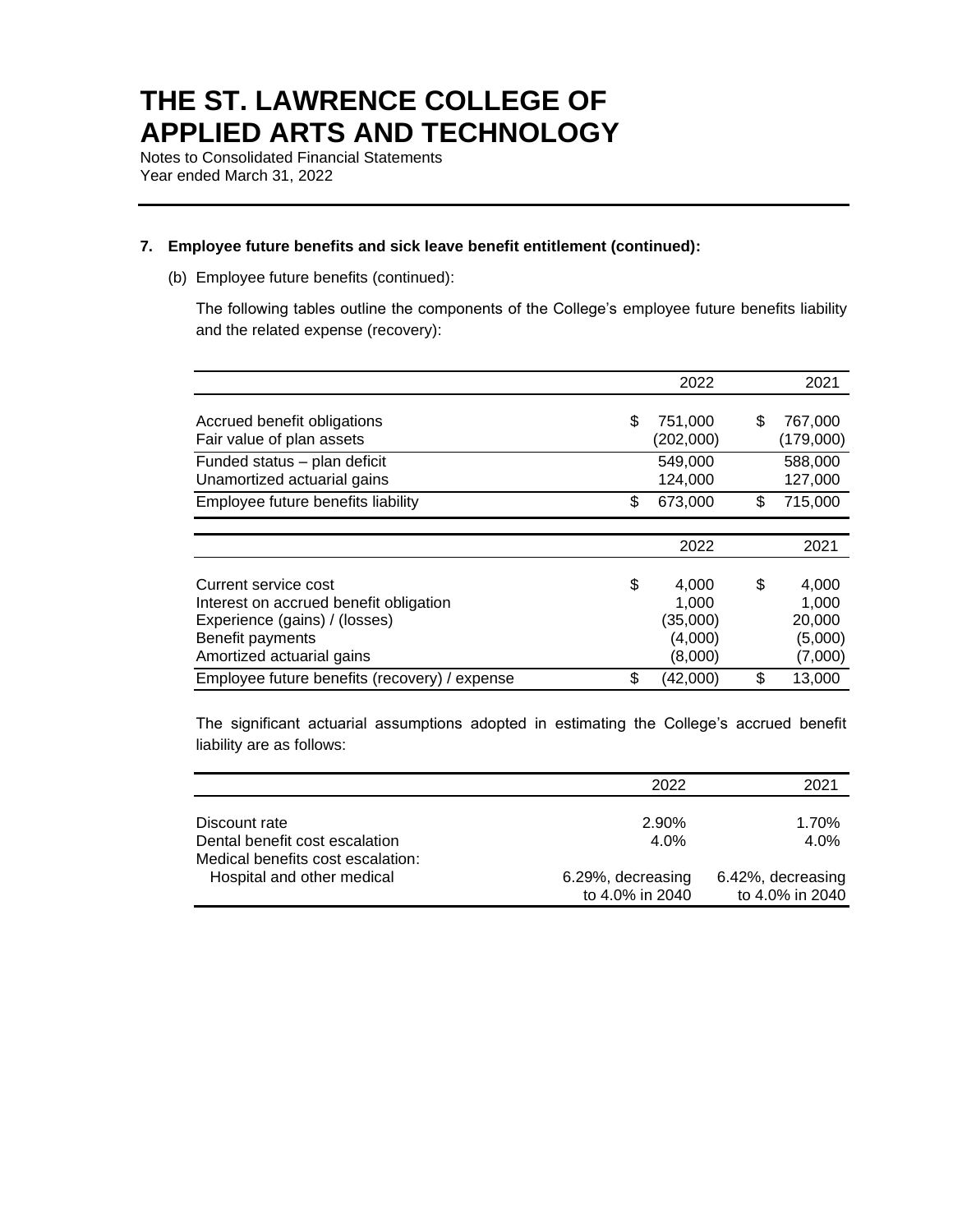Notes to Consolidated Financial Statements Year ended March 31, 2022

#### **7. Employee future benefits and sick leave benefit entitlement (continued):**

(c) Sick leave benefit entitlement:

The College allocates to certain employee groups a specified number of days each year for use as paid absences in the event of illness or injury. These days do not vest and are available immediately. Employees are permitted to accumulate their unused allocation each year, up to the allowable maximum provided in their employment agreements. Accumulated days may be used in future years to the extent that the employees' illness or injury exceeds the current year's allocation of days. Sick leave is paid out at the salary in effect at the time of usage. The most recent actuarial valuation of these sick leave benefits was completed February 11, 2020 and the results of this valuation have been extrapolated to March 31, 2022. The related benefit liability was determined by independent actuaries on behalf of the college system as a whole.

The following tables outline the components of the College's sick leave benefit entitlement:

|                                                                                                                  | 2022                                           | 2021                                          |
|------------------------------------------------------------------------------------------------------------------|------------------------------------------------|-----------------------------------------------|
| Accrued benefit obligation<br>Unamortized actuarial losses                                                       | \$2,906,000<br>(334,000)                       | \$3,250,000<br>(729,000)                      |
| Sick leave benefit entitlement liability                                                                         | \$2,572,000                                    | \$2,521,000                                   |
|                                                                                                                  |                                                |                                               |
|                                                                                                                  | 2022                                           | 2021                                          |
| Current service cost<br>Interest on accrued benefit obligation<br>Benefit payments<br>Amortized actuarial losses | \$<br>261.000<br>57,000<br>(345,000)<br>78,000 | 343,000<br>S<br>53,000<br>(368,000)<br>75,000 |
| Sick leave benefit expense                                                                                       | \$<br>51,000                                   | S.<br>103,000                                 |

The probability that the employee will use more sick days than the annual accrual and the excess number of sick days used are within ranges of 0% to 26.2% (2021 – 0% to 26.2%) and 0 to 51.0 days (2021 – 0 to 51.0 days) respectively for age groups ranging from 20 and under to 65 and over in bands of 5 years.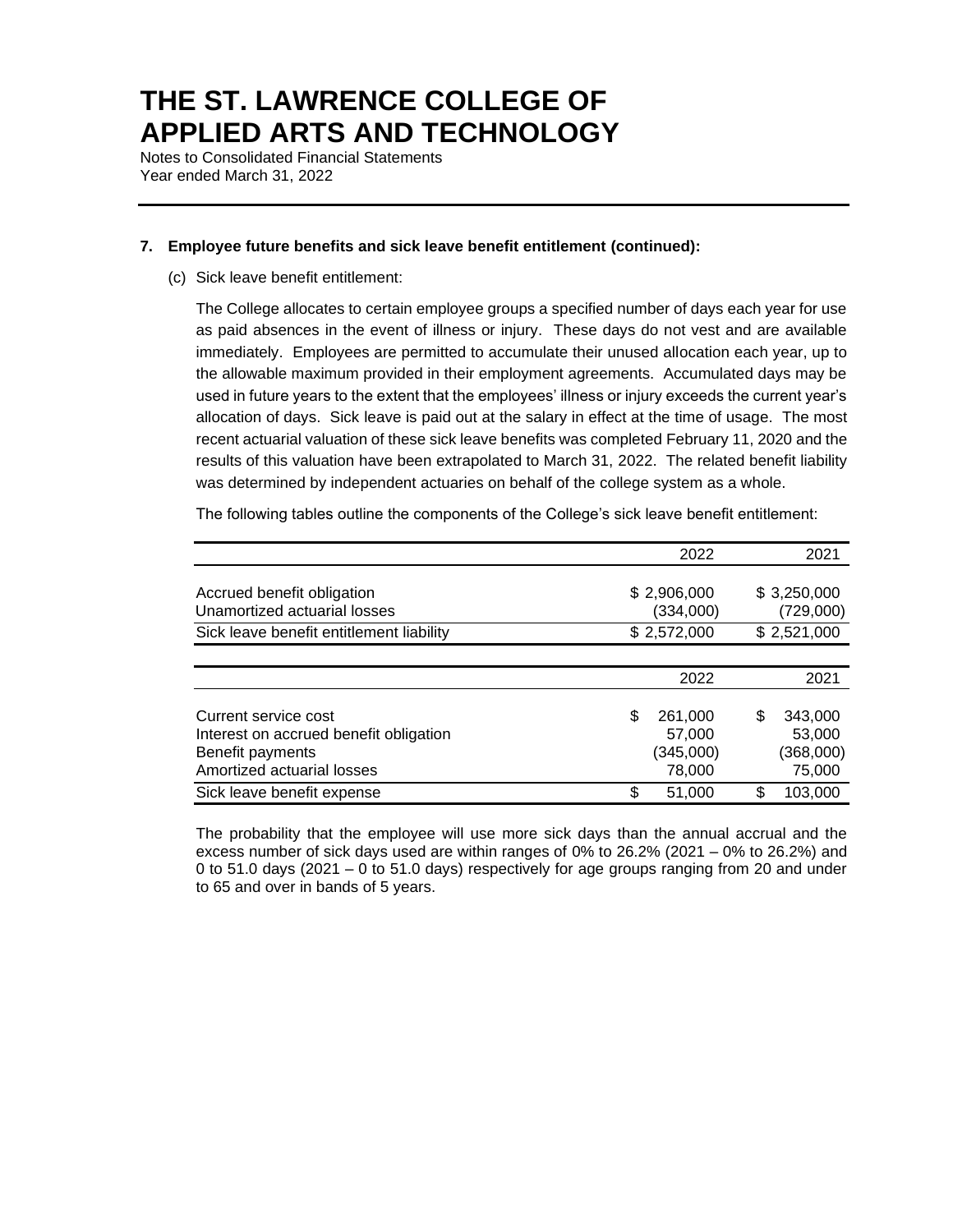Notes to Consolidated Financial Statements Year ended March 31, 2022

#### **7. Employee future benefits and sick leave benefit entitlement (continued):**

(c) Sick leave benefit entitlement (continued):

The unamortized actuarial gains and losses are amortized over the expected average remaining service life as listed below:

|                          |                       | 2022       | 2021       |
|--------------------------|-----------------------|------------|------------|
|                          |                       |            |            |
| Accumulated sick leave   | Academic              | 10.0 years | 10.0 years |
| benefit entitlements     | Academic Partial-Load | 4.7 years  | 4.7 years  |
|                          | Support               | 10.2 years | 10.2 years |
|                          |                       |            |            |
| Employee future benefits |                       | 11.3 years | 11.3 years |

The significant actuarial assumptions adopted in estimating the College's accrued benefit liability are as follows:

|                              | 2022           | 2021                |
|------------------------------|----------------|---------------------|
|                              |                |                     |
| Discount rate                | 2.90%          | 1.70%               |
| Salary escalation - Academic | 1.0% in 2023   | 1.0% in 2022        |
|                              | and thereafter | and thereafter      |
| Salary escalation - Support  | 1.00% in 2023  | 1.25% in 2022,      |
|                              | and thereafter | and 1.0% thereafter |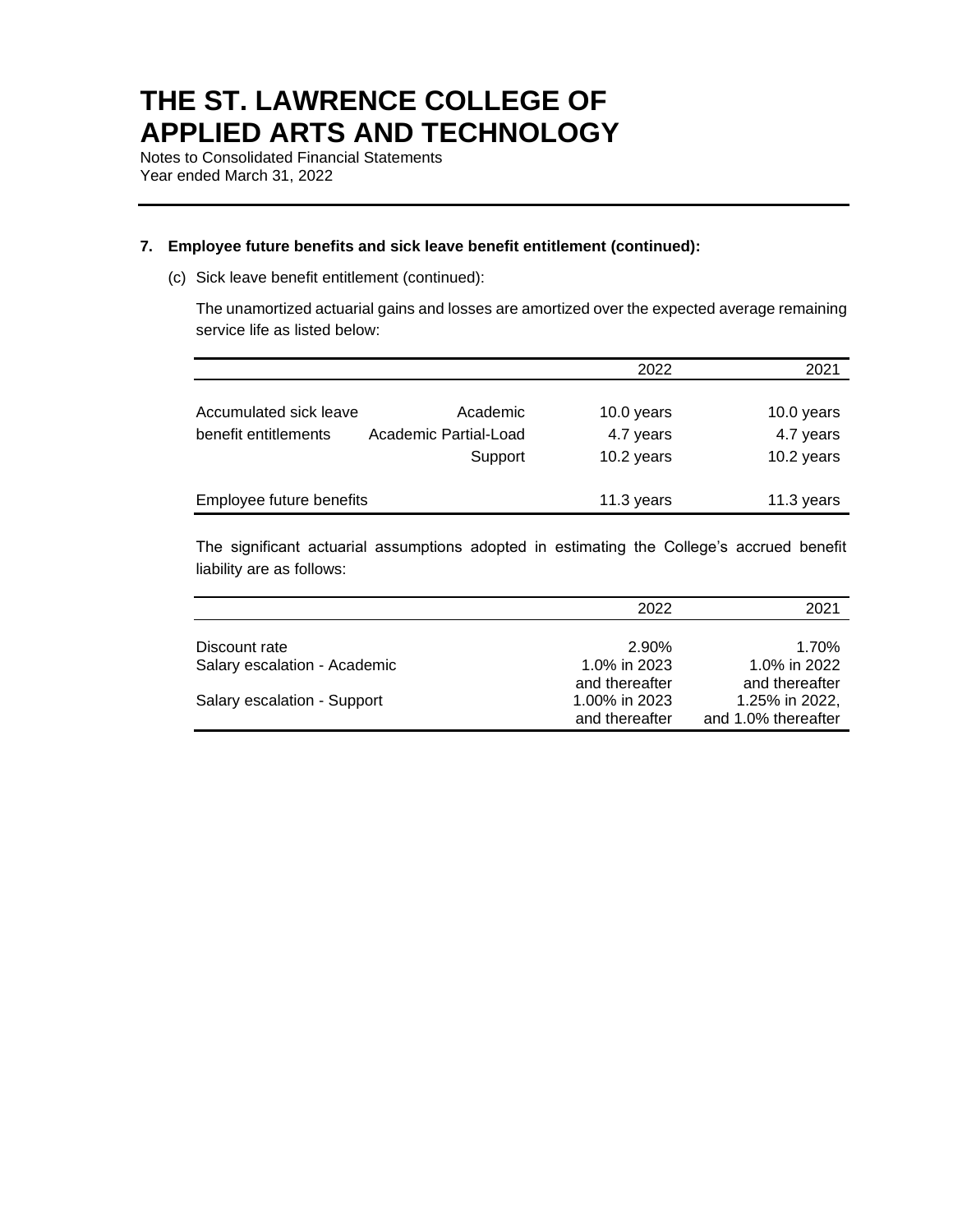Notes to Consolidated Financial Statements Year ended March 31, 2022

#### **8. Long-term debt:**

(a) Long-term debt is comprised of the following:

|                                                                                                                                                               | 2022            | 2021          |
|---------------------------------------------------------------------------------------------------------------------------------------------------------------|-----------------|---------------|
| Bankers' acceptance loans due on demand (note 8(b)):<br>5.997%, repayable approximately \$133,000 quarterly<br>including interest, matured September 10, 2021 | \$              | \$<br>274,580 |
| 6.01%, repayable approximately \$28,000 monthly<br>including interest, maturing July 4, 2028                                                                  | 1,789,949       | 2,015,477     |
| 6.02%, repayable approximately \$21,000 monthly<br>including interest, maturing August 1, 2028                                                                | 1,357,822       | 1,526,169     |
| 6.06%, repayable approximately \$13,000 monthly<br>including interest, maturing September 1, 2028                                                             | 833,795         | 935,413       |
| Fixed rate term loans (note $8(c)$ ):<br>5.12%, repayable \$9,466 monthly including<br>interest, maturing February 1, 2030                                    | 738,032         | 811,772       |
| 5.29%, repayable \$15,522 monthly including<br>interest, maturing November 1, 2030                                                                            | 1,292,578       | 1,407,150     |
| 5.35%, repayable \$67,895 monthly including<br>interest, maturing March 1, 2031                                                                               | 5,809,538       | 6,299,166     |
| 2.94%, repayable \$251,663 semi-annually<br>including interest, maturing February 15, 2029                                                                    | 3,164,050       | 3,565,650     |
|                                                                                                                                                               | 14,985,764      | 16,835,377    |
| Current portion                                                                                                                                               | (1,654,514)     | (1,849,614)   |
| Bankers' acceptance loans due on demand                                                                                                                       | (3, 455, 384)   | (3,981,564)   |
|                                                                                                                                                               | 9,875,866<br>\$ | \$11,004,199  |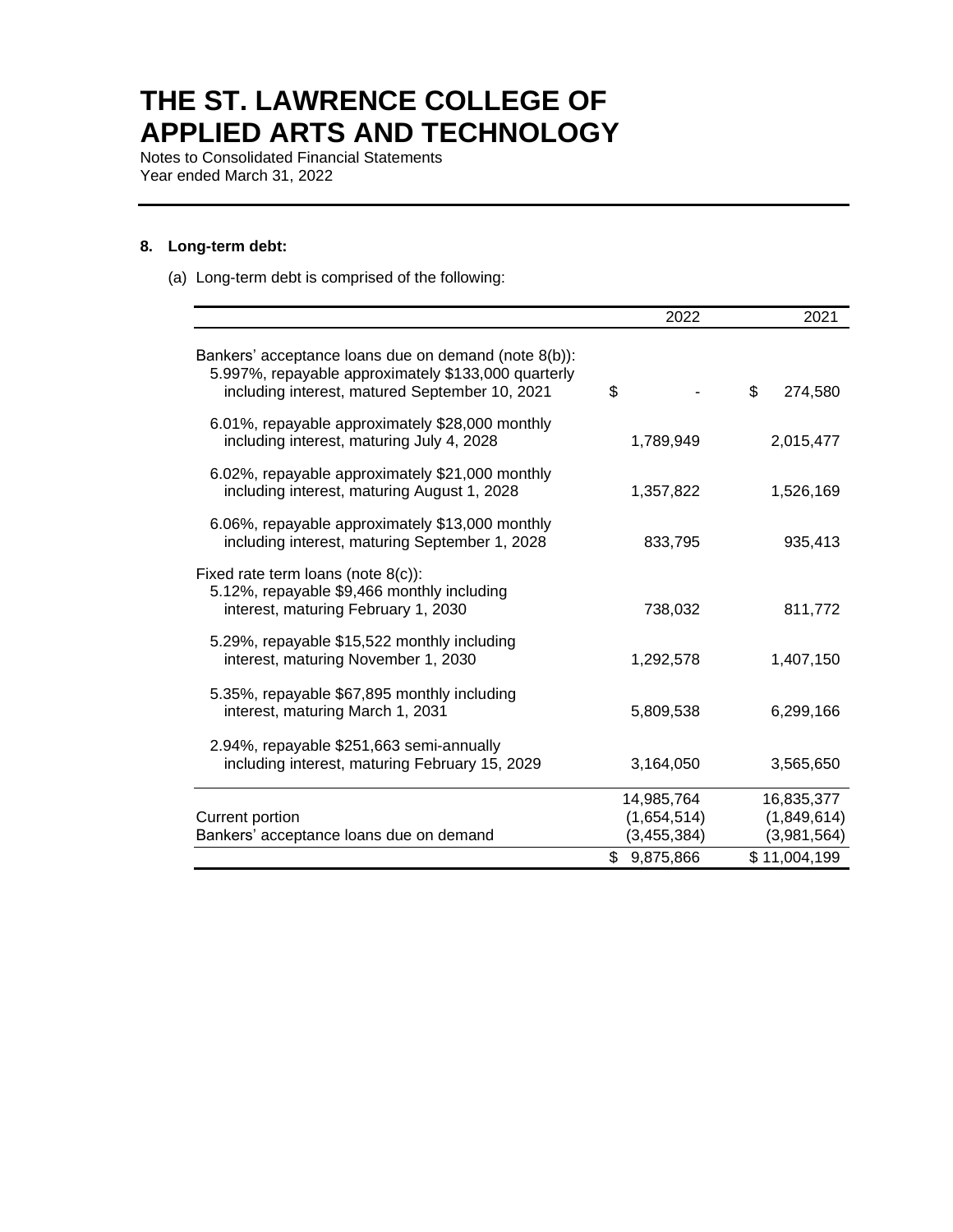Notes to Consolidated Financial Statements Year ended March 31, 2022

#### **8. Long-term debt (continued):**

(b) The 5.997% and 6.01% bankers' acceptance loans due on demand were used to finance the construction of the student residence on the Kingston campus. The 6.02% and 6.06% bankers' acceptance loans due on demand were used to finance the construction of a fitness facility and the expansion of the cafeteria, respectively, on the Kingston campus. The 5.997% was repaid in full as scheduled during the year. It is the intention of the College to repay the remaining loans based on the payment schedules in note 8(a), unless payment is required earlier by the lender. These loans are economically hedged through interest rate swaps to the fixed interest rates noted above. The College also incurs a bank stamping fee of 0.30% (2021 – 0.30% to 0.32%) on the outstanding principal balance of each loan which is paid monthly. No specific security has been pledged for these loans.

Based on a detailed analysis and feasibility study it is expected that operational costs of the student residence, including the principal and interest payments on the related bankers' acceptance loans, will be financed from operational revenue generated by the residence as required by the Ministry of Colleges and Universities ("MCU"). If an operating deficit is incurred, it will be financed by the excess of revenue over expenses from other ancillary operations.

It is expected that the management fees, utilities and other costs of the fitness facility, including the principal and interest payments on the related bankers' acceptance loan, will be financed from student fees.

Assuming early repayment of the bankers' acceptance loans is not required by the lender, principal due on the bankers' acceptance loans in each of the next five years and thereafter is as follows:

| 2023       | \$<br>526,180   |
|------------|-----------------|
| 2024       | 558,765         |
| 2025       | 593,368         |
| 2026       | 630,114         |
| 2027       | 669,136         |
| Thereafter | 1,004,003       |
| Total      | \$<br>3,981,566 |

Loan interest and stamping fees totalling \$256,974 (2021 - \$312,958) have been recorded as interest on long-term debt in the Consolidated Statement of Operations.

(c) The 5.12% fixed rate term loan was used to finance the construction of the Cornwall student residence, the 5.29% loan was used to finance the construction of the Brockville student residence, the 5.35% loan was used to finance the construction of an addition to the Kingston student residence and the 2.935% loan was used to finance construction related to the College's Hello Future project in Kingston. The College incurs a monthly bank stamping fee of 0.80% (2021 – 0.25%) on the outstanding principal balance of the student residence loans which have been economically hedged through interest rate swaps to the fixed interest rates noted above.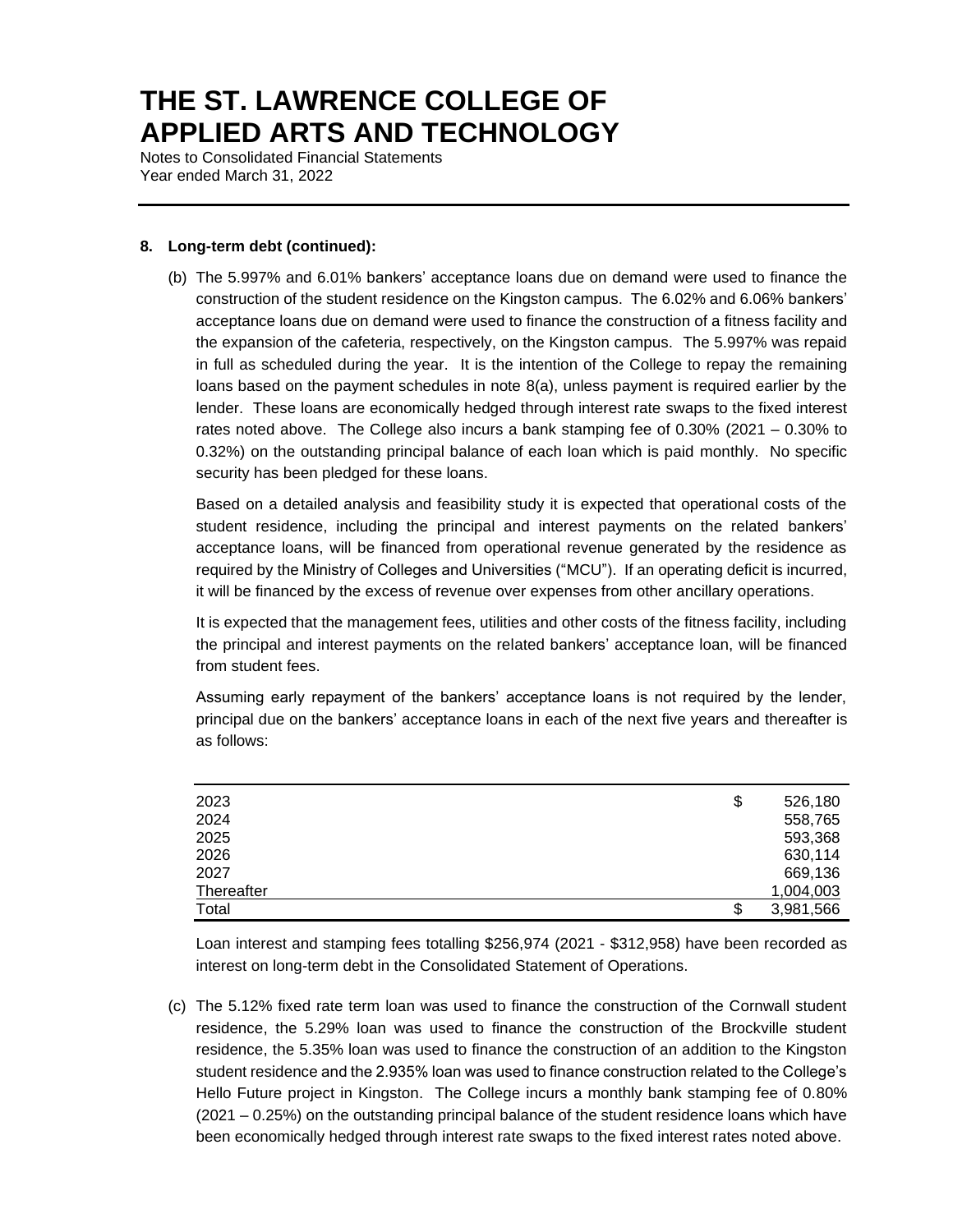Notes to Consolidated Financial Statements Year ended March 31, 2022

#### **8. Long-term debt (continued):**

(c) (continued):

Based on a detailed analysis and feasibility study it is expected that operational costs of the student residences, including the principal and interest payments on the related loans, will be financed from operational revenue generated by the residences as required by the MCU. If an operating deficit is incurred, it will be financed by the excess of revenue over expenses from other ancillary operations.

No specific security has been pledged for these loans.

Principal due on the fixed rate term loans in each of the next five years and thereafter is as follows:

| 2023       | \$<br>1,128,334 |
|------------|-----------------|
| 2024       | 1,179,493       |
| 2025       | 1,233,133       |
| 2026       | 1,289,382       |
| 2027       | 1,348,373       |
| Thereafter | 4,825,483       |
| Total      | 11,004,198      |

(d) The College is party to interest rate swap contracts to manage interest rate exposures for economic hedging and risk management purposes.

The interest rate swap contracts convert the floating rate interest obligations of certain loans into fixed rate obligations and thus manage the College's exposure to interest rate risk. The specific loans with interest rate swaps and the fixed rates payable under those interest rate swaps are disclosed in notes 8(b) and 8(c). The maturity dates of the interest rate swaps are the same as the maturity dates of the associated long-term debt, ranging from 2028 to 2031. The fair value of the interest rate swaps will vary based on prevailing market interest rates and the remaining term to maturity. The change in fair value of the interest rate swaps was an unrealized gain of \$1,084,507 (2021 – \$973,804) for the year ended March 31, 2022.

The interest rate swaps are level 3 financial instruments and are measured at fair value using a valuation technique, taking into account market interest rates. The fair value of interest rate swaps is based on broker quotes.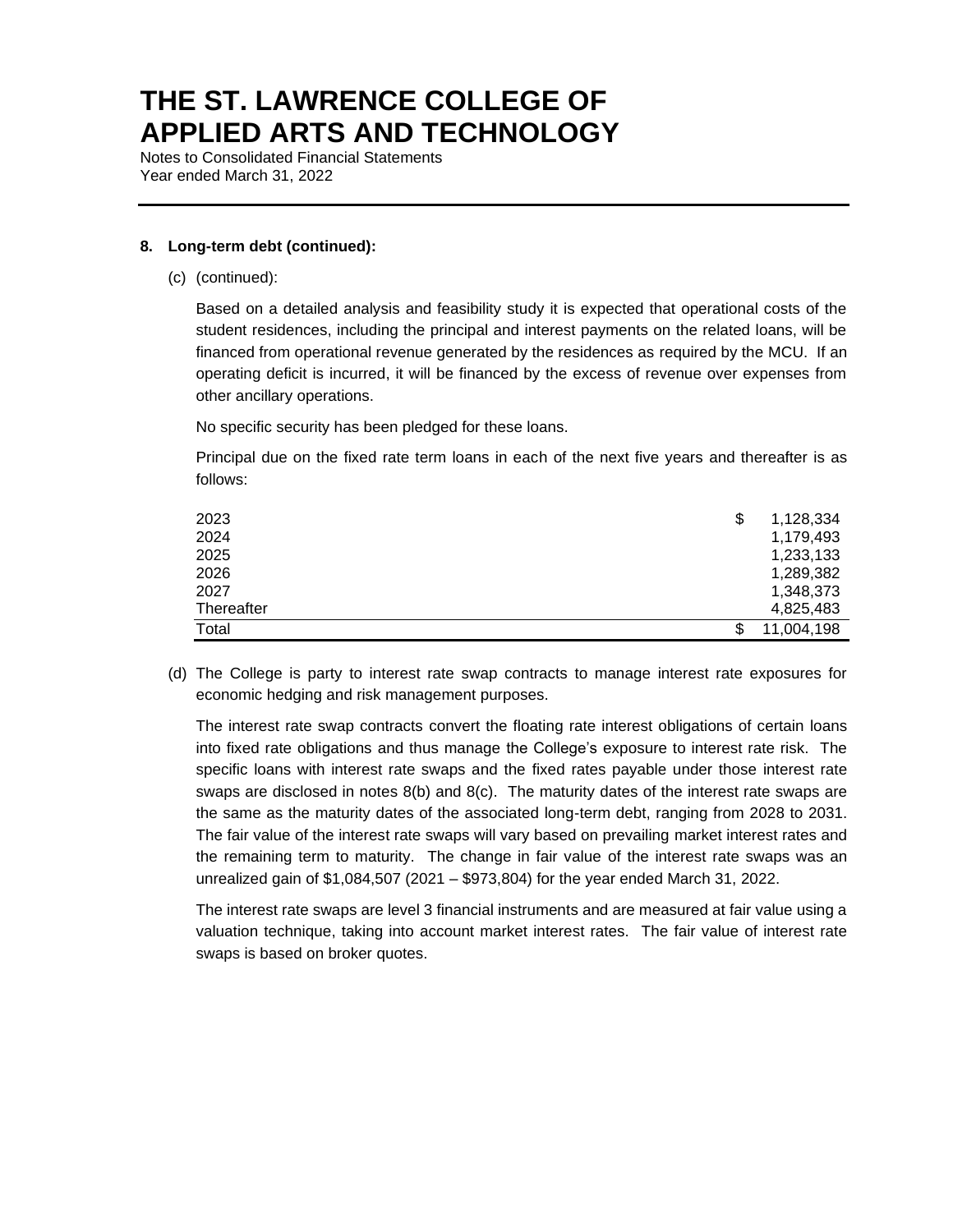Notes to Consolidated Financial Statements Year ended March 31, 2022

#### **9. Deferred capital contributions:**

Deferred capital contributions represent the unamortized amount of contributions, enhancement fees and donations utilized for additions to capital assets. The amortization of capital contributions is recorded as revenue in the Consolidated Statement of Operations.

|                                                | 2022              | 2021            |
|------------------------------------------------|-------------------|-----------------|
|                                                |                   |                 |
| Balance, beginning of year                     | \$ 55,526,599     | \$55,705,276    |
| Amounts used for capital purposes:             |                   |                 |
| Contributions from MCU                         | 3,082,634         | 3,621,661       |
| <b>Contributions from MLTSD</b>                | 944.333           |                 |
| Donations                                      | 211,593           | 221,408         |
| Other contributions                            |                   | 145,225         |
| Contributions from federal government          | 120,614           | 5.743           |
| Amortization of deferred capital contributions | (4,537,238)       | (4, 172, 714)   |
| Balance, end of year                           | 55,348,535<br>\$. | 55,526,599<br>S |

The balance of deferred capital contributions consists of the following:

|                                                                    | 2022                    | 2021                       |
|--------------------------------------------------------------------|-------------------------|----------------------------|
| Unamortized capital contributions<br>Unspent capital contributions | \$54,759,868<br>588.667 | \$ 52,644,524<br>2,882,075 |
|                                                                    | \$55,348,535            | \$ 55,526,599              |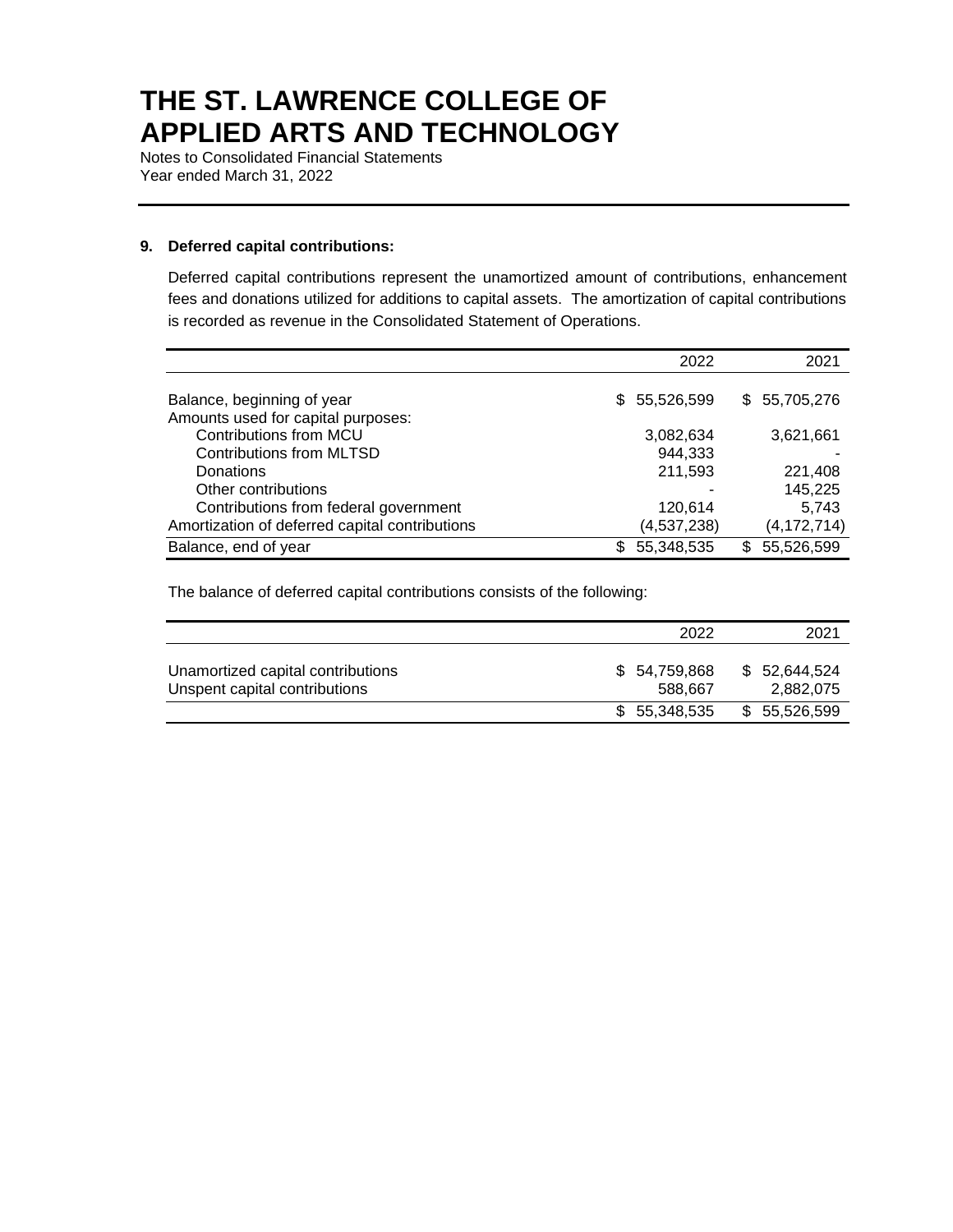Notes to Consolidated Financial Statements Year ended March 31, 2022

#### **10. Invested in capital assets:**

(a) The College's investment in capital assets is calculated as follows:

|                                | 2022           | 2021              |
|--------------------------------|----------------|-------------------|
| Capital assets                 | \$98,422,549   | \$99,005,482      |
| Less amounts financed by:      |                |                   |
| Bankers' acceptance loans      | (3,981,566)    | (4,751,639)       |
| Term bank loans                | (11,004,198)   | (12,083,738)      |
| Deferred capital contributions | (54, 759, 868) | (52,644,524)      |
|                                | 28,676,917     | 29,525,581<br>\$. |

(b)The change in net assets invested in capital assets is calculated as follows:

|                                                 | 2022              |     | 2021        |
|-------------------------------------------------|-------------------|-----|-------------|
| Excess of expenses over revenue:                |                   |     |             |
| Amortization of deferred capital contributions  | \$<br>4,537,238   | S   | 4,172,714   |
| Amortization of capital assets                  | (9, 110, 374)     |     | (8,928,938) |
|                                                 | \$<br>(4,573,136) | \$  | (4,756,224) |
|                                                 |                   |     |             |
| Net change in investment in capital assets:     |                   |     |             |
| Additions to capital assets                     | \$<br>8,527,441   | \$. | 3.844.661   |
| Disposal of capital assets                      |                   |     | (1, 141)    |
| Amount funded by deferred capital contributions | (6,652,582)       |     | (2,598,750) |
| Repayment of:                                   |                   |     |             |
| Bankers' acceptance loans                       | 770,073           |     | 990,090     |
| Term bank loans                                 | 1,079,540         |     | 1,032,991   |
|                                                 | \$<br>3,724,472   |     | 3,267,851   |

#### **11. Net assets restricted for endowments:**

|                                                 |     | 2022       |   | 2021       |
|-------------------------------------------------|-----|------------|---|------------|
|                                                 |     |            |   |            |
| Ontario Student Opportunity Trust Fund (OSOTF): |     |            |   |            |
| Phase I                                         | \$  | 979.561    | S | 943,751    |
| Phase II                                        |     | 1,197,303  |   | 1,103,095  |
| <b>Ontario Trust for Student Support (OTSS)</b> |     | 5,099,235  |   | 4.901.309  |
| <b>Endowed Bursaries</b>                        |     | 5,099,745  |   | 4,715,685  |
|                                                 | \$. | 12,375,844 |   | 11,663,840 |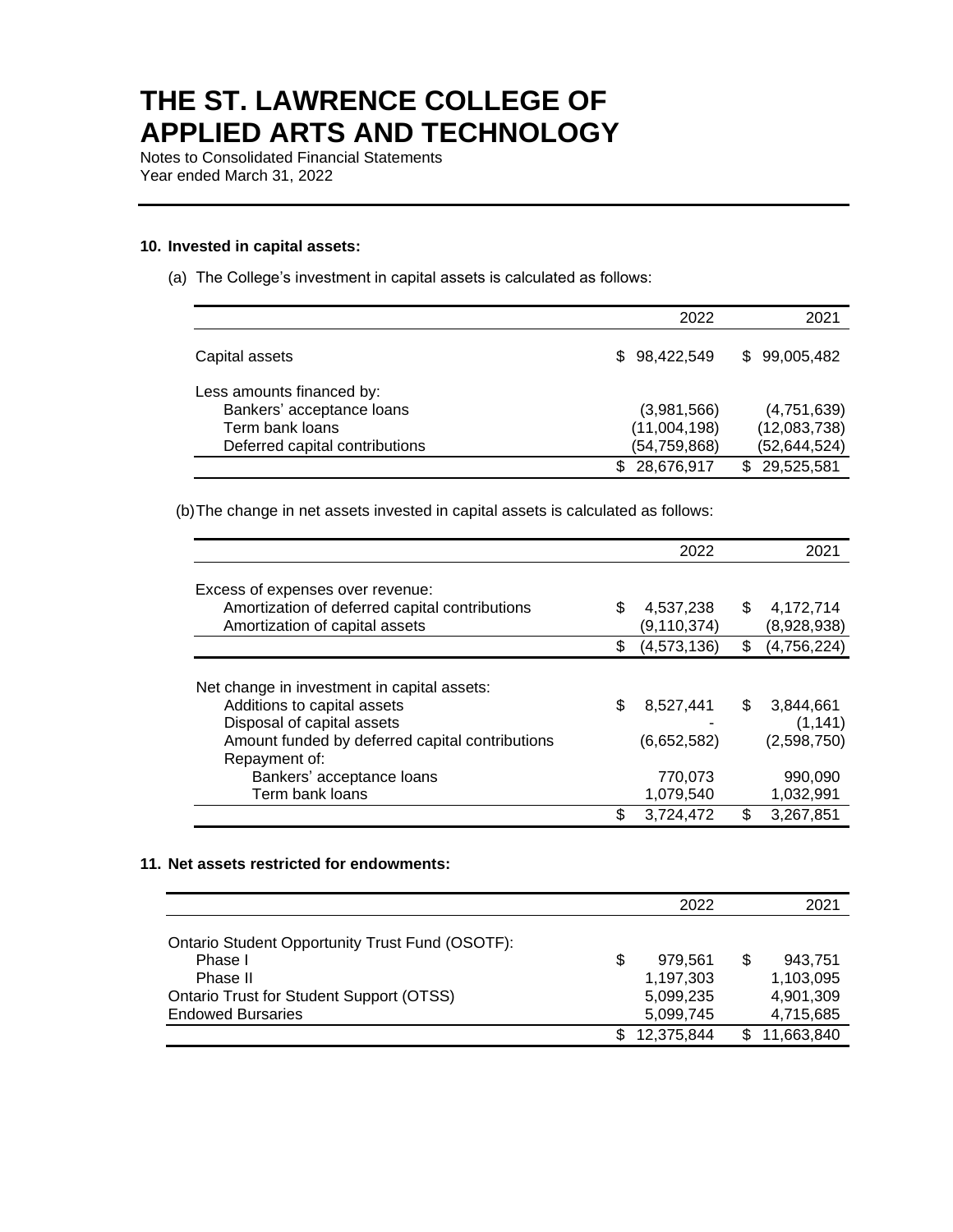Notes to Consolidated Financial Statements Year ended March 31, 2022

#### **11. Net assets restricted for endowments (continued):**

#### **Ontario Student Opportunity Trust Fund:**

The externally restricted endowments include monies provided by the Government of Ontario from the Ontario Student Opportunity Trust Fund matching program to award student aid as a result of raising an equal amount of endowed donations. The College has recorded the following amounts under the program:

(a) Phase I:

#### **Schedule of Changes in Endowment Fund Balance for the year ended March 31, 2022**

| Fund balance, beginning of year                                | 943.751 |
|----------------------------------------------------------------|---------|
| Cash donations received                                        |         |
| Permanent endowment of amounts previously deferred (note 5(c)) | 35.810  |
| Fund balance, end of year (A)                                  | 979.561 |

#### **Schedule of Changes in Expendable Funds Available for Awards for the year ended March 31, 2022**

| Balance, beginning of year                                                                                         | S  | 112,016   |
|--------------------------------------------------------------------------------------------------------------------|----|-----------|
| Realized investment income, net of direct investment-related<br>expenses and preservation of capital contributions |    | 66,704    |
| Permanent endowment of amounts previously deferred (note 5(c))                                                     |    | (35, 810) |
| Bursaries awarded (total number 45, 34 OSAP recipients)                                                            |    | (41, 347) |
| Balance, end of year (B)                                                                                           | S. | 101,563   |
| Endowment total based on book value (A+B)                                                                          |    | 1,081,124 |
|                                                                                                                    |    |           |

The fair value of this endowment as at March 31, 2022 is \$1,147,417 (2021 - \$1,131,620).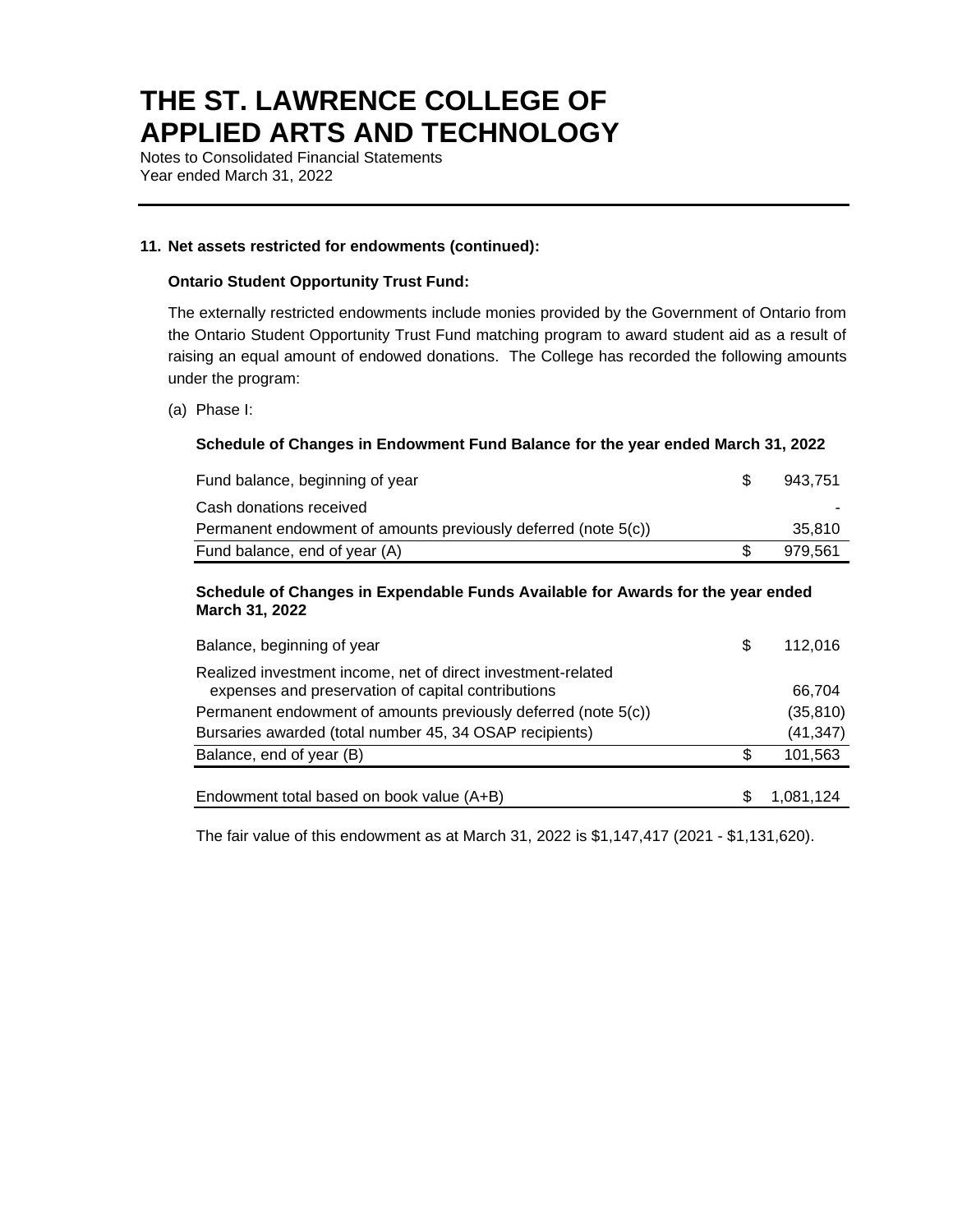Notes to Consolidated Financial Statements Year ended March 31, 2022

#### **11. Net assets restricted for endowments (continued):**

**Ontario Student Opportunity Trust Fund (continued):**

(b) Phase II:

#### **Schedule of Changes in Endowment Fund Balance for the year ended March 31, 2022**

| Fund balance, beginning of year                                | \$ 1.103.095 |
|----------------------------------------------------------------|--------------|
| Cash donations received                                        |              |
| Permanent endowment of amounts previously deferred (note 5(c)) | 94.208       |
| Fund balance, end of year (A)                                  | \$ 1.197.303 |

#### **Schedule of Changes in Expendable Funds Available for Awards for the year ended March 31, 2022**

| Balance, beginning of year                                                                                          |   | 266,307   |
|---------------------------------------------------------------------------------------------------------------------|---|-----------|
| Realized investment income, net of direct investment-<br>related expenses and preservation of capital contributions |   | 100.953   |
| Permanent endowment of amounts previously deferred (note 5(c))                                                      |   | (94, 208) |
| Bursaries awarded (total number 56, 35 OSAP recipients)                                                             |   | (62, 905) |
| Balance, end of year (B)                                                                                            | S | 210,147   |
| Endowment total based on book value (A+B)                                                                           |   | 1.407.450 |

The fair value of this endowment as at March 31, 2022 is \$1,526,116 (2021 - \$1,502,499).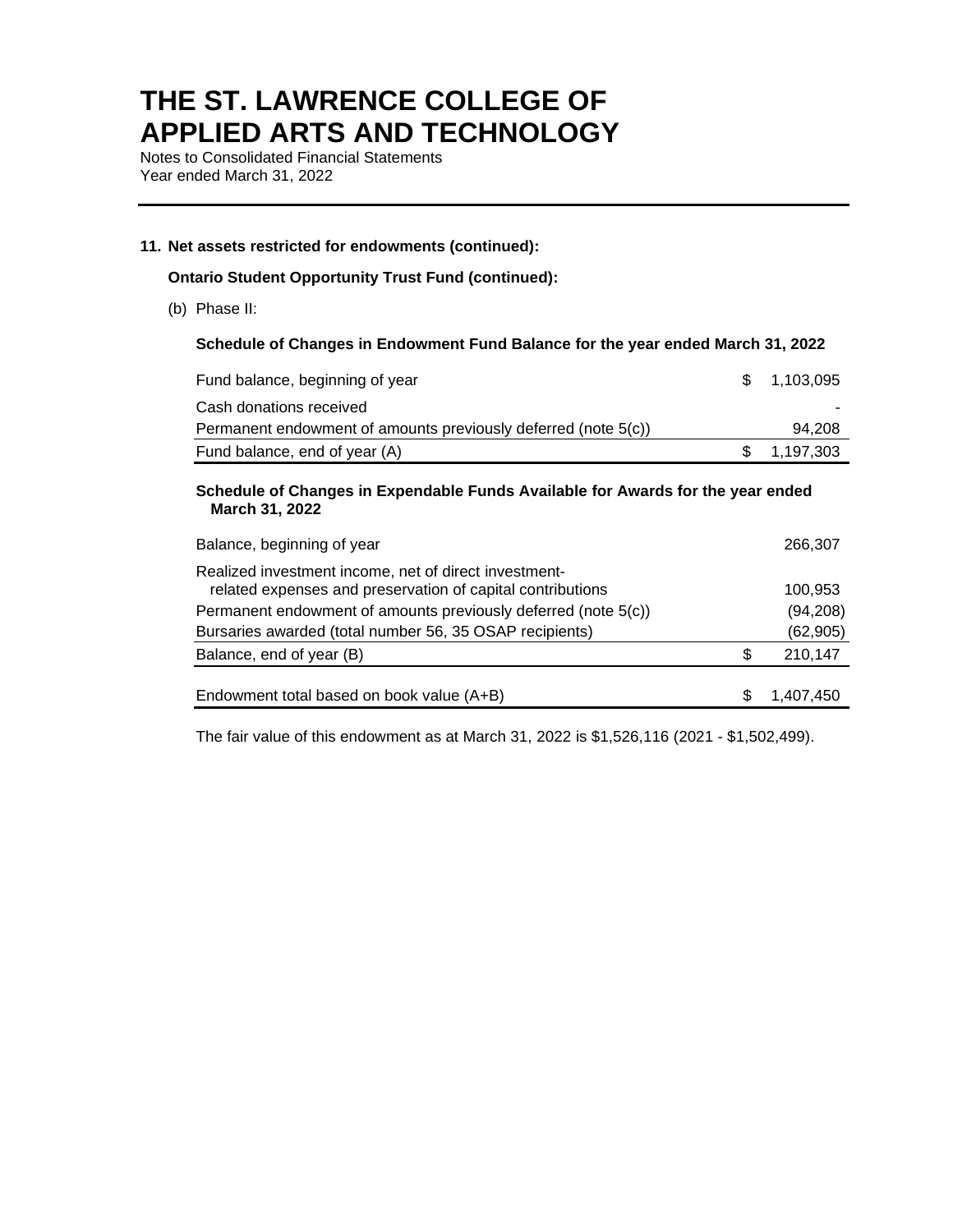Notes to Consolidated Financial Statements Year ended March 31, 2022

#### **11. Net assets restricted for endowments (continued):**

#### **Ontario Trust for Student Support:**

(c) Ontario Trust for Student Support:

#### **Schedule of Changes in Endowment Fund Balance for the year ended March 31, 2022**

| Fund balance, beginning of year                                | \$4.901.309 |
|----------------------------------------------------------------|-------------|
| Cash donations received                                        |             |
| Permanent endowment of amounts previously deferred (note 5(c)) | 197.926     |
| Fund balance, end of year (A)                                  | \$5.099.235 |

#### **Schedule of Changes in Expendable Funds Available for Awards for the year ended March 31, 2022**

| Balance, beginning of year                                                                                          | \$. | 544.930     |
|---------------------------------------------------------------------------------------------------------------------|-----|-------------|
| Realized investment income, net of direct investment-<br>related expenses and preservation of capital contributions |     | 281,836     |
| Permanent endowment of amounts previously deferred (note 5(c))                                                      |     | (197, 926)  |
| Bursaries awarded (total number 183, 123 OSAP recipients)                                                           |     | (192, 426)  |
| Balance, end of year (B)                                                                                            | S   | 436,414     |
| Endowment total based on book value (A+B)                                                                           |     | \$5,535,749 |

The fair value of this endowment as at March 31, 2022 is \$5,982,534 (2021 - \$5,844,218).

#### **12. Net assets internally restricted:**

|                                                       | Funds for<br>student<br>assistance |     | College<br>residences | Pay<br>parking | Strategic<br>Initiatives | 2022<br>Total |
|-------------------------------------------------------|------------------------------------|-----|-----------------------|----------------|--------------------------|---------------|
| Balance, beginning<br>of year<br>Transfer from / (to) | \$<br>9.911                        | \$. | (127, 367)            | \$1,310,440    | \$1,331,833              | \$2,524,817   |
| unrestricted surplus                                  | -                                  |     | 281,179               | (421, 104)     | 699,546                  | 559,621       |
| Balance, end of year                                  | \$<br>9.911                        | \$  | 153,812               | 889,336        | \$2,031,379              | \$3,084,438   |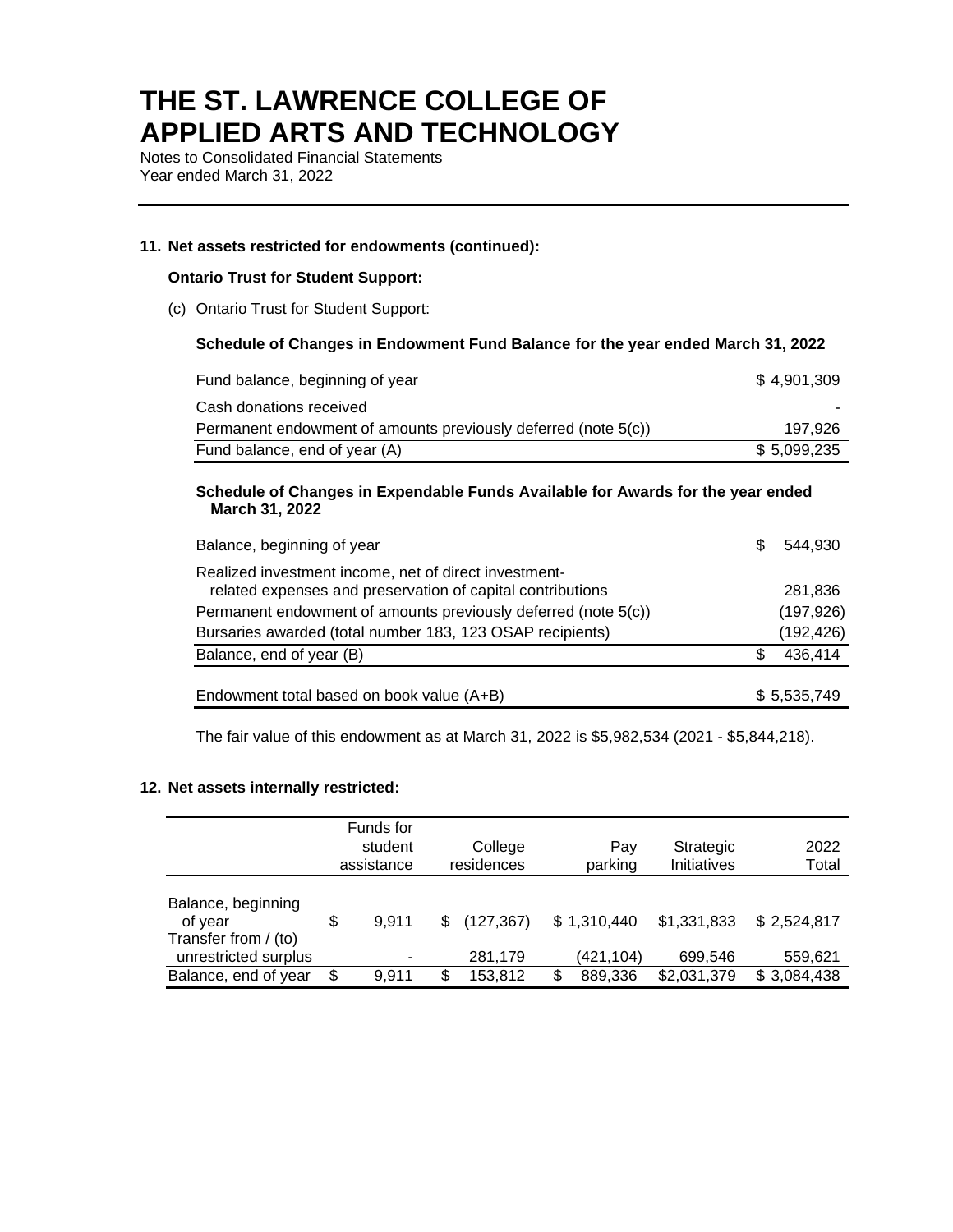Notes to Consolidated Financial Statements Year ended March 31, 2022

#### **12. Net assets internally restricted (continued)**

|                                              | Funds for<br>student<br>assistance | College<br>residences | Pay<br>parking | Strategic<br>Initiatives | 2021<br>Total |
|----------------------------------------------|------------------------------------|-----------------------|----------------|--------------------------|---------------|
| Balance, beginning<br>of year                | \$<br>9.911                        | \$1,926,934           | \$1,674,867    | 763.653<br>S             | \$4,375,365   |
| Transfer from / (to)<br>unrestricted surplus |                                    | (2,054,301)           | (364,427)      | 568,180                  | (1,850,548)   |
| Balance, end of year                         | \$<br>9.911                        | (127, 367)<br>S       | \$1,310,440    | \$1,331,833              | \$2,524,817   |

#### **13. Unrestricted surplus:**

|                                                                                                                            |     | 2022                                                  | 2021                                                  |
|----------------------------------------------------------------------------------------------------------------------------|-----|-------------------------------------------------------|-------------------------------------------------------|
| Unrestricted surplus:<br>Operating<br>Vacation pay accrued liability<br>Sick leave entitlement<br>Employee future benefits | SS. | 45,247,968<br>(5,887,983)<br>(2,572,000)<br>(673,000) | 37,198,693<br>(5,569,591)<br>(2,521,000)<br>(715,000) |
|                                                                                                                            |     | 36,114,985                                            | \$28,393,102                                          |

#### **14. Commitments:**

The College rents equipment and premises under long-term operating leases expiring up to the March 31, 2027 fiscal year. Future minimum payments, by year and in aggregate, under these operating leases as at March 31, 2022 are as follows:

| 2023 | 513,726<br>\$ |
|------|---------------|
| 2024 | 504,348       |
| 2025 | 334,197       |
| 2026 | 315,849       |
| 2027 | 89,973        |
|      | \$1,758,093   |

#### **15. Contingent liabilities:**

(a) Letters of credit:

The College is contingently liable under letters of credit amounting to \$51,500 (2021 - \$290,000), which have been issued in the normal course of business.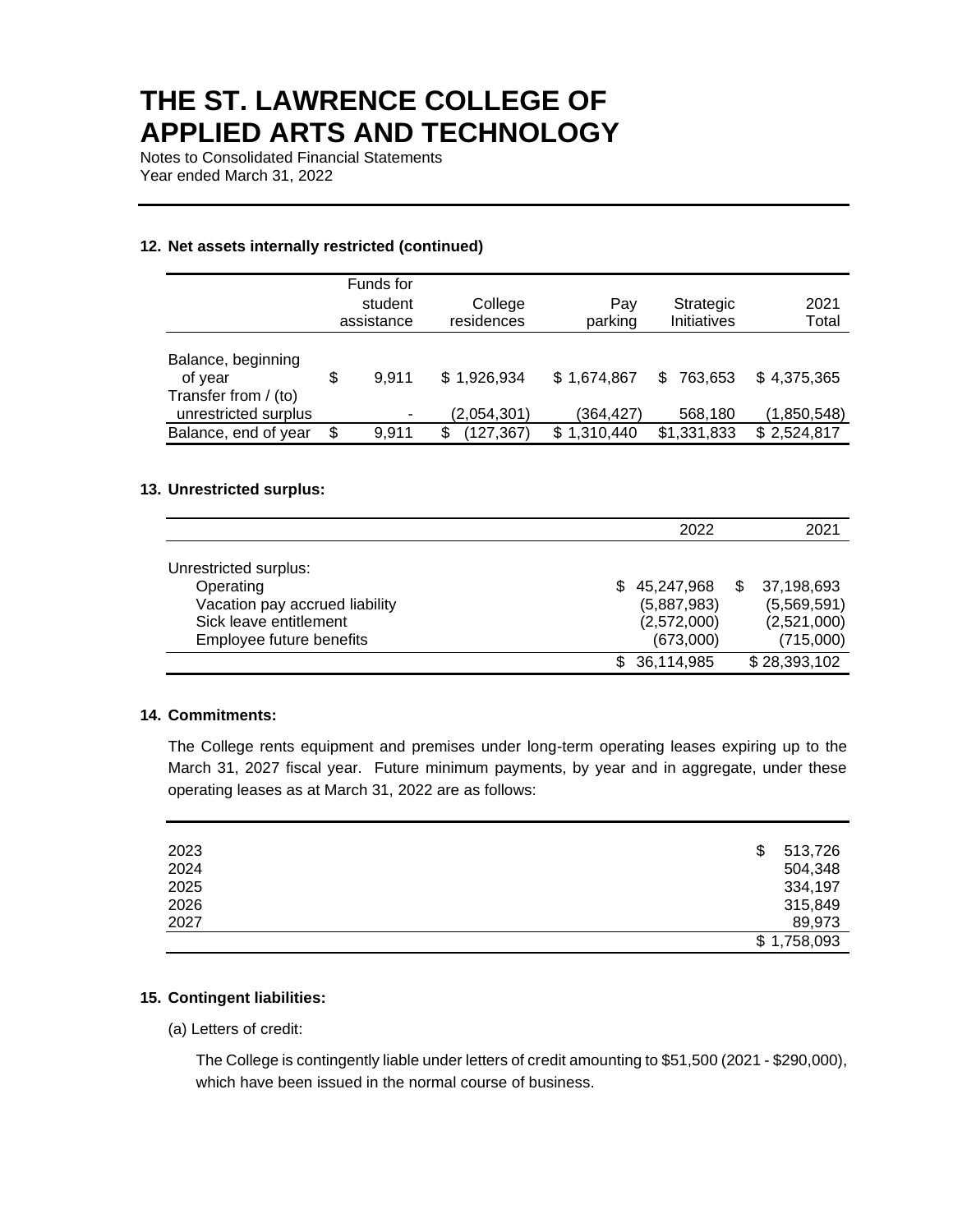Notes to Consolidated Financial Statements Year ended March 31, 2022

#### **15. Contingent liabilities (continued):**

(b) Contingencies:

The College is involved with outstanding and pending litigation and claims which arise in the normal course of operations, primarily as a result of grievances filed under the provisions of the union collective agreements. In management's opinion any liability that may arise from such contingencies would not have a significant adverse effect on the consolidated financial statements of the College. Losses in excess of the provision recorded in the consolidated financial statements, if any, arising from these contingencies will be accounted for in the year in which they are determined.

#### **16. Financial risks and concentration of risk:**

(a) Credit risk:

Credit risk refers to the risk that a counterparty may default on its contractual obligations, resulting in a financial loss. The College is exposed to credit risk relating to its cash, grants and accounts receivable and current and long-term investments. The College holds its cash accounts with federally regulated chartered banks who are insured by the Canadian Deposit Insurance Corporation. In the event of default, the College's cash accounts are insured up to \$300,000 (2021 - \$300,000).

Accounts receivable are comprised of government, student receivables, the current portion of long-term receivables and other receivables. Student receivables are ultimately due from students, and credit risk is mitigated by financial approval processes before a student is enrolled and the highly diversified nature of the student population. Government receivables are ultimately due primarily from MCU, as well as other government entities, and credit risk is mitigated by the governmental nature of the funding source. Other receivables arise during the course of the College's normal operations and are due from a diverse customer base. The College measures its exposure to credit risk based on how long the amounts have been outstanding. An impairment allowance is set up based on the College's historical experience regarding collections.

Student and other receivables not impaired are collectible based on the College's assessment and past experience regarding collection rates. The maximum exposure to credit risk of the College at March 31, 2022 is the carrying value of these assets.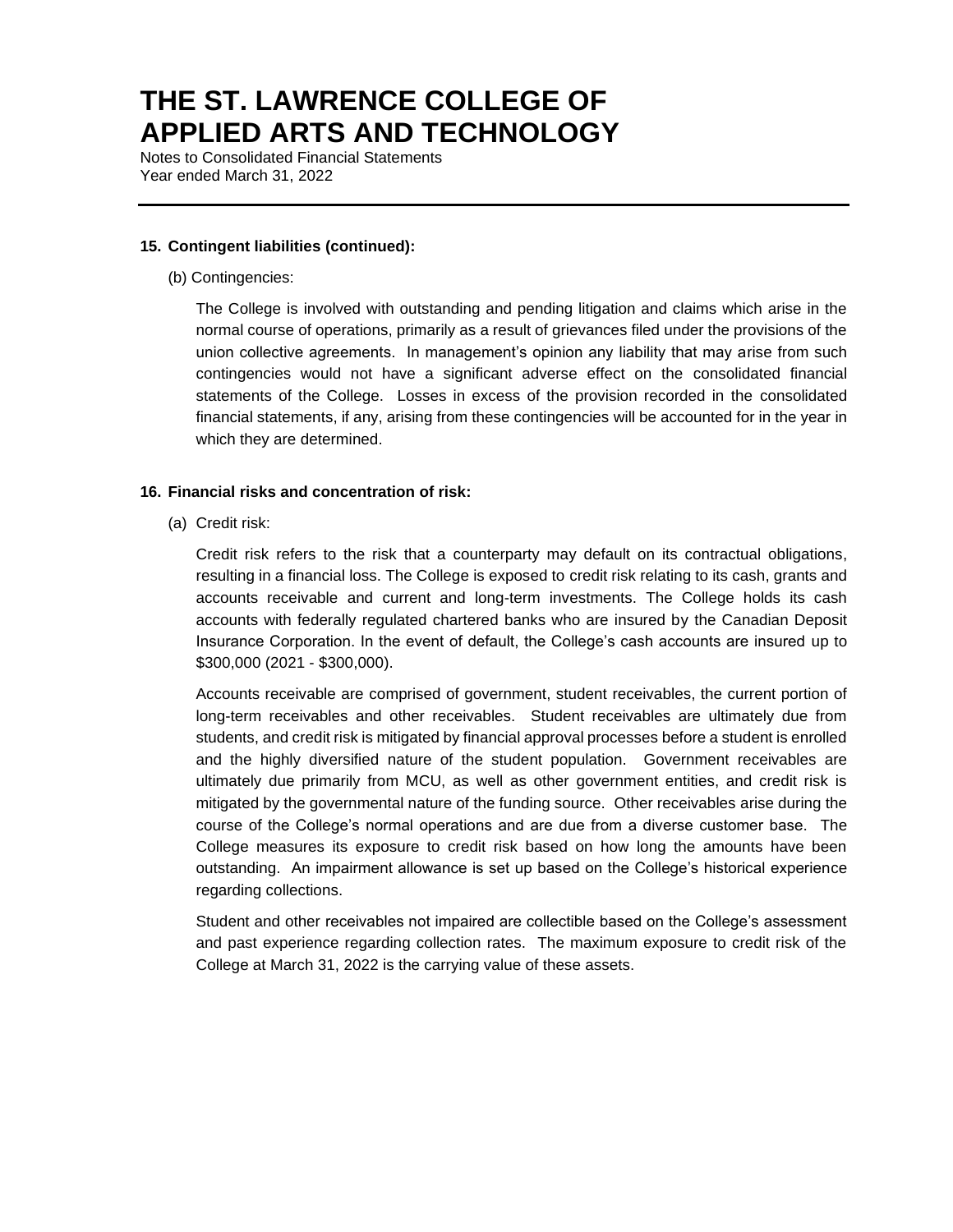Notes to Consolidated Financial Statements Year ended March 31, 2022

#### **16. Financial risks and concentration of risk (continued):**

(a) Credit risk (continued):

The amounts outstanding at year end were as follows:

| As at<br>March 31, 2022                                                | Current              |                           | $1 - 30$<br>days | $31 - 60$<br>days | $61 - 90$<br>days | $91 +$<br>days                 | Total                |
|------------------------------------------------------------------------|----------------------|---------------------------|------------------|-------------------|-------------------|--------------------------------|----------------------|
|                                                                        |                      |                           |                  |                   |                   |                                |                      |
| Government<br>receivables                                              | \$<br>1,508,042 \$   |                           |                  | \$                | \$                | \$                             | \$1,508,042          |
| <b>Student</b><br>receivables                                          | 314                  |                           | 9,225            | 27,598            | 272,117           | 91,593                         | 400,847              |
| Current portion<br>of long-term<br>receivables<br>Other<br>receivables | 780,860<br>6,152,011 |                           | 37,453           | 52,133            | 16,551            | 65,297                         | 780,860<br>6,323,445 |
| Gross                                                                  |                      |                           |                  |                   |                   |                                |                      |
| receivables                                                            | 8,441,227            |                           | 46,678           | 79,731            | 288,668           | 156,890                        | 9,013,194            |
| Impairment<br>allowances                                               |                      |                           |                  |                   | (121, 952)        | (78,082)                       | (200, 034)           |
| <b>Net</b>                                                             |                      |                           |                  |                   |                   |                                |                      |
| receivables                                                            | \$8,441,227          | \$                        | 46,678           | \$<br>79,731      | \$166,716         | S<br>78,808                    | \$8,813,160          |
|                                                                        |                      |                           |                  |                   |                   |                                |                      |
| As at<br>March 31, 2021                                                | Current              |                           | $1 - 30$<br>days | $31 - 60$<br>days | $61 - 90$<br>days | $91 +$<br>days                 | Total                |
| Government<br>receivables                                              | \$<br>4,766,520      | $\boldsymbol{\mathsf{S}}$ |                  | \$                | \$                | \$<br>$\overline{\phantom{0}}$ | \$4,766,520          |
| Student<br>receivables                                                 | 326                  |                           | 24,380           | 62,022            | 320,052           | 51,385                         | 458,165              |
| Current portion<br>of long-term<br>receivables<br>Other                | 831,960              |                           |                  |                   |                   |                                | 831,960              |
| receivables                                                            | 9,359,946            |                           | 145,751          | 16,528            | 2,172             | 53,452                         | 9,577,849            |
| Gross<br>receivables                                                   | 14,958,752           |                           | 170,131          | 78,550            | 322,224           | 104,837                        | 15,634,494           |
| Impairment<br>allowances                                               | (20, 825)            |                           |                  |                   | (161, 992)        | (34,085)                       | (216, 902)           |
| <b>Net</b>                                                             |                      |                           |                  |                   |                   |                                |                      |
| receivables                                                            | \$14,937,927         | \$                        | 170,131          | \$<br>78,550      | \$160,232         | \$<br>70,752                   | \$15,417,592         |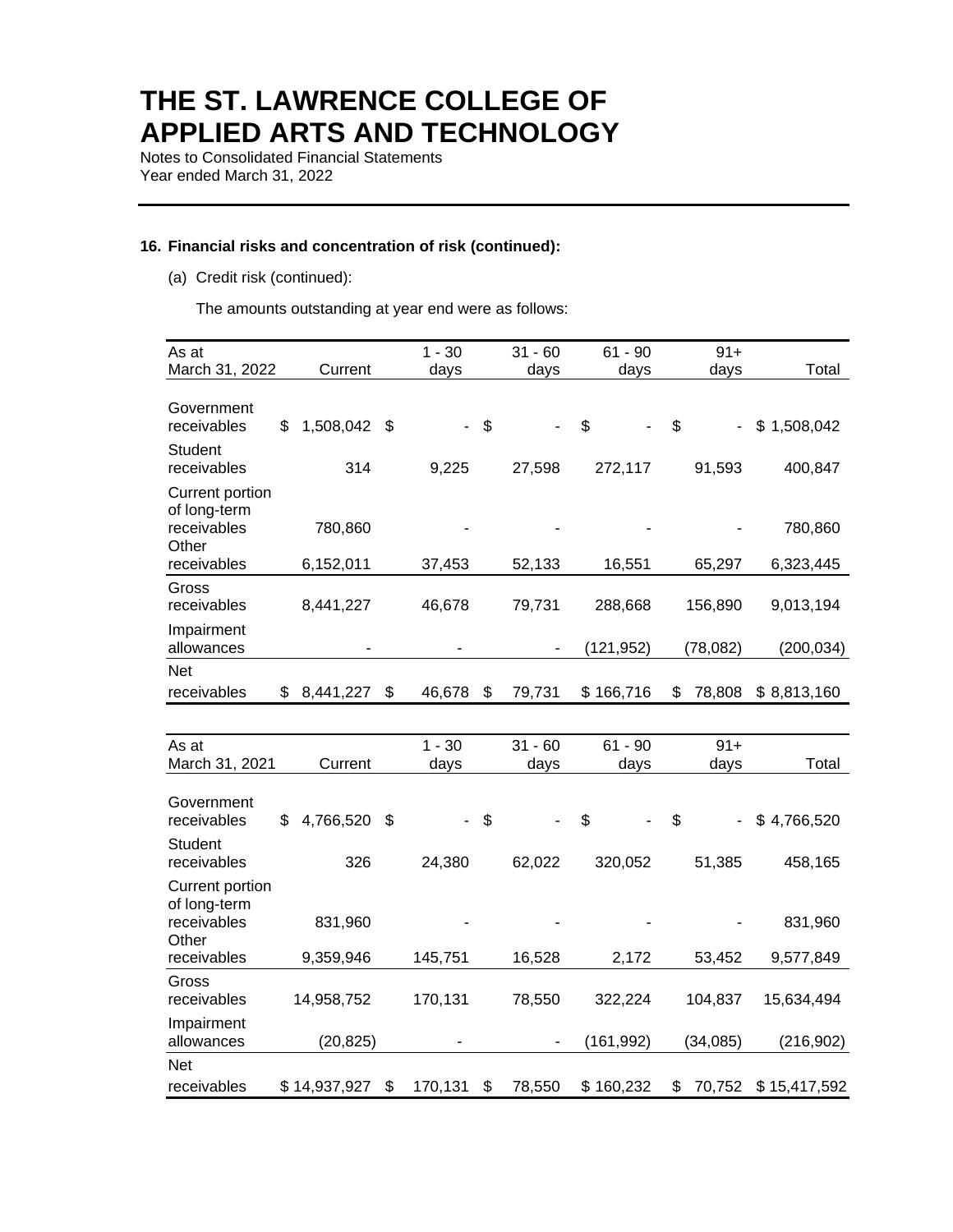Notes to Consolidated Financial Statements Year ended March 31, 2022

#### **16. Financial risks and concentration of risk (continued):**

(a) Credit risk (continued):

The maximum exposure to investment credit risk is outlined in note 2.

There have been no significant changes from the previous year in the College's exposure to credit risk or its policies, procedures and methods used to measure the risk.

(b) Market risk:

Market risk is the risk that the fair value or future cash flows of a financial instrument will fluctuate as a result of market factors. Market factors include three types of risk: currency risk, interest rate risk and equity risk.

The investment policies of the College and the Foundation operate within the constraints of the investment guidelines issued by the MCU. The policies' application is monitored by management, the investment managers and the Board of Governors. Diversification techniques are utilized to minimize risk.

There have been no significant changes from the previous year in the College's exposure to market risk or its policies, procedures and methods used to measure the risk.

(i) Currency risk:

Currency risk arises from the College's operations in different currencies and converting non-Canadian earnings at different points in time at different foreign currency levels when adverse changes in foreign currency rates occur. The College does not have any material transactions or financial instruments denominated in foreign currencies.

(ii) Interest rate risk:

Interest rate risk is the potential for financial loss caused by fluctuations in fair value or future cash flows of financial instruments because of changes in market interest rates. The College is exposed to this risk through its interest bearing investments, bankers' acceptance loans and long-term debt.

The College mitigates interest rate risk on its long-term debt through derivative financial instruments (interest rate swaps) that exchange the variable rate inherent in the bankers' acceptance loans and long-term debt for a fixed rate as described in note 8(d). Therefore, fluctuations in market interest rates would not impact future cash flows and operations relating to the long-term debt.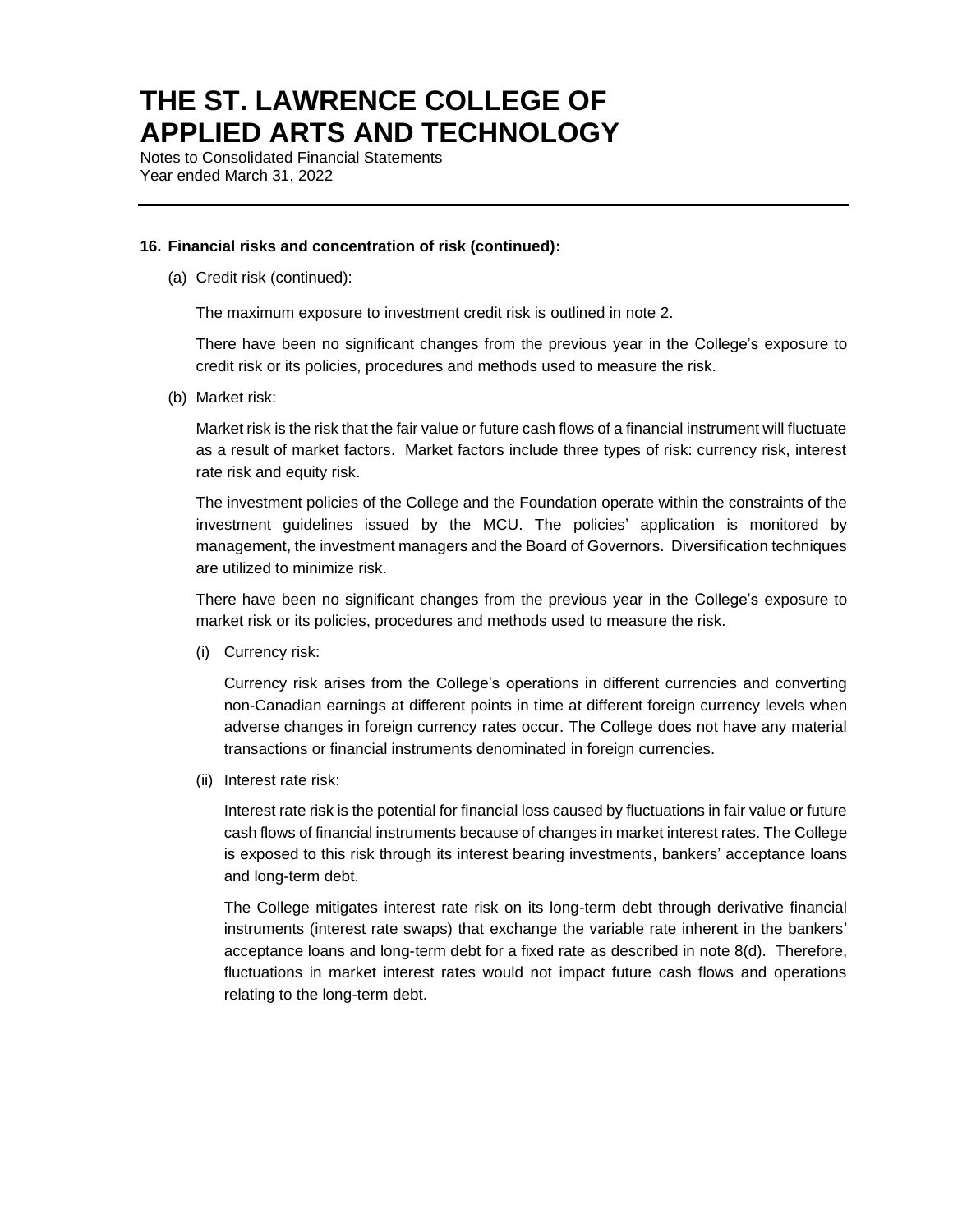Notes to Consolidated Financial Statements Year ended March 31, 2022

#### **16. Financial risks and concentration of risk (continued):**

- (b) Market risk (continued):
	- (ii) Interest rate risk (continued):

The College's fixed income portfolio has interest rates ranging from 0.21% to 3.50% with maturities ranging from 2022 to 2026. The fixed income investments are fixed rate with a weighted average effective interest rate of 2.01% (2021 – 1.73%). At March 31, 2022 a 1% fluctuation in interest rates, with all other variables held constant, would have an estimated impact on the fair value of fixed income investments of \$162,444 (2021 - \$172,008).

(iii) Equity risk:

Equity risk is the uncertainty associated with the valuation of assets arising from changes in equity markets. The College is exposed to this risk through its mutual fund holdings within its investment portfolio. At March 31, 2022, a 10% movement in the stock markets, with all other variables held constant, would have an estimated effect on the fair values of the College's mutual fund holdings of \$1,462,180 (2021 - \$1,314,875).

(c) Liquidity risk:

Liquidity risk is the risk that the College will not be able to meet all of its cash outflow obligations as they come due. The College mitigates this risk by monitoring cash activities and expected outflows through extensive budgeting and maintaining investments that may be converted to cash in the near-term if unexpected cash outflows arise. The College also maintains an unsecured line of credit with a Canadian chartered bank in the amount of \$3,500,000 (2021 - \$3,500,000) to cover short-term funding needs. There was no balance outstanding on the line of credit at March 31, 2022 (2021 – \$nil). Accounts payable are all current and the terms of the long-term debt are disclosed in note 8.

Derivative financial liabilities mature as described in note 8(d).

There have been no significant changes from the previous year in the College's exposure to liquidity risk or policies, procedures and methods used to measure the risk.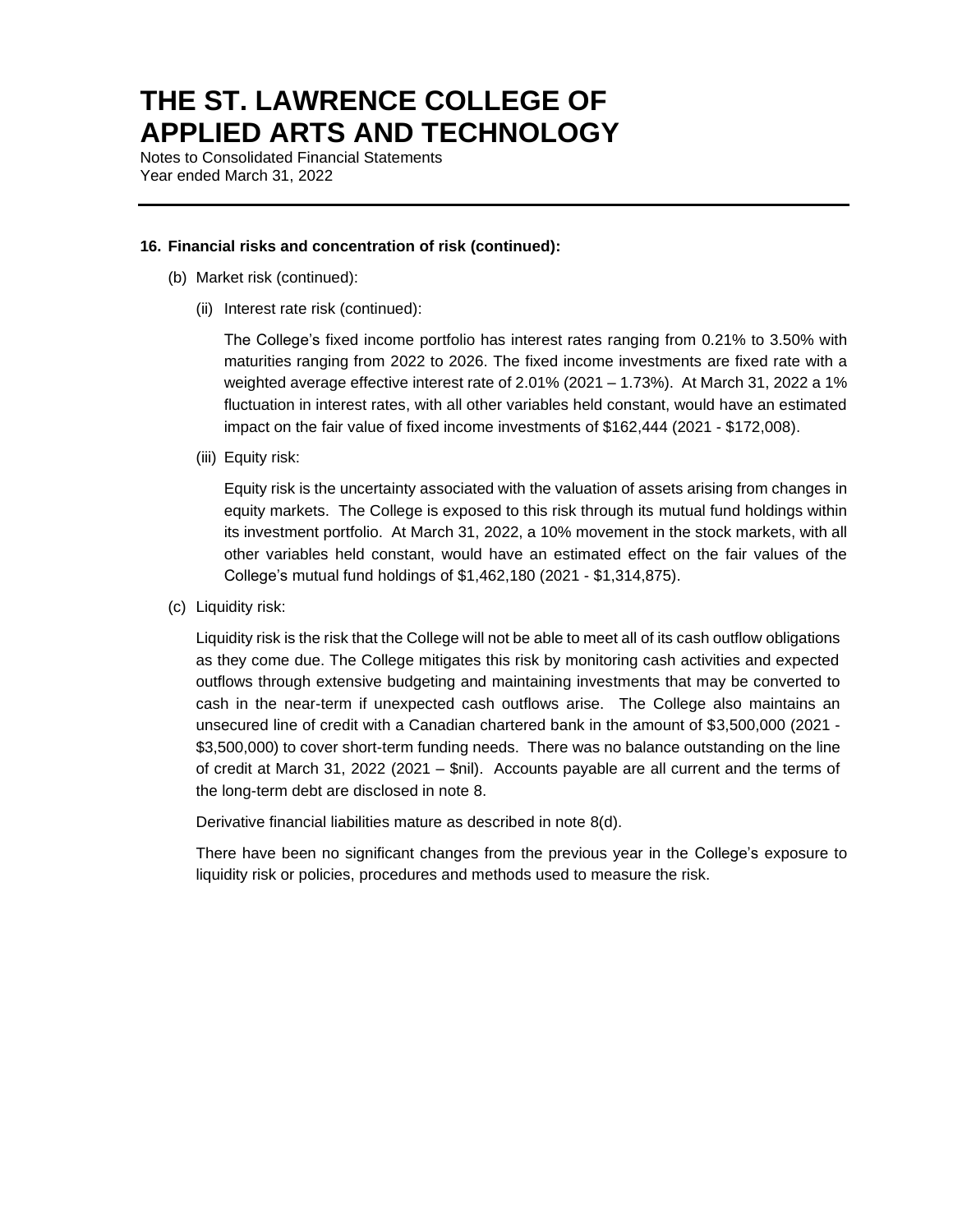Notes to Consolidated Financial Statements Year ended March 31, 2022

#### **16. Financial risks and concentration of risk (continued):**

(c) Liquidity risk (continued):

The following table sets out the contractual maturities (representing undiscounted contractual cash flows) of financial liabilities, assuming early repayment of the bankers' acceptance loans is not required by the lender:

| As at                   | Within 6     | $6 - 12$      | $1 - 5$     | $5+$            |              |
|-------------------------|--------------|---------------|-------------|-----------------|--------------|
| March 31, 2022          | months       | months        | years       | years           | Total        |
|                         |              |               |             |                 |              |
| Accounts payable        |              |               |             |                 |              |
| and accrued liabilities | \$24,441,082 | \$            | \$          | \$              | \$24,441,082 |
| Bankers'                |              |               |             |                 |              |
| acceptance loans        | 259,138      | 267,042       | 3,161,958   | 293,428         | 3,981,566    |
| Long-term debt          | 557,923      | 570,412       | 5,050,380   | 4,825,483       | 11,004,198   |
| Lease commitments       | 259,461      | 254,265       | 1,244,367   |                 | 1,758,093    |
|                         | \$25,517,604 | \$1,091,719   | \$9,456,705 | \$<br>5,118,911 | \$41,184,939 |
|                         |              |               |             |                 |              |
| As at                   | Within 6     | $6 - 12$      | $1 - 5$     | $5+$            |              |
| March 31, 2021          | months       | months        | years       | years           | Total        |
| Accounts payable        |              |               |             |                 |              |
| and accrued liabilities | \$17,342,281 | \$            | \$          | \$              | \$17,342,281 |
| Bankers'                |              |               |             |                 |              |
| acceptance loans        | 518,606      | 251,469       | 2,977,563   | 1,004,001       | 4,751,639    |
| Long-term debt          | 533,813      | 545,725       | 6,178,714   | 4,825,486       | 12,083,738   |
| Lease commitments       | 163,133      | 130,122       | 641,442     |                 | 934,697      |
|                         | \$18,557,833 | \$<br>927,316 | \$9,797,719 | \$<br>5,829,487 | \$35,112,355 |

#### **17. Fundraising campaigns:**

The College is not currently engaged in any active campaigns but continues to fundraise for ongoing College priorities and collect funds for pledges made to previous campaigns, including the Uncommon campaign, which finished in 2020, as well as The Difference We Make campaign, which finished in 2013 and raised funds to finance capital asset acquisitions and program development with a focus on the Cornwall campus. As at March 31, 2022 pledges arising from these campaigns amounted to \$97,726 (2021 - \$247,814), which are not recorded in the College's consolidated financial statements until collected.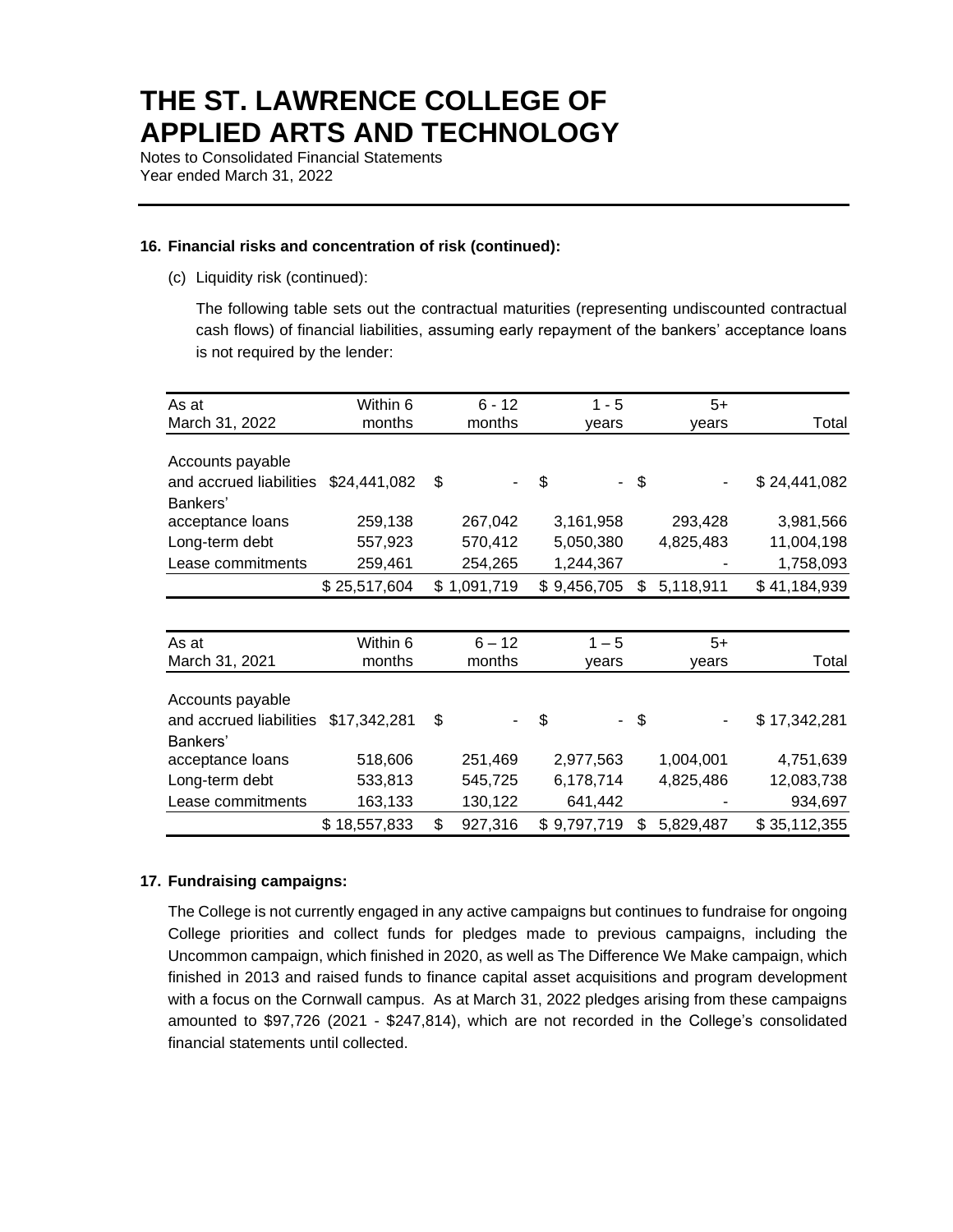Consolidated Analysis of Revenue Schedule 1 and 2008 and 2009 and 2009 and 2009 and 2009 and 2009 and 2009 and Year ended March 31, 2022, with comparative figures for 2021

|                                                  | 2022             | 2021             |
|--------------------------------------------------|------------------|------------------|
| Grants and reimbursements:                       |                  |                  |
| Provincially funded grants and reimbursements:   |                  |                  |
|                                                  |                  |                  |
| Post-secondary activity                          | \$41,885,262     | \$42,975,336     |
| Employment services and skills training programs | 13,585,054       | 7,186,377        |
| Apprenticeship training programs                 | 2,740,608        | 1,871,096        |
| Other grants and reimbursements                  | 1,465,631        | 711,230          |
|                                                  | \$59,676,555     | \$52,744,039     |
|                                                  |                  |                  |
| Ancillary operations:                            |                  |                  |
| Residences                                       | 4,141,771<br>\$. | 1,762,972<br>S   |
| Parking lots                                     | 479,954          | 157,671          |
| Event and banquet services                       | 293,907          | 69,725           |
| Bookstores commission                            | 108,247          | 92,947           |
| <b>Facilities rent</b>                           | 96,606           | 63,918           |
| Food services contract                           |                  | 1,588            |
|                                                  | \$.<br>5,120,485 | 2,148,821<br>\$. |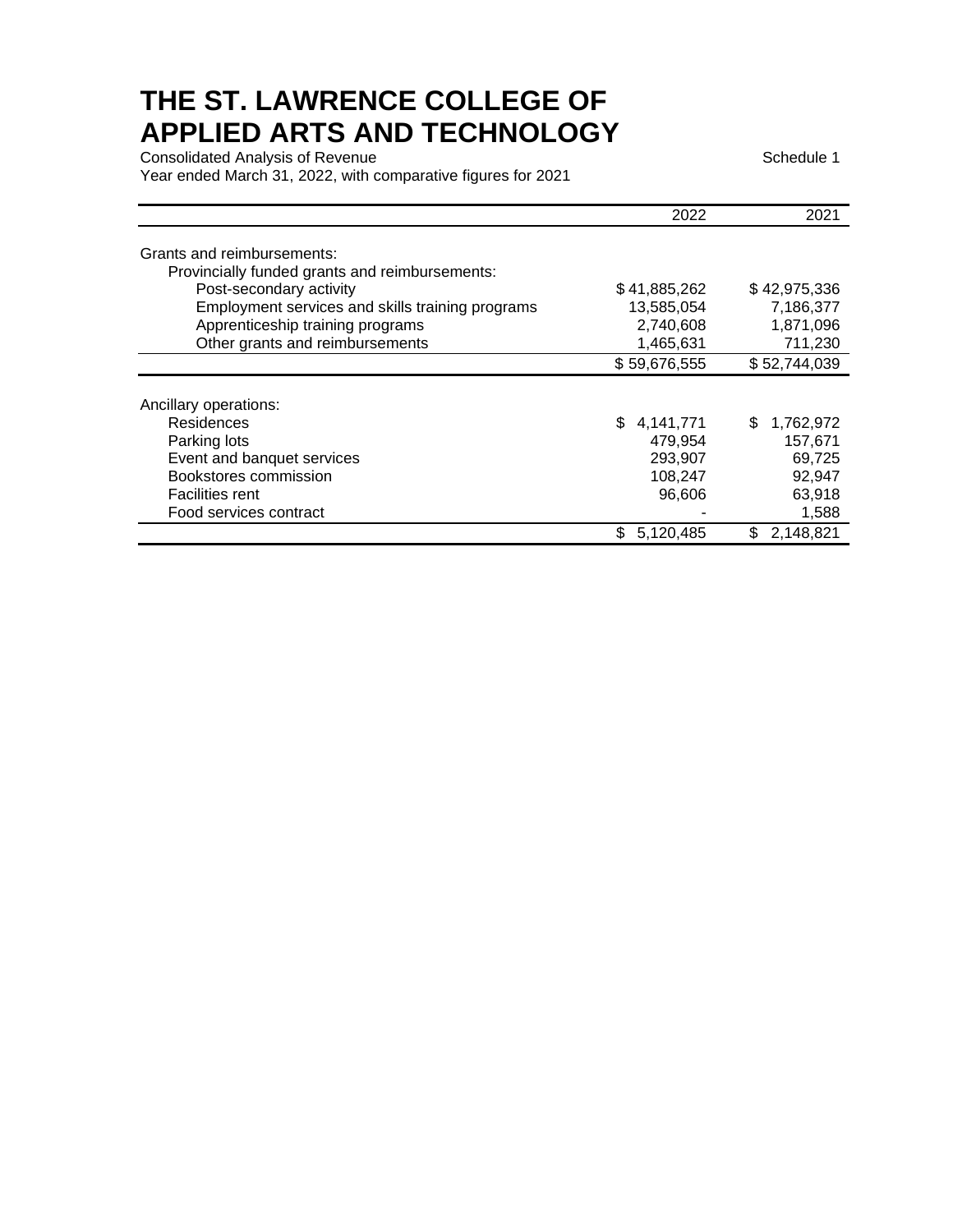Consolidated Analysis of Salaries, Wages and Benefits Expenses Salam Schedule 2 Year ended March 31, 2022, with comparative figures for 2021

|                                | 2022         | 2021             |
|--------------------------------|--------------|------------------|
| Salaries:                      |              |                  |
| Academic:                      |              |                  |
| Full-time                      | \$21,429,153 | 21,314,890<br>\$ |
| Partial load and part-time     | 13,990,076   | 10,813,722       |
| Excluded/sessional             | 910,162      | 1,159,261        |
| Coordinators' allowance        | 271,905      | 432,823          |
| Bonus/overtime                 | 103,008      | 138,392          |
| Administrative                 | 14.245.717   | 13,072,557       |
| Support:                       |              |                  |
| Full-time                      | 15,519,399   | 14,236,282       |
| Part-time                      | 4,900,369    | 4,497,738        |
| Bonus/overtime                 | 116,014      | 89,512           |
| Professional development leave | 93.737       | 128,167          |
| Benefits:                      |              |                  |
| Academic                       | 7,159,674    | 6,606,172        |
| Administrative                 | 3,630,902    | 3,220,014        |
| Support                        | 5,464,833    | 4,976,333        |
|                                | \$87,834,949 | \$80,685,863     |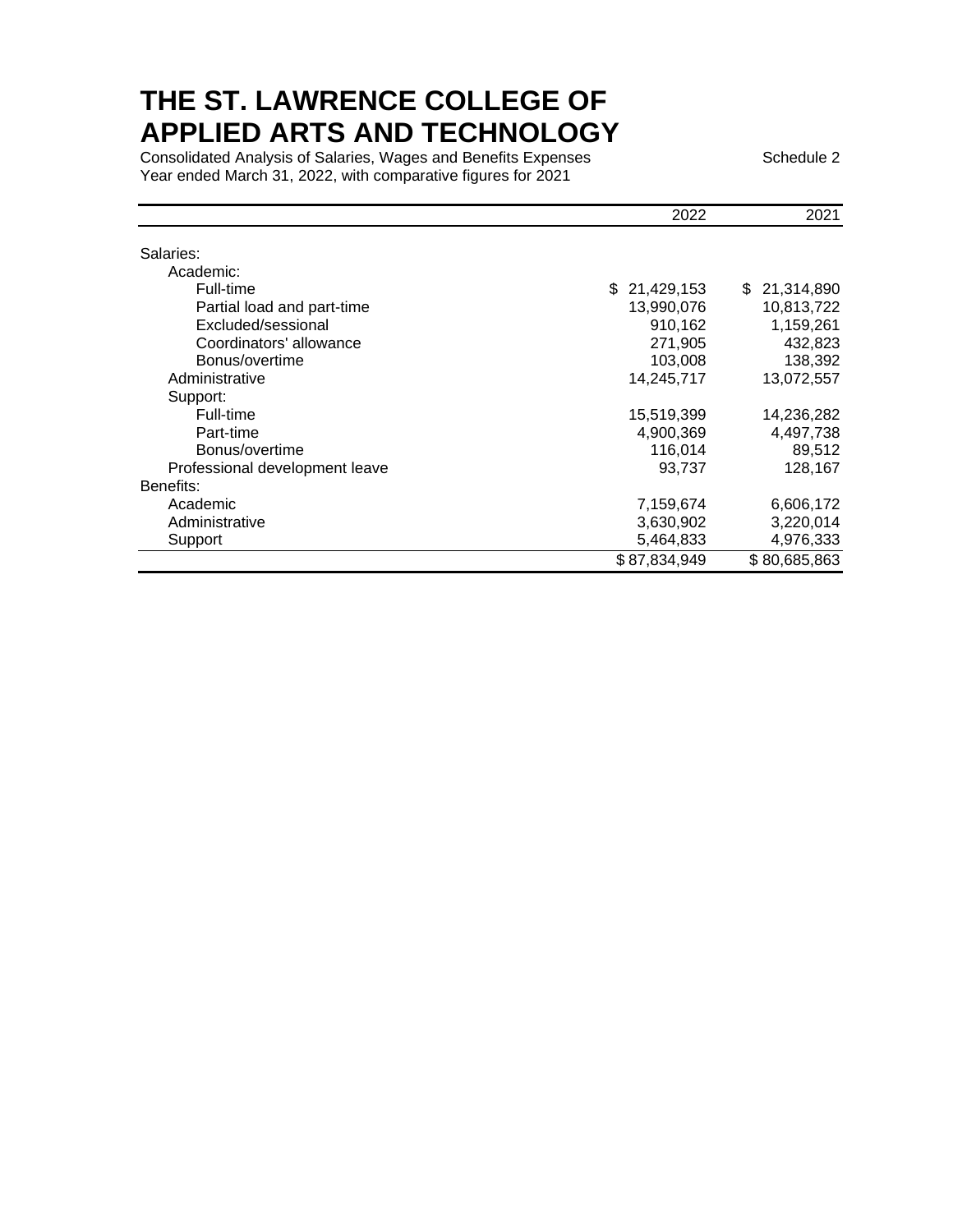Consolidated Analysis of Non-Payroll Expenses Schedule 3 Schedule 3 Year ended March 31, 2022, with comparative figures for 2021

|                                                    | 2022         | 2021            |
|----------------------------------------------------|--------------|-----------------|
| Other contract services                            | \$12,258,603 | \$<br>7,341,055 |
| Scholarships, bursaries and student assistance     | 3,353,976    | 1,949,643       |
| Software licenses and maintenance                  | 3,210,480    | 3,200,393       |
| Building and ground maintenance                    | 2,305,719    | 2,218,559       |
| <b>Utilities</b>                                   | 1,987,456    | 1,620,950       |
| Participant wages, benefits and support allowances | 1,948,476    | 855,780         |
| Contracted cleaning and garbage removal services   | 1,803,467    | 1,326,049       |
| Instructional supplies and equipment               | 1,783,440    | 1,385,068       |
| Contract teaching services                         | 1,626,366    | 2,002,699       |
| Promotion/public relations                         | 1,587,598    | 1,140,277       |
| Other supplies                                     | 1,219,469    | 1,061,070       |
| Contracted security services                       | 1,160,984    | 959,194         |
| Interest on long-term debt                         | 856,123      | 964,003         |
| Equipment purchase and rental                      | 740,635      | 410,524         |
| Professional fees                                  | 691,161      | 624,686         |
| Equipment maintenance                              | 635,009      | 466,217         |
| Insurance                                          | 608,397      | 564,413         |
| Taxes                                              | 465,184      | 544,257         |
| Rent                                               | 315,500      | 299,825         |
| Telecommunications                                 | 295,510      | 287,937         |
| Professional development                           | 210,490      | 172,000         |
| <b>Bad debts</b>                                   | 175,347      | 411,086         |
| Staff employment                                   | 153,475      | 49,645          |
| Membership fees and dues                           | 134,732      | 94,191          |
| Other interest and bank charges                    | 91,919       | 73,079          |
| Travel                                             | 81,065       | 16,939          |
| Cost of sales                                      | 9,628        | 1,796           |
|                                                    | \$39,710,209 | \$30,041,335    |